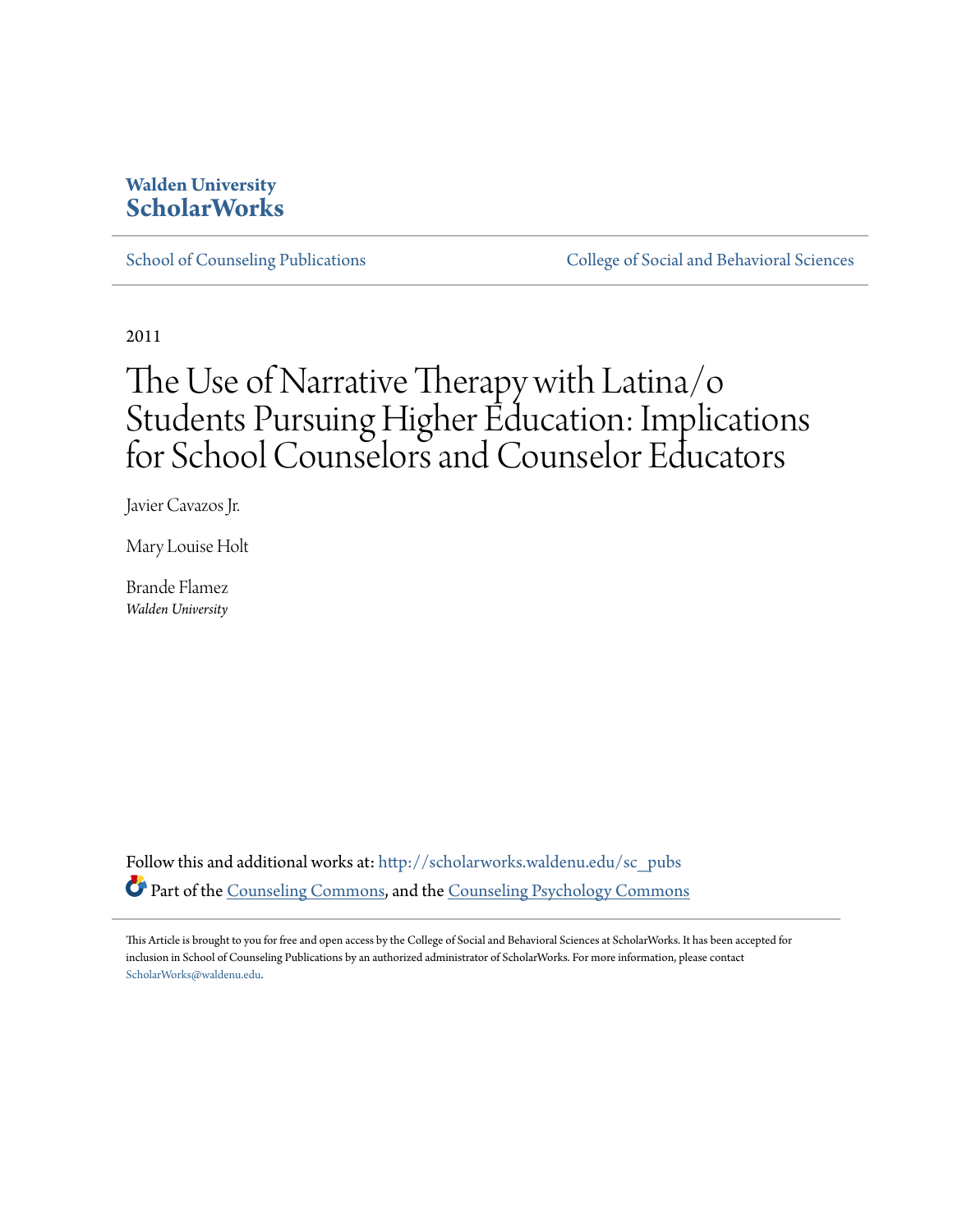# **ARIZONA COUNSELING JOURNAL**

VOLUME 27, 2012

EDITED BY JENNIFER A. WALKER, PH.D., L.P.C.

CONTRIBUTING EDITORS MICHELLE JAMES, M.A. HEATHER PIERUCKI, M.A.

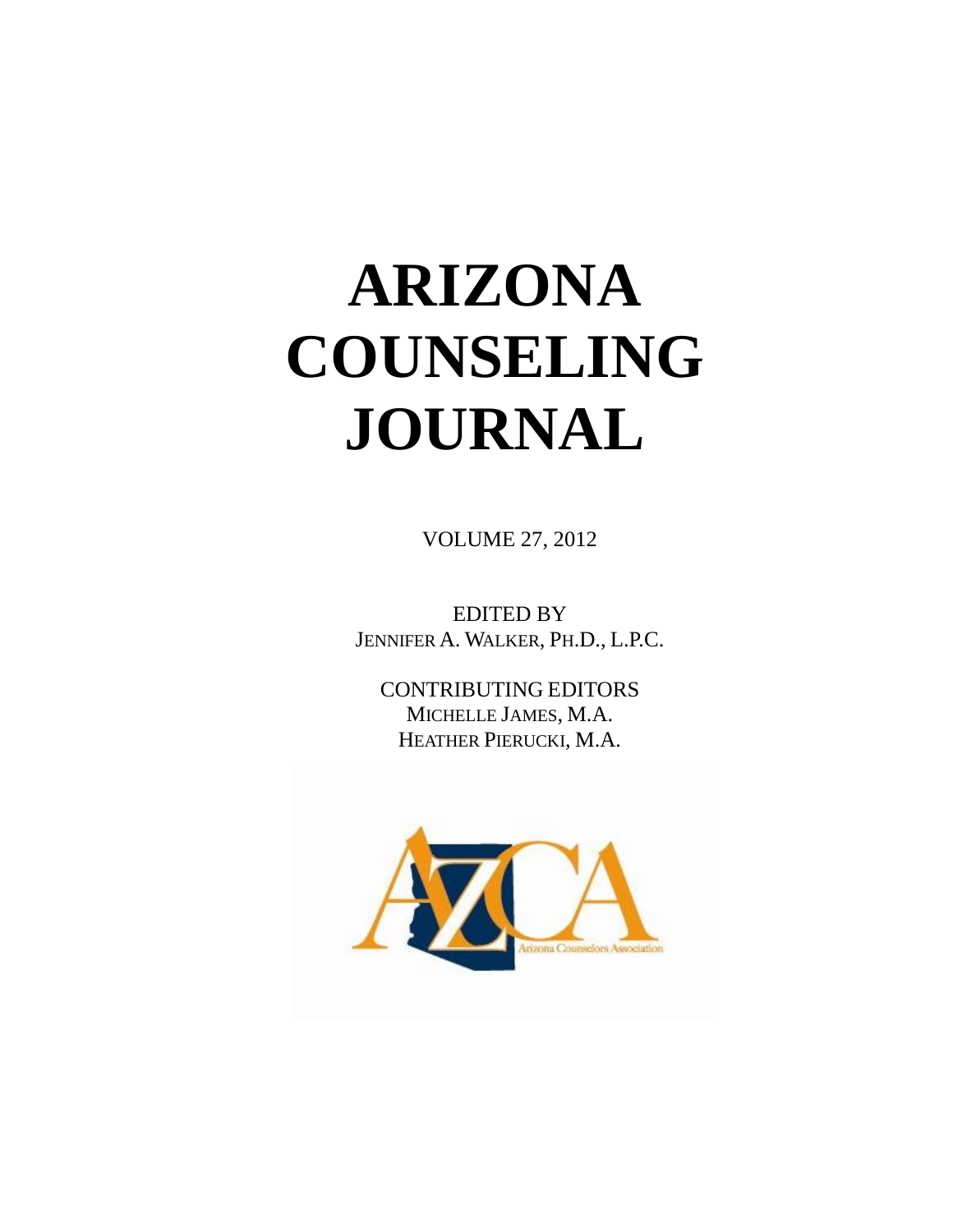### **ARIZONA COUNSELING JOURNAL**

VOLUME 27, 2012

#### **EDITOR**

Jennifer A. Walker, Ph.D., L.P.C.

#### **CONTRIBUTING EDITORS**

Michelle James, M.A. Heather Pierucki, M.A.

#### **EDITORIAL REVIEW BOARD**

Linda Travis, Psy.D. Department Chair Forensic, Sport, and Industrial Organizational Psychology Argosy University Phoenix, AZ

Aaron H. Oberman, Ph.D., L.P.C. Assistant Professor of Counselor Education School Counselor field Placement Coordinator Citadel Graduate College Charleston, SC

William Beverly, Ph.D. Mental Health Professional and Post-doctoral Psychology Resident Maricopa County Correctional Health Services Phoenix, AZ

> Harriet A. Bachner, Ph.D., L.C.M.F.T. Assistant Professor of Psychology and Counseling Pittsburgh State University Pittsburgh, KS

> > Sharon Silverberg, Ph.D., L.P.C. Rising Tide Therapy Virginia Beach, VA

Stephanie Hall, Ph.D., L.P.C. Assistant Professor, Dept of Psychological Counseling Monmouth University West Long Branch, NJ

Araceli Cordero, Formatting Consultant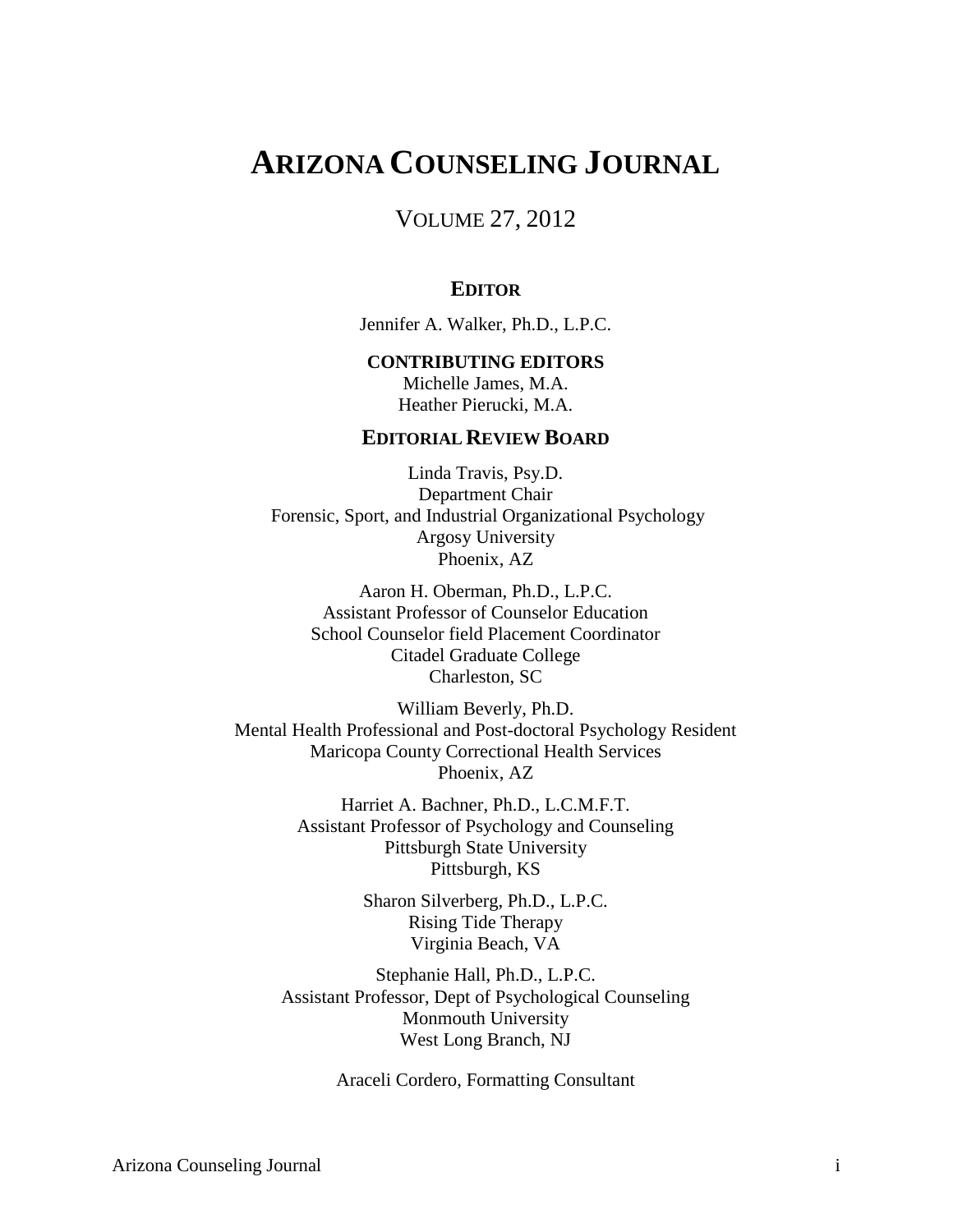THE ARIZONA COUNSELING JOURNAL IS PUBLISHED BY THE ARIZONA COUNSELORS ASSOCIATION, COPYRIGHT 2012. FOR MEMBERSHIP INFORMATION, PLEASE GO TO WWW.AZCA.ORG.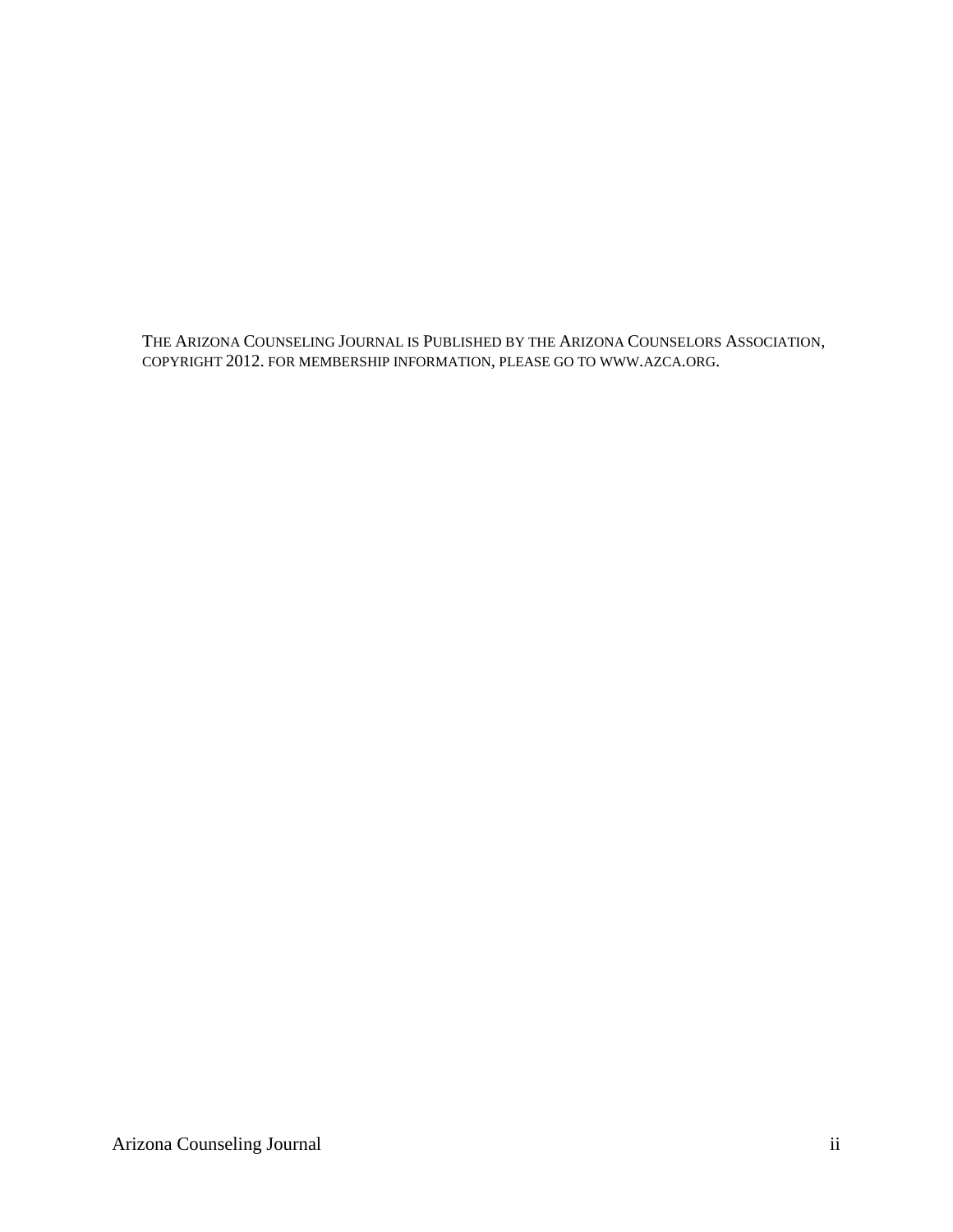For the 2012 edition of the Arizona Counseling Journal, we are excited to feature an article from German Cadenas, a young man who is a DREAMER. German's story is quite inspiring, and a testament to the contributions that immigrants bring to our country. Our state is embroiled in a highly divisive and provocative immigration debate. This contentious issue impacts the daily lives of Latino(a)s, along with members of all other international groups.

The Arizona Counselors Association is determined to promulgate a social justice agenda. As our organization and membership grows, we will be able to more effectively advocate for professional counselors, both individually and collectively. The Arizona Counselors Association is guided by the American Counseling Association mission: "…to enhance the quality of life in society by promoting the development of professional counselors, advancing the counseling profession and practice of counseling to promote respect for human dignity and diversity."

Jennifer A. Walker, Ph.D., L.P.C., President, Arizona Counselors Association (jennwalker@argosy.edu)

"A life is not important except in the impact it has on other lives."

Jackie Robinson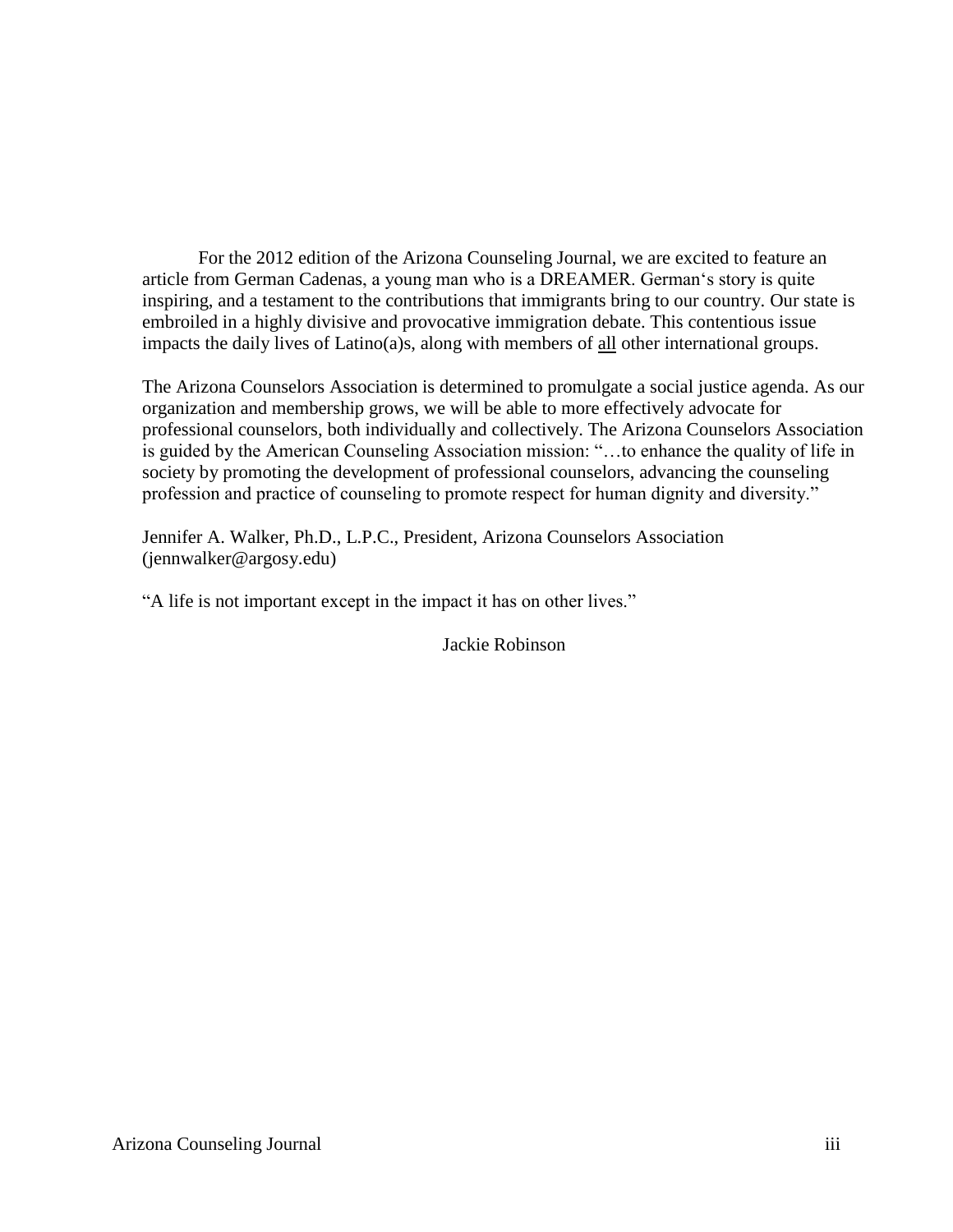## **ARIZONA COUNSELING JOURNAL**

VOLUME 27, 2012

CONTENTS:

| <b>An Unfinished Dream</b>                                                               |    |
|------------------------------------------------------------------------------------------|----|
| <b>GERMAN CADENAS</b>                                                                    |    |
| The Use of Narrative Therapy with Latina/o Students Pursuing Higher                      | 4  |
| <b>Education: Implications for School Counselors and Counselor Educators</b>             |    |
| <b>JAVIER CAVAZOS JR, MARY LOUISE HOLT AND BRANDÉ FLAMEZ</b>                             |    |
| <b>Alcoholism and Older Individuals: Implications for Counselors</b>                     | 15 |
| JOHN P. MULDOON ANDLISA R. JACKSON-CHERRY, PH.D.                                         |    |
| How to Be Happy: A Virtual Conversation with Sigmund Freud                               | 26 |
| TIMOTHY C. THOMASON                                                                      |    |
| <b>Broadening Multicultural Competence: Understanding and Advocating for Individuals</b> |    |
| <b>Affected by Poverty</b>                                                               | 32 |
| <b>KARRIE L. SWAN</b>                                                                    |    |
| A Rubric for Use in Training and Evaluating Empathy Skills                               | 41 |
| <b>VALLERY COATS ED.D</b>                                                                |    |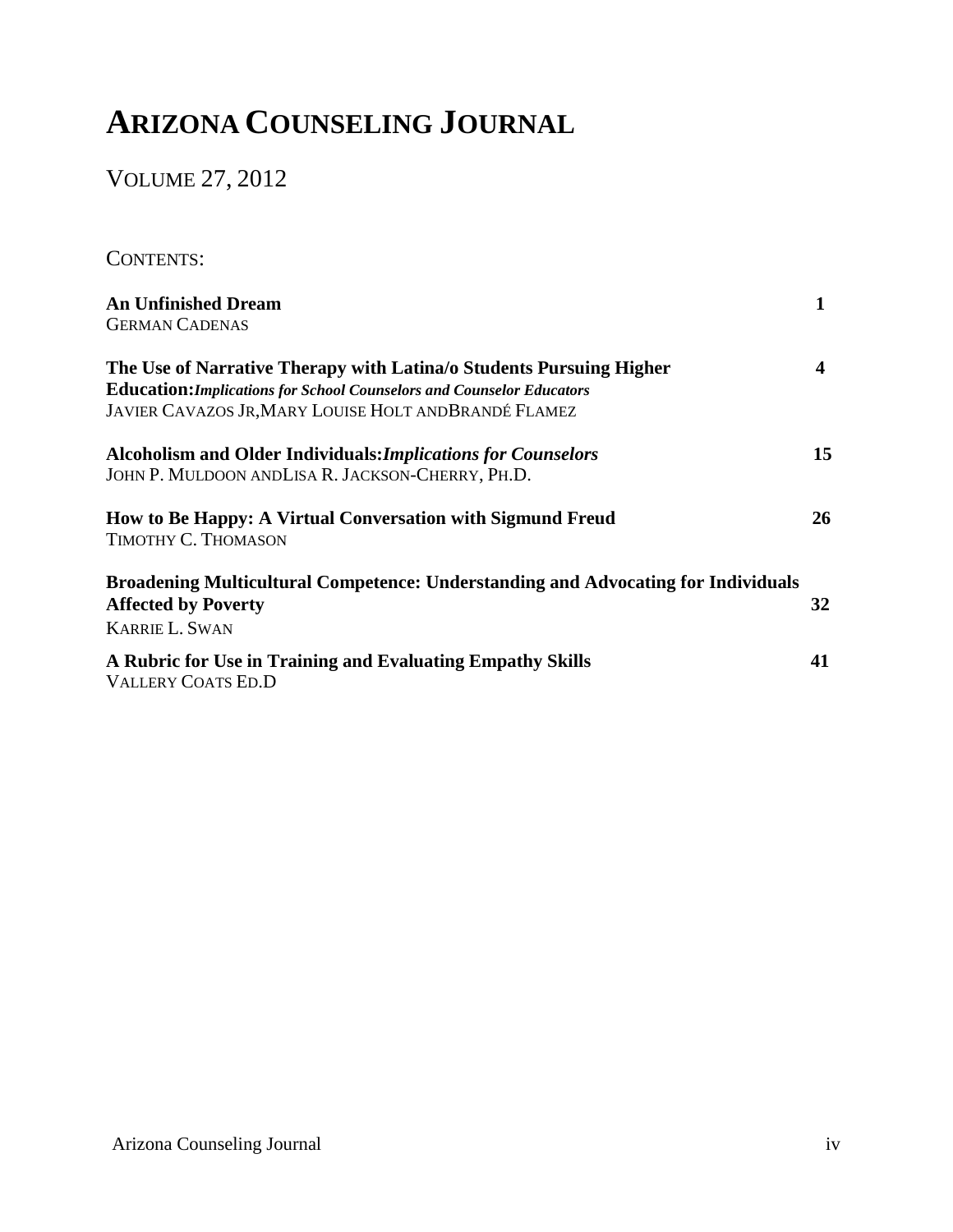#### **AN UNFINISHED DREAM**

#### **GERMAN CADENAS**

*Why do we try? Would you embark on an uncertain road without knowing the destination? My name is German Cadenas, and I am 23 years old. I was brought to Arizona from Venezuela when I was 15 years old. My family and I were forced to stay in the U.S. due to the unstable political climate of my country. When we came here, the citizens of Venezuela were boycotting all industries and brought the country to an economic stall hoping that the president would resign. The fear of a civil war as well as political and social crisis in our country, made staying in the U.S., even without status, the only alternative for our family.*

I acculturated very fast since I had a deep respect and admiration with America. I enrolled myself in an English learning program back in my Venezuela two years ago, which helped me feel comfortable during our relocation. I grew up watching American television shows and movies, listening to rock and pop music, as well as dressing up as a "gringo" kid. I was enchanted by American life. It was the orderly manner in which things simply work, the respect and mannerisms civilians display on the streets, the peace that people are guaranteed, and the opportunities available to anyone who dares to try and to reach their potential. I also became very active. By the time I graduated high school, at the top of my class, I took AP classes, was involved in different student clubs, was one of the fastest swimmers in the high school team, vice president of a student club, a peer counselor at a social justice and diversity retreat, and worked full time while enrolled in classes full time. I also volunteered much of my time to community service and involvement in the community.

I applied to Arizona State University (ASU), the university of my dreams, when I was a junior in high school. I was denied admission due to my immigration status. I was deeply disappointed -- thinking all my effort and hard work was for nothing. My family and friends encouraged me to continue trying, thinking eventually a solution would appear for my limiting problem; a solution to let me step up to new opportunities. I enrolled at Mesa Community College (MCC) and excelled in my courses. Once again, I took a full time load while working over 50 hours a week. At MCC, I became highly interested in research methods and psychology. I applied to ASU a second time two years later. Once again, I was denied admission because of my status. This time I felt fueled by this rejection and kept going with more drive and spirit. I kept hearing "no," but that was not the answer I was going to take. I kept knocking on the same doors even though they were slammed in my face each time. I finished two Associates degrees with distinction at MCC. During graduation, I stared at the American flag; the symbol of freedom, unity, opportunity, and justice. I stared as if asking for a chance. After all, had I not proved myself already? My family and I were not criminals; we are hardworking people who wanted a peaceful life like everyone else. I just wanted a chance to be "normal" and give back to this country through education and service.

Third time is the charm. I applied to ASU a third time, and in the middle of the summer I received a letter that reignited my hope in this country. I was admitted. I remember that as a happy day! I received the envelope from ASU, and all noise became silent as I started to breathe slowly. I felt in my bones the letter contained good news. After enrolling, the challenge became paying out of state tuition, which I could not afford. I spent all of my savings paying for classes, and by the time I was a junior in college I lost my job. My friends thought I was insane to spend all I saved to pay for a public school. Some suggested I go back to my home country and attempt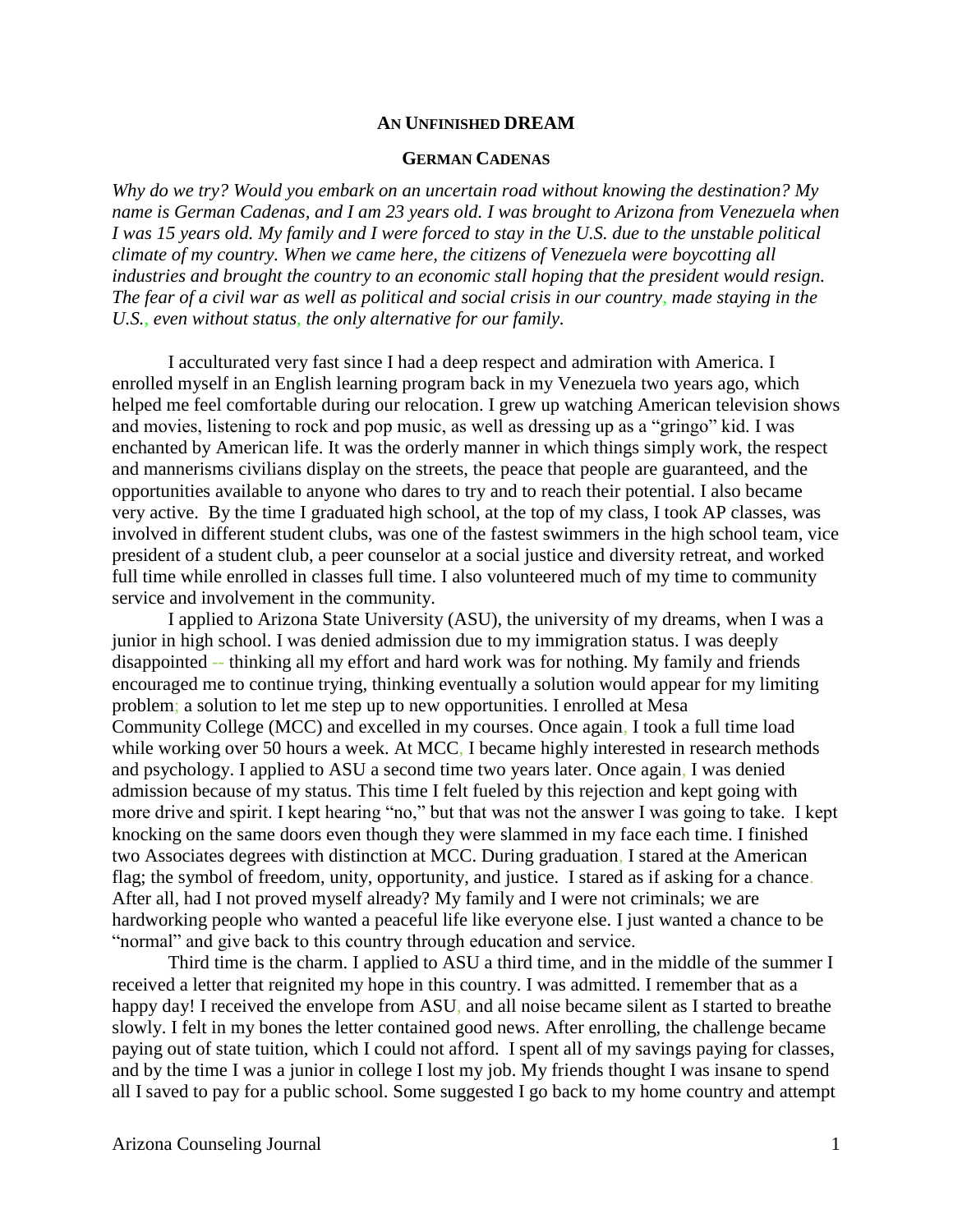to do something with those small savings. I was convinced I was on the right path, and I believed in education so blindly that I knew my future was about more than money. I knew my decision to stay at ASU would pay off in the end. An education is the one thing I knew could never be taken away from me. With only about a month until I was out of my job, with my bank account almost empty, and with nothing but naïve hope to keep me motivated, I received an envelope with the news that dissolved all of my fears. I was awarded a privately funded scholarship that helped me cover the costs of tuition. During my senior year at ASU, I was the founding vicepresident of the local chapter of a national student organization (Sigma Alpha Pi), maintained a full time school enrollment (taking over 21 credits, six and seven classes, both semesters), and worked seven days a week at night. Most importantly, in that same year, I found a group of students who held the same unclear status situation as me. We were tired of living in the shadows and in fear of simply being here, so we organized and advocated for our own cause. We became the Arizona DREAM Act Coalition, and I was a founding member in the original executive board of what was then S.U.F.F.R.A.G.E. The DREAM Act is a bill that would allow students in my situation to gain status if we finished college or joined the armed forces. In May 2009, I graduated from Arizona State University Magna Cum Laude with a Bachelor's degree in Psychology as well as Business Administration. Graduation week was the time I felt most accomplished, and the time I understood I can attain what I envision. I can do this, especially with the right type of support and people like my family and friends by my side to believe in me. Graduating reminded me that anything was possible in this country for those who try, but still, this was a bitter sweet victory because I could not use my degrees after graduation. My status was once again the highest barrier; I was my own limit. What was all of this work and struggle for?

Over the summer, I continued to organize for the DREAM Act. I directed my own shortdocumentary featuring real stories of DREAM Act students. I spoke to crowds in the community, and coordinated a conference to inform faith leaders about our cause and to ask them to spread this information within their congregations. Frustrated with the slow moving pace of the bill and staying true to my belief in education, I switched my focus to apply for graduate school. I worked several odd jobs to support myself while volunteering at three different research labs in order to obtain the experience and references I needed. In December of 2009, I attended a movement building training by RIFA (Reform Immigration for America), and became an active volunteer advocating for immigration reform. In April, our advocacy efforts became defensive as the local legislators were attacking the immigrant community by introducing SB 1070. I was one of the seven people who started a peaceful vigil at the Arizona state capitol, and asked the governor to make the moral choice by vetoing bill SB1070. The vigil eventually grew into overnight stays at the lawn of the capital, rallies, marches, and a national movement. During that summer, I also organized a congregation from the vigil to travel to Washington, DC and pray in front of the White House in July. Once there, we asked the president to intervene. During July, the most invasive parts of 1070 were prohibited, and I advocated for the DREAM Act on national news. As a preventive effort, I volunteered much of my time training leaders to register minority voters for the November elections. In September of 2009, as the DREAM Act started to move again, a group of fellow DREAMers and I decided to camp outside of Senator McCain's office overnight for almost a month and asked him to support the DREAM Act as he had in the past. We called this project DREAM army as students performed military drills and patriotic acts outside of Senator McCain's office and demonstrated their love for this country and their will to join the military. This will was impeded by their status. After the DREAM Act passed in the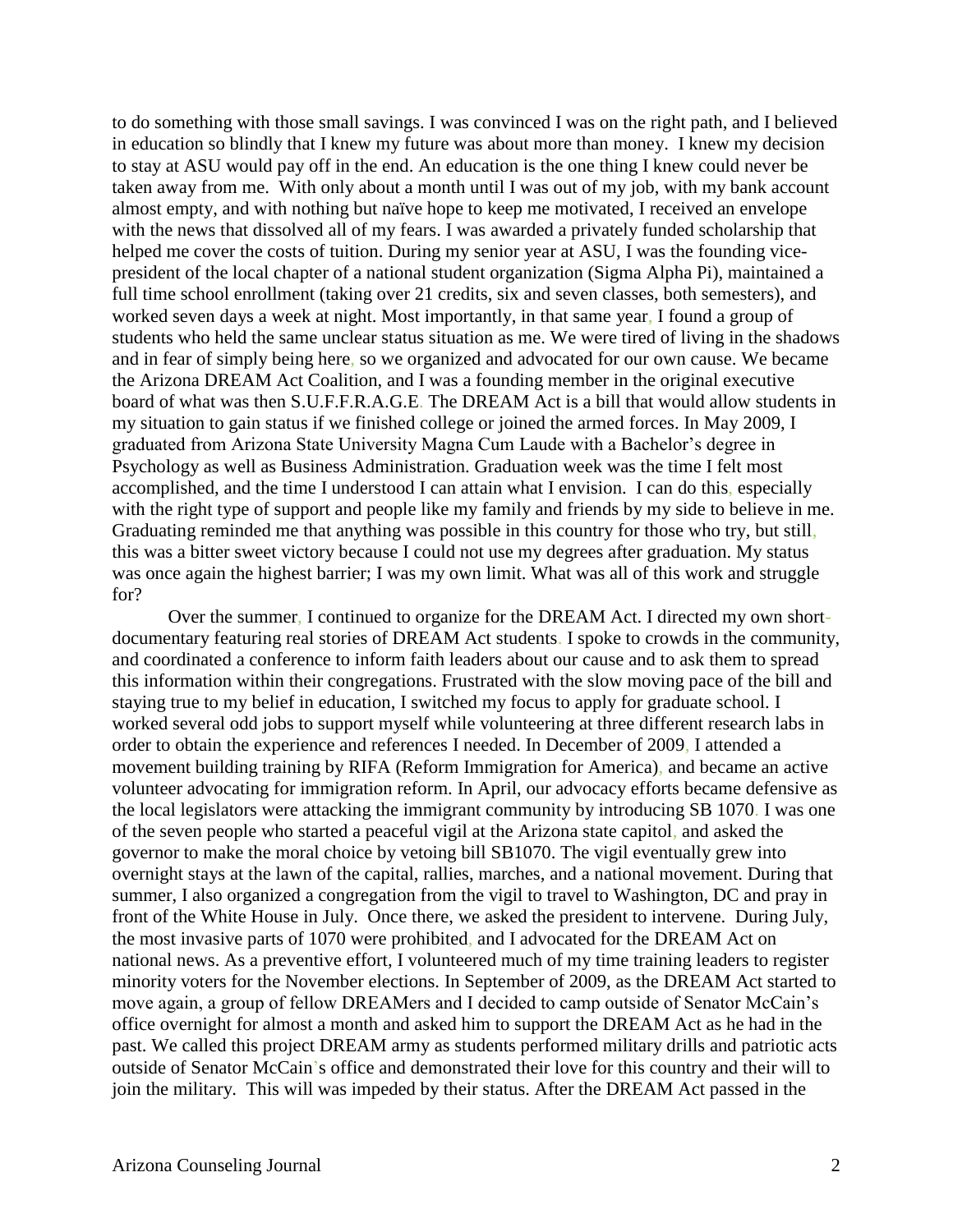House of Representatives, I traveled to Washington, DC in December to participate in a one week lobbying effort that resulted in the Senate vote on the DREAM Act. I was in the Chamber of Congress when the bill was defeated by a few votes. That was an emotional day, and I cried for the first time in years. I saw Washington, DC and the congress buildings taken over by hundreds of students wearing caps and gowns, visited their local legislators, and supported by millions of voters, faith leaders, activists, business people, and politicians. To see the students' enthusiasm and optimism being crushed by strict, unprogressive thinking is what brought me to tears. All of this hard work, what for?

I was admitted to graduate school and worked towards a Master's in Counseling degree. I can only afford to take two classes due to paying out of state tuition. I raised this money by working two jobs and tutoring for over a year, yet I still could not afford a full semester of classes. I also volunteer as a board member of the Arizona Counselors Association, as well as being the director of student advocacy with the Graduate and Professional Student Association at ASU.

After all years of hard work, I finally understand how to recognize a new opportunity. After knocking on the door for so long, it has finally opened. I have been admitted to a PhD in Counseling Psychology program and will start in the Fall of 2011. I intend to do research in preventive science, multicultural counseling, and, of course, work with DREAM Act students. I want to design preventive programs that would give at-risk youth the skills they need to become resilient and further their education, like many DREAMers. All of this hard work was part of a tremendous learning experience that shaped me into a person with high purpose and the desire to help others. I truly desire to be the best citizen I can be and contribute to my community, as well as my country. This is the country I always believed in; the country I always knew was the right fit for me. Being undocumented has made me a stronger and hardworking person who lives with less fear and appreciates the value of each day, as I know each day could be my last one in America. My struggle continues, and the stakes are higher each day. I am still challenged to find ways to fund my education, and there are still many things I would like to accomplish in this state for the sake of social justice. I do not know how far I will go, but all I can do is try.

Correspondence can be sent to germancadenas  $@g$  gmail.com.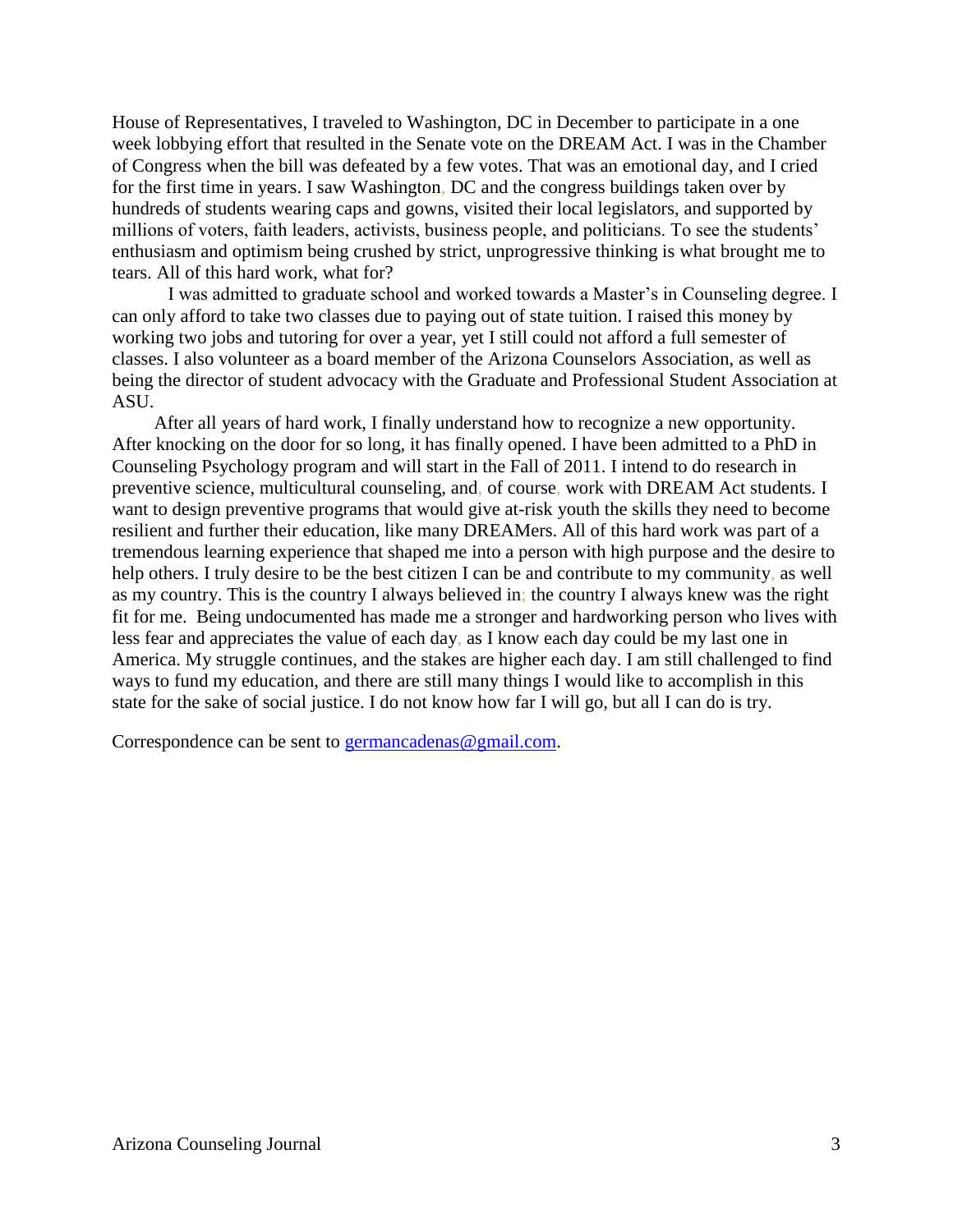#### **THE USE OF NARRATIVE THERAPY WITH LATINA/O STUDENTS PURSUING HIGHER EDUCATION: IMPLICATIONS FOR SCHOOL COUNSELORS AND COUNSELOR EDUCATORS JAVIER CAVAZOS JR., MARY LOUISE HOLT, AND BRANDÉ FLAMEZ**

*The techniques of narrative therapy show promise when used with Latina/o students in the pursuit of higher education: defining the problem, mapping the influence of the problem, evaluating the effects of the problem, identifying unique outcomes, and re-authoring the story (White & Epston, 1990). This report provides a case example illustrating these narrative techniques in counseling and discusses the implications for school counselors and counselor educators.*

It is well documented that the Latina/o population was one of the fastest growing groups in the United States (U. S. Census, 2005). In addition, Latina/o students have the lowest high school completion rates in the United States (American Council on Education, 2008), and 21 out of 100 Latina/o elementary students enrolled in college (Castellanos & Gloria, 2007). As noted by Vela-Gude et al. (2009), "because of the growing Latino student population and their risk of dropping out of school, it was important to provide services to help Latino students pursue higher education" (p. 272). Given the growing Latina/o population and their low academic completion rates in high school and college, the purpose of the current article was to illustrate how school counselors can use narrative therapy to help Latina/o high school students pursue higher education. First, a literature review regarding challenges to Latina/o students' success and the effectiveness of narrative therapy was presented. Second, a case study was offered to provide school counselors and counselor educators with practical applications of narrative therapy for this population. Finally, recommendations for practice and research were suggested.

#### **Review of the Literature**

Recent attention in the literature was given to the challenges that impede Latina/o students from pursuing higher education. Based on this research, a number of challenges were identified, including tracking away

from higher education, low expectations, discrimination, and lack of college information (Cavazos, 2009; Cavazos & Cavazos, 2010; De Jesus & Antrop-Gonzalez, 2006; Gandara, 1995; Garza, 2006; Immerwahr, 2003; Martinez, 2003; Malott, 2010; Valencia, 2002; Valencia & Black, 2002; Vela-Gude et al., 2009; Zalaquett, 2006; Zalaquett & Lopez, 2006). All of these studies pointed to the importance of school counselors increasing awareness of the challenges that impede Latina/o students from pursuing higher education.

In high schools throughout the United States, there appeared to be a system of tracking based on students' perceived abilities of potential success (Cavazos, 2009; Flores-Gonzalez, 2005; Gandara, 1995; Valencia, 2002). Tracking included names such as: general track, noncollege preparatory track, college preparatory track, college bound track, advanced placement (AP) courses, and special programs within high schools (Cavazos, 2009; Flores-Gonzalez, 2005; Gandara, 1995; Jodry, Robles-Pina, & Nichter, 2004; Vela-Gude et al., 2009). Perhaps as a result of placement in non-college preparatory tracks, teachers and counselors had had low expectations of Latina/o students. For example, in perhaps one of the first efforts to look at tracking in U.S. schools, Gandara (1995) found that a percentage of Latina/o students tracked away from higher education at one point in their academic careers. Although these students eventually attained professional degrees (i.e., professional, law, or medical), the effects of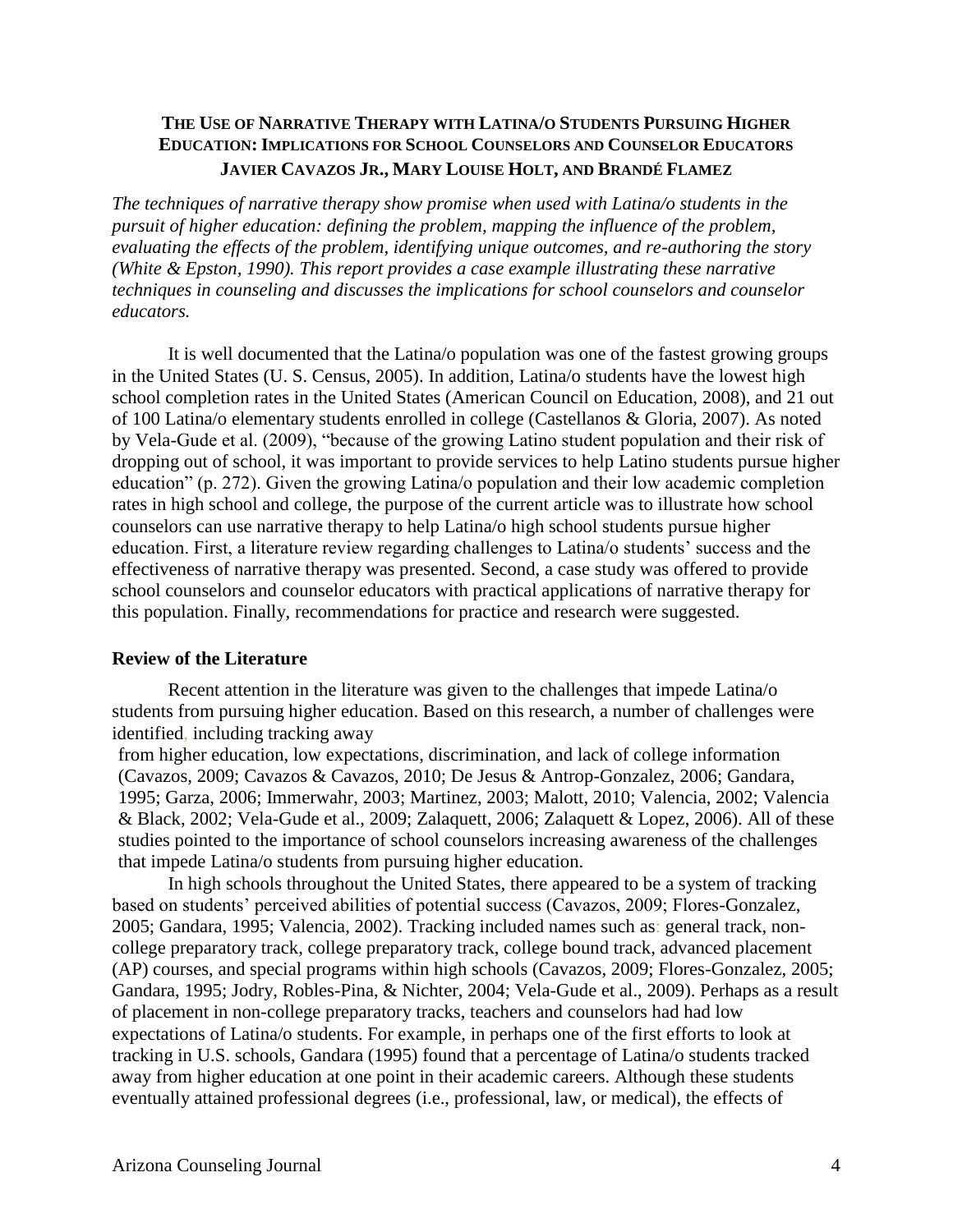tracking included lower expectations from teachers than students who were in "higher" academic tracks. In addition, A. G. Cavazos (2009) kept a journal of her experience as a student-teacher in a predominantly Latina/o high school. As part of her responsibilities, she taught AP and "regular" courses and found that "regular" Latina/o students were not expected to attend college. Cavazos (2009) provided the following perspective to illustrate how students internalized low expectations:

When I have assigned the students in my eleventh grade English classes activities, they have mentioned how they are not in a CP [college prep] or AP [advanced placement] class to complete these difficult activities…Some students do not believe me and they ask if I truly believe they can learn or even attend college. (p. 77)

As illustrated in the aforementioned comment, it was possible that these Latina/o students learned to become helpless about their educational endeavors (Seligman, 2006). Other research also has found that Latina/o students have been discouraged from higher education at one point in their academic careers (Davison-Aviles, Guerrero, Barajas-Howarth, & Thomas, 1999; Malott, 2010). For example, Malott (2010) illustrated how Latina/o high school students did not believe teachers were supportive of their academic potential, which was described as lack of attention in the classroom.

It was well documented that Latina/o high school students perceived low expectations from high school teachers and counselors (Malott, 2010; Martinez, 2003). For instance, A. G. Cavazos and Cavazos (2010) found that non-AP Latina/o students were exposed to low academic standards. A student in this study provided the following account:

My teachers would judge me on GPA

and that would hurt me. 'You're not in AP. You're not in an AP class, so therefore you're not smart.' I think districts become obsessed with this mentality of AP only and AP are the best.  $(p. 102)$ 

It was important to mention that although this student was subjected to low expectations from his high school teachers, he pursued higher education and maintained a high grade point average during his undergraduate studies (Cavazos & Cavazos, 2010). Additionally, Malott (2010) interviewed 20 adolescents of Mexican origin to examine their perceptions of the strengths and challenges of their ethnic background. Some students stated they were exposed to low expectations from teachers and counselors, as indicated in the following comment, "They all expect you to do bad in classes and they do not pay attention to you because they all think you're going to fail anyway" (Malott, 2010, p. 16). Another student in this study noted that his counselor did not have high expectations of his academic potential based on his Mexican background. This was demonstrated when this student had aspirations to pursue a university in the Big Ten conference, and he was encouraged to look "at smaller schools" (Malott, 2010, p. 16). This finding is similar to an example in Vela-Gude et al. (2009) study in which a Latina student was not encouraged to pursue elite universities.

Previous research found that Latina/o students have experienced discrimination in K-12 school settings. For example, in a study of Chicano/Latino students who left high school, Davison-Aviles et al. (1999) noted that some students perceived differential treatment "based on race" (p. 469). Additionally, Martinez, DeGarmo, and Eddy (2004) examined the experiences of 564 Latino and non-Latino students and their parents. They noted that approximately 50% of Latino students reported discriminatory experiences. Also, Malott (2010) illustrated how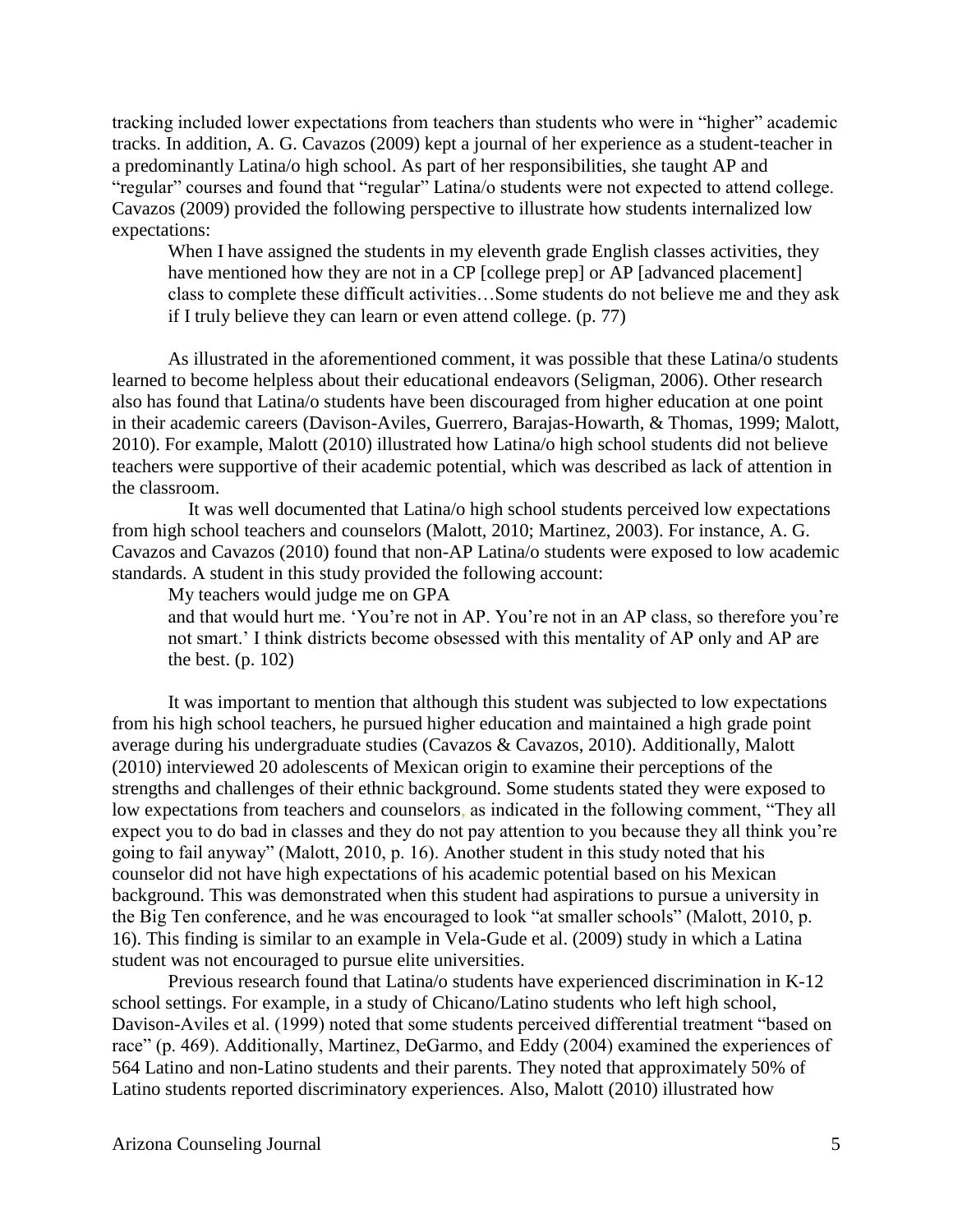adolescents of Mexican descent experienced various forms of prejudice and discrimination from teachers, counselors, and other members of the community. Participants in this study provided vivid accounts of discriminatory practices, including educators having low expectations based on perceived stereotypes. Finally, Edwards and Romero (2008) explored the experiences of adolescents with Mexican descent and found that approximately 50% of the adolescents in their study reported "at least one experience of discrimination that they ranked at a level 3 (quite a bit stressful) or 4 (very stressful)" (p. 30).

A lack of exposure to college information is another challenge that impedes Latina/o students from higher education (Garza, 2006; Immerwahr, 2003; Zalaquett, 2006; Zalaquett & Lopez, 2006). A participant from Zalaquett's (2006) study with Latina/o college students provided the following story:

"My major obstacle was that my parents couldn't help me with any of my applications because neither of them went to school and neither spoke English" (p. 39).

Also, in a study of Latina/o high school students, Kimura-Walsh, Yamamura, Griffin, and Allen (2009) highlighted that some students did not receive college information from high school personnel. A student provided the following perspective: "…for some of my friends…they wanted applications, but they were denied applications because they weren't ranked [in the top 10%]" (Kimura-Walsh et al., 2009, pp. 11-12). As illustrated in the aforementioned example, it appeared that students were exposed to differential treatment based on their academic placement. To further the point, in a study of Latina/o undergraduate students, Zalaquett and Lopez (2006) noted that some students were "somewhat misinformed about the certain aspects of college entry" (p. 348). As one example of misinformation, Immerwahr (2003) found that some Latina/o students were unaware of college application deadlines.

In summary, the review of these qualitative studies revealed that Latina/o students face a number of challenges to higher education, including tracking away from higher education, low expectations, minimal college information, and discrimination. Although previous research focused on the use of narrative therapy to help Hispanic students overcome mental health issues, including substance abuse, depression, anxiety, and conduct behavior problems (Malgady & Constantino, 2003), there is a dearth of literature on the use of narrative therapy to help Latina/o students pursue higher education. In addition to helping Latina/o students with mental issues, it was our contention that school counselors can use narrative techniques to help Latina/o students identify coping responses to overcome academic challenges. Therefore, this article extended the literature by illustrating how school counselors can use narrative therapy to help Latina/o students overcome academic challenges to higher education. A description of narrative therapy was presented next.

#### **Fundamental Principles of Narrative Therapy**

White and Epston (1990) described narrative therapy as an approach to help clients change their life stories. In this post-modern approach, clients are encouraged to externalize their problems not only to provide distance between themselves and the problem, but also to provide space to talk about strengths and the potential to overcome challenges (Butler, Guterman, & Rudes, 2009; White & Epston, 1990). In addition, Flamez, McNichols, and Oliver (2009) noted that people give meaning to their experiences as a result of communicating with others. In order to make meaning of their experiences, it was important for clients or students to share their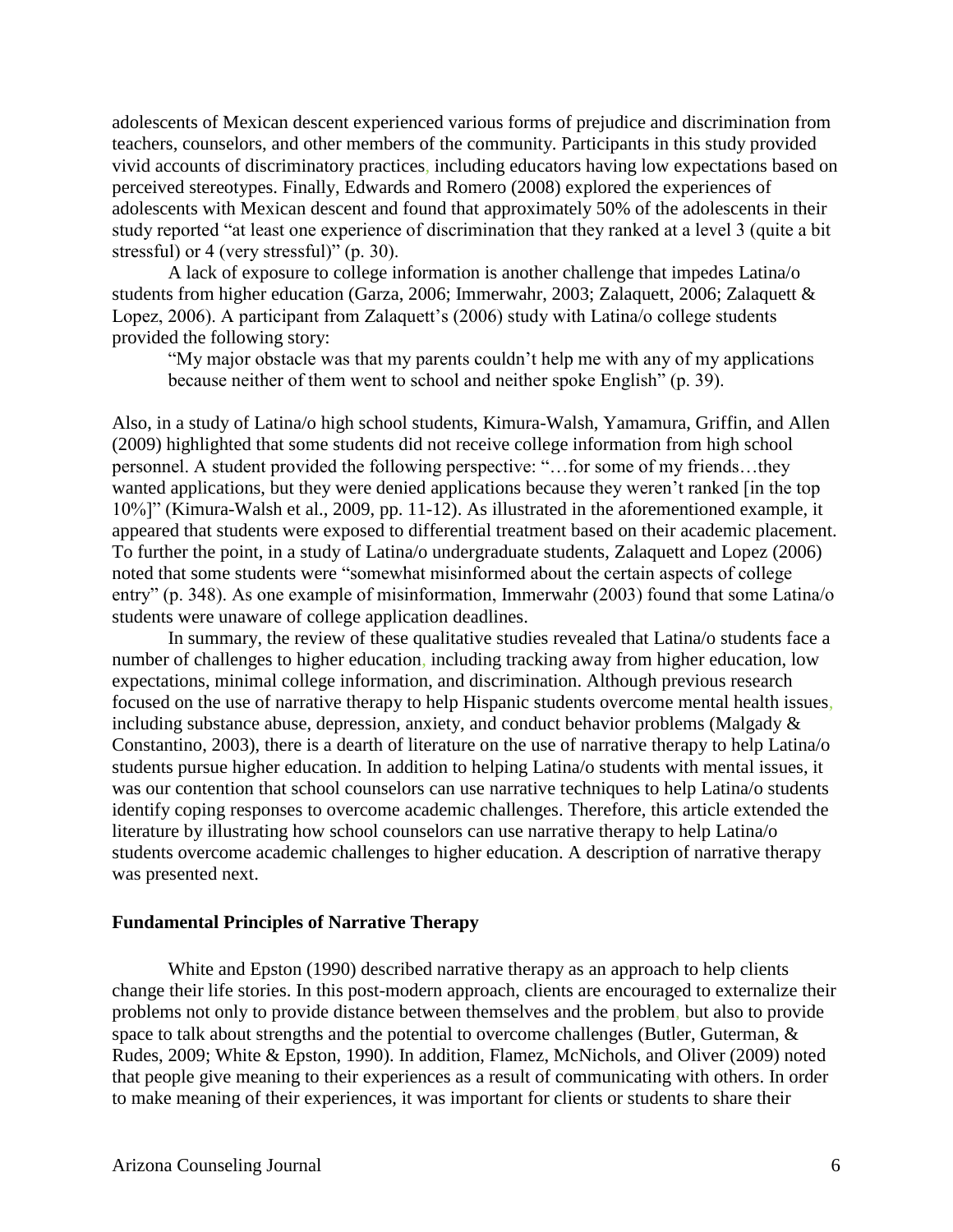stories and experiences with counselors and teachers. Using narrative therapy as a theoretical background, the following techniques can be used to facilitate story-telling: defining the problem, externalizing the problem, mapping the effects of the problem, searching for alternative outcomes, and re-authoring stories (White & Epston, 1990). Given that Latina/o students perceive a plethora of academic challenges to higher education, narrative techniques can be used to help Latina/o students not only identify challenges to academic success, but also coping responses to overcome such challenges.

First, defining the problem involves a collaborative approach between school counselors and students to identify the problem plaguing behavior (Butler et al., 2009). In addition to defining the problem was the practice of externalization, which involved helping students separate themselves from the problem (White & Epston, 1990). Second, mapping the influence of the problem included how the problem affected context or vice versa, such as in school and relationships (Butler et al., 2009; White & Epston, 1990). For some students who focus on the negative parts of their respective lives, school counselors could help them focus on unique outcomes in which the problem does not exist. Further, students are encouraged to change or reauthor their life story or the next chapter in their life. That is, students are encouraged to look for ways to change the title of their story or the next chapter in their lives, such as adding the aspect of pursuing a college education (Butler et al., 2009; White & Epston, 1990).

#### **Research on the Use of Narrative Therapy**

A number of studies have documented the effectiveness of narrative therapy (Anderson  $\&$ Hiersteiner, 2008; Fraenkel, Hameline, & Shannon, 2009). For example, Anderson and Hiersteiner (2008) interviewed 27 adult sexual abuse survivors to provide space for the discussion of their stories and experiences. The authors provided the following perspective based on their findings from group interviews: "Recreating a life story that goes beyond recovery from childhood sexual abuse may assist an adult survivor to consider a future full of possibilities, including a story book ending" (Anderson & Hierstiener, 2008, p. 423). Also, Fraenkel et al. (2009) documented the effects of narrative therapy with families who are homeless. Using externalization and searching for unique outcomes, these approaches helped families strengthen their identity as a family and hold on to hope for the future (Fraenkel et al., 2009). Narrative therapy also has been used to work with (a) parents of gay and lesbian adolescents (Saltzburg, 2007), (b) counselors-in training (Whiting, 2007), and (c) students with learning disabilities (Lambie & Milsom, 2010).

Narrative therapy has been used to help adolescents cope with personal challenges. For example, Butler et al. (2009) demonstrated how puppets have been used with children to externalize a presenting problem. Drawing from a case example with an eight-year-old child, Eric, the following techniques were used: defining the problem, mapping the influence of the problem, evaluating the problem, looking for unique outcomes, and re-storying or re-authoring the story (Butler et al., 2009). First, the counselor began the initial session with the goal of trying to identify the problem. Following a collaborative discussion with Eric and his mother, anger was identified as the presenting problem (Butler et al., 2009). Second, in order to map the influence of the problem, the counselor asked Eric to describe what happens when he becomes angry. At this point, he mentioned trouble and punishment at school and home. Third, an evaluation of the effects of the problem included a discussion about "annoyance" that prevented Eric from participating in activities that he enjoyed (Butler et al., 2009). Fourth, the counselor introduced a puppet to "externalize" the problem and help Eric separate himself from the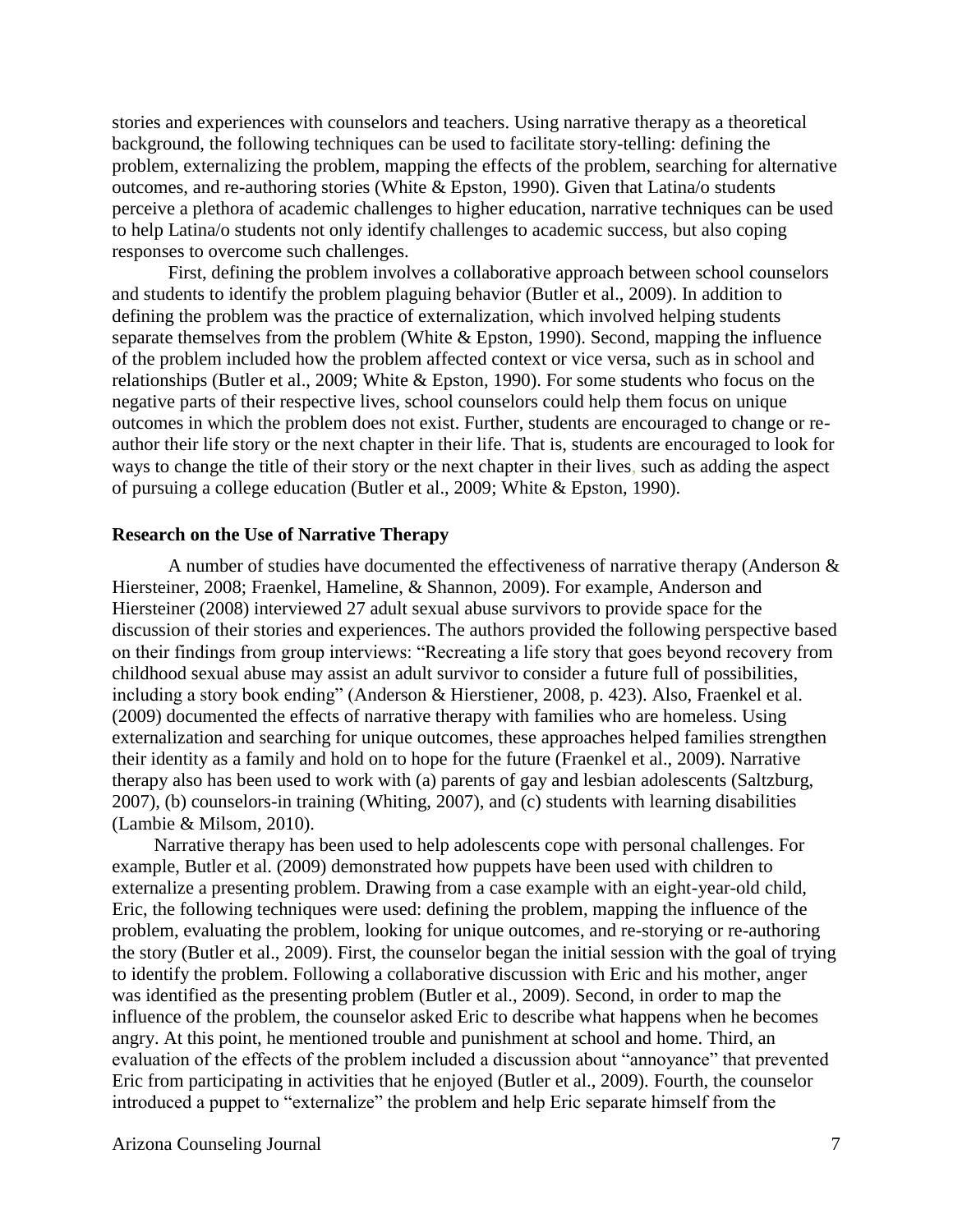problem plaguing behavior. Next, the counselor asked Eric to describe unique outcomes or moments that did not involve anger. During the week prior to the session, Eric mentioned how he did not become upset when his classmate called him a name. Finally, Eric and his counselor discussed ways to re-author his life story by moving away from anger and annoyance (Butler et al., 2009).

In summary, narrative therapy appears to be effective in a number of settings by helping students externalize problems, search for unique outcomes, and re-author their stories. As previously mentioned, research has focused on the use of narrative therapy to help Latina/o students overcome personal issues (Malgady & Costantino, 2003); however, less attention has been given to applications of narrative therapy to help Latina/o high school students pursue and succeed in college.

The fictitious example presented in this article is based on stories and experiences of Latina/o students from samples in previous research. The following story represents the voice of a Latino student who (a) was not expected to pursue higher education (Cavazos, 2009; Cavazos & Cavazos, 2010; Zalaquett, 2006), (b) was subjected to low expectations (Martinez, 2003; Vela-Gude et al., 2009), (c) was exposed to discrimination (Edwards & Romero, 2008; Malott, 2010), or (d) was given minimal college information (Immerwahr, 2003; Zalaquett, 2006).

#### **Case Example of Miguel**

I am not sure what is happening in this school. Some students are given college information, and it seems like they are expected to attend college. As for me and the others, who do not take AP courses, it seems like teachers do not expect much from us. For example, in my history class I wanted to leave class five minutes early to look for scholarship information in the library. The teacher indicated that it was a waste of time. And in my science class, I feel as though the teachers judge me because I am not in AP courses. In other words, since I am not in AP courses, they think that I am not smart. You know, Ms. Alvarez (school counselor), I feel sad when teachers do not think that I am smart or have potential. And as a result, I do not have a lot of confidence. Do you know what it is like to have your teachers doubt your ability or potential? Do you know what it is like to perceive discrimination from counselors and teachers? Based on these experiences, I have learned to become helpless about college. I feel like my teachers believe that whatever I do will never be good enough in high school, college, or the workforce. And although I am only 15 years old, I feel like my future has already been written.

Using narrative therapy as a framework, school counselors used techniques described in the current article to help Miguel and other Latina/o students pursue and succeed in higher education. First, it is important counselors allowed students to tell their stories in counseling (Flamez et al., 2009). Based on previous research, some Latina/o students may share stories that involve low expectations from teachers and administrators (Davison et al., 1999; Cavazos & Cavazos, 2010; Martinez, 2003), minimal adult supervision (Immerwahr, 2003; Zalaquett, 2006), or perceived discrimination (Edwards & Romero, 2008; Malott, 2010). As a result of such challenges, students need to have a safe place to share concerns and worries related to their educational experiences. When counselors respect students' perceptions and provide space to share positive and/or negative educational experiences, students may be more likely to work toward their personal and academic goals. Finally, when a safe place for sharing personal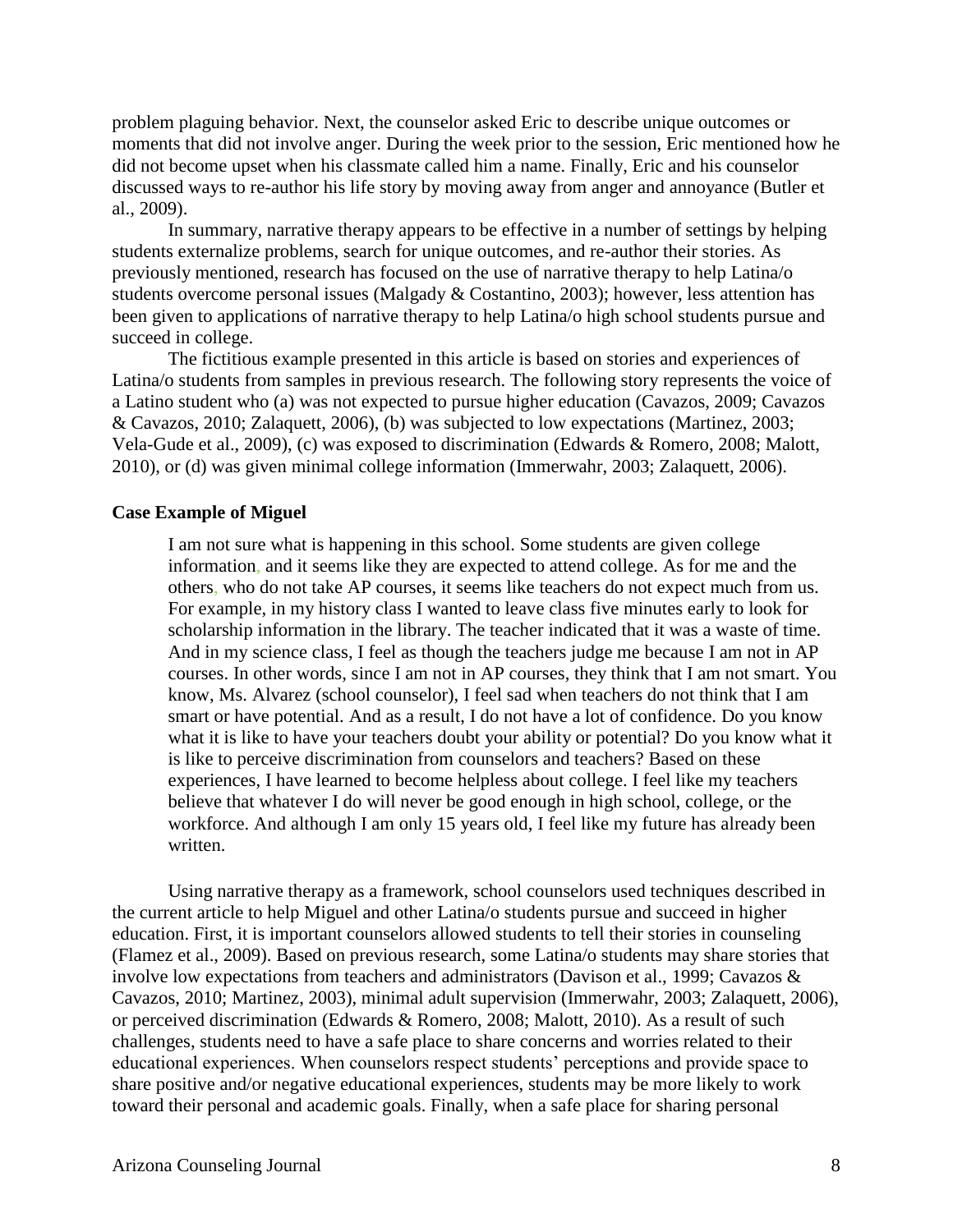experiences has been established, school counselors can use narrative therapy strategies to help Latina/o students (White & Epston, 1990).

#### **Defining the Problem**

School counselors can work with Latina/o students to define the problem (Butler et al., 2009; White & Epston, 1990). Possible problems, as indicated in the aforementioned narrative, may include lack of college information, low expectations, discrimination, or placement in a non-college preparatory track. Although Latina/o students might mention personal reasons (McHatton, Zalaquett, & Cranson-Gingras, 2006) for their educational underachievement, school counselors could help them externalize the problem. For example, cognitive restructuring techniques could be used to help Latina/o students change their self-talk to the following: "At this point in my academic career, I am learning to be successful. I am able to develop expectations of myself that show my academic potential in my high school and college courses in spite of being placed in a non-college preparatory track." Having students place most of the blame on the school system will not only externalize the problem (Butler et al., 2009; White & Epston, 1990), but also provide an opportunity to identify coping responses to overcome an educational system that perpetuates failure among many Latina/o students.

#### **Mapping the Influence of the Problem**

School counselors are encouraged to help Latina/o students map the influence of the problem in domains such as home and social relationships (Butler et al., 2009; White & Epston, 1990). It is possible that their problems influenced their goals related to educational and occupational future. Based on this possibility, it appeared important to map all of the negative influences, including the effects of low expectations on optimism and self-efficacy of students. When Latina/o students discussed feelings and concerns related to low expectations, lack of college information, or tracking away from higher education, the resultant effects could be awareness of (a) educational injustices and (b) coping responses to overcome such problems. Given that research found Latina/o students were aware of the low expectations assigned to them or other Latina/o students (Cavazos, 2009; Cavazos & Cavazos, 2010; De Jesus & Antrop-Gonzalez, 2006; Kimura-Walsh et al., 2009; Malott, 2010), mapping the influence of the problem could provide students with an opportunity to gain an improved appreciation of academic challenges that impede their access to higher education.

#### **Identifying Different Outcomes**

School counselors also are encouraged to help Latina/o students identify different outcomes or search for alternative examples (Butler et al., 2009). This is important because it is possible that Latina/o students have not experienced low expectations from all of their teachers. Because Latina/o students may focus solely on experiences with negative teachers, counselors can help them focus on and seek support from teachers who believe in their academic potential. For example, some research suggests that Latina/o students have perceived support and encouragement from high school teachers (Castillo, Conoley, Cepeda, Ivy, & Archuleta, 2010). Therefore, it is important that school counselors encourage Latina/o students to draw on support from those teachers who believe in their academic potential.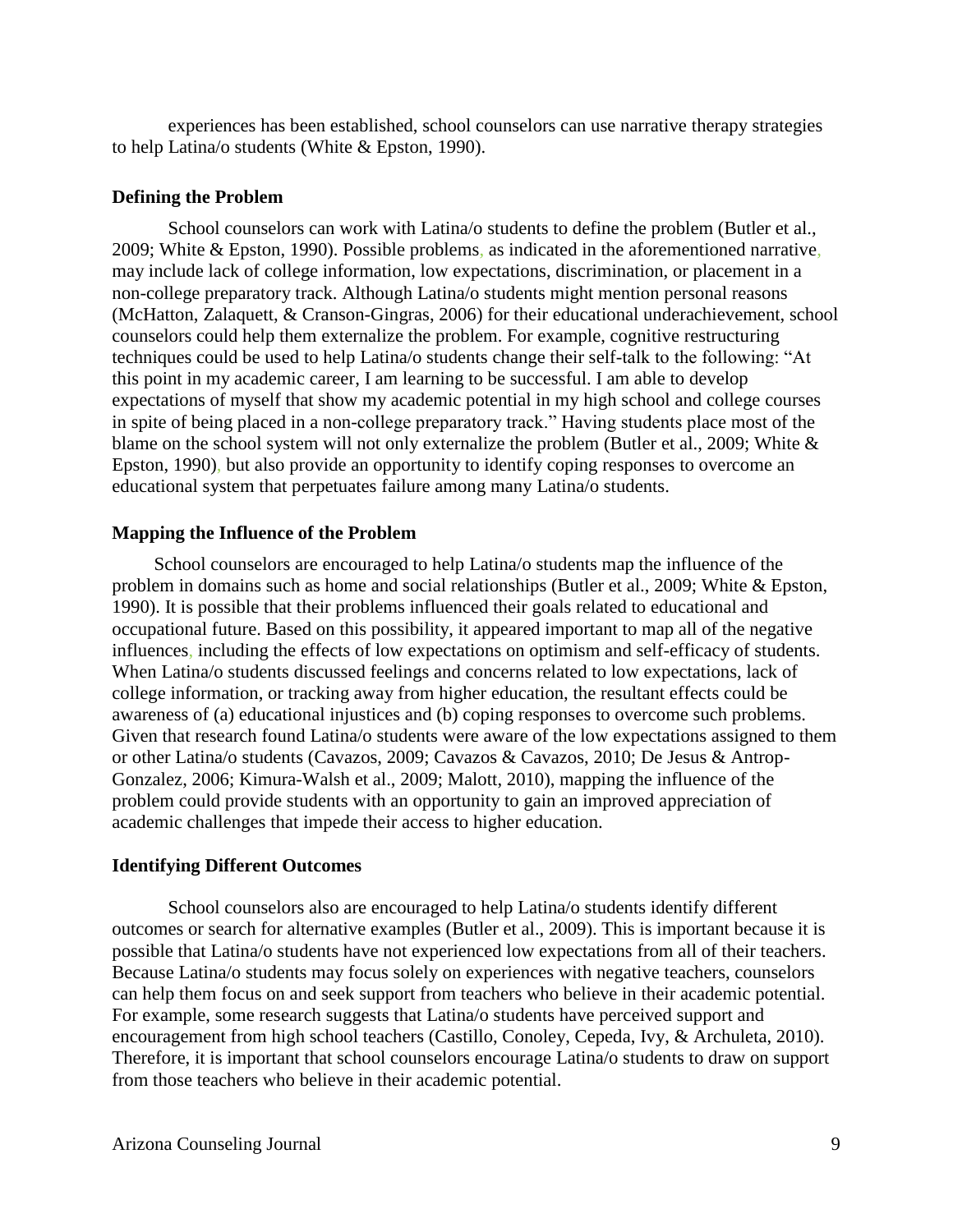#### **Re-authoring**

The most powerful part of narrative therapy could be re-authoring the story (Butler et al., 2009; White, 2007; White & Epston, 1990). As previously mentioned, Miguel stated that although he is 15 years old, his life story has been written and therefore cannot be changed. Using re-authoring as a technique, school counselors helped Miguel create or re-author a new ending or next chapter in his life. For example, if Miguel wanted to pursue college, his counselor could help him understand this is a realistic and attainable goal. His counselor placed his story in the appropriate context by giving it a title such as "I am never going to make it." At this point, Miguel would be encouraged to not only change the title of his book to an affirming or optimistic title, but also search for an alternate ending to his story (Butler et al., 2009; White & Epston, 1990).

#### **Discussion**

There are a number of important factors illustrated in the aforementioned case example. First, some Latina/o students are aware of how the educational system placed low expectations on their academic abilities. In the current article, Miguel understood that other students were given college information, thereby leaving him with the impression that his peers received higher expectations related to higher education. Such examples were supported by previous research that found Latina/o students were aware of low expectations given to them by educators (Cavazos, 2009; Cavazos & Cavazos, 2010; De Jesus & Antrop-Gonzalez, 2006; Malott, 2010). Second, Miguel provided a vivid description of the damaging effects of tracking and low expectations. In addition to low self-efficacy, he described a feeling of helplessness and pessimism related to his future. Third, Miguel perceived that his teachers did not believe he has the ability to pursue higher education. In other words, no matter what Miguel did to succeed in high school or beyond, he believed he would not be good enough because his teachers did not believe he had "whatever it takes." There are a number of studies that have highlighted the detrimental effects of teachers' low expectations on the hopes and dreams of Latina/o students (e.g., Cavazos, 2009). Such effects could include internalization of failure or fulfillment of a negative self-fulfilling prophecy (Martinez, 2003). Finally, Miguel stated that he had already written his life story even though he was only 15 years old. It was worth noting that although it was difficult to estimate the prevalence of this example, a number of studies showed some Latina/o students in previous research doubted their abilities to pursue higher education (Cavazos, 2009), which possibly influenced their goals related to higher education.

#### **Recommendations for Practice**

Given the important connection between narrative therapy and helping Latina/o students pursue higher education, there appeared to be a number of implications for school counselors and counselor educators. First, counselor educators were encouraged to prepare prospective counselors to help Latina/o students overcome institutional challenges to higher education. It was important for counselor educators to modify current curriculum in graduate school to include systemic or institutional challenges that Latina/o students face. Prospective counselors must gain an understanding of how institutional forces negatively affect Latina/o students (Patterson, Hale, & Stessman, 2008; Valencia & Black, 2002). Second, despite challenges to higher education, it was important to note that Latina/o students have potential to overcome institutional challenges and pursue higher education (e.g., Cavazos, 2009; Cavazos, Cavazos, Hinojosa, & Silva, 2009;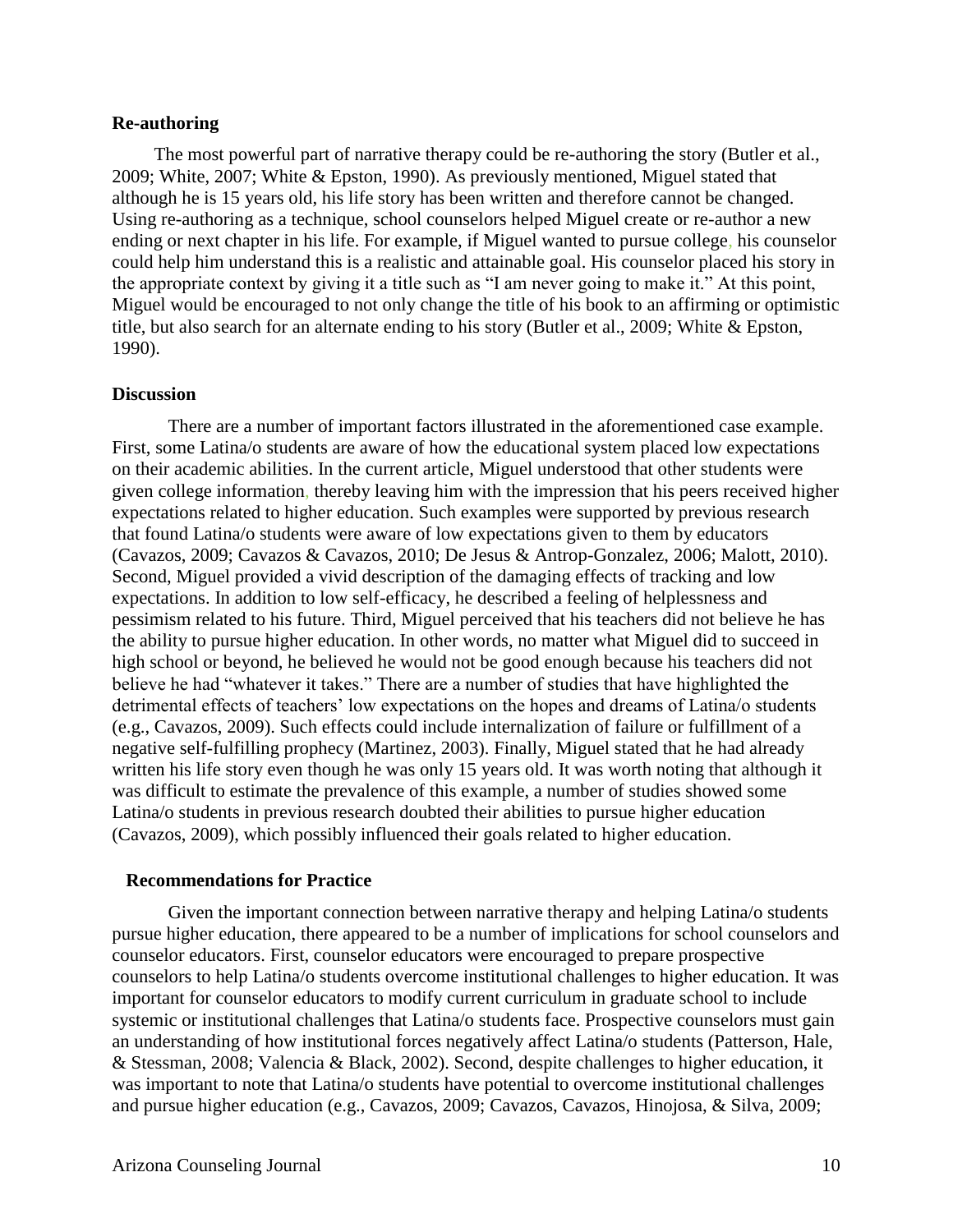Zalaquett & Lopez, 2006). Based on this line of research, it appeared important for counselor educators to introduce prospective counselors to factors that have facilitated the high academic achievement among Latina/o students. Family influence (Castillo et al., 2010; Zalaquett, 2006), intrinsic motivation, internal locus of control (Cavazos et al., 2010; Hassinger & Plourde, 2005), high self-confidence, work ethic (Morales, 2008), and active coping responses (Gloria, Castellanos, & Orozco, 2005; Gloria, Castellanos, Scull, & Villegas, 2009) were identified as some factors that help Latina/o students become academically successful. Given that some factors may not be consistent with family values, school counselors were encouraged to use narrative therapy that is consistent with family expectations. For example, Cavazos et al. (2010) found that some Latina students were not allowed to attend an out of state college. Knowledge of family values and expectations such as those described in the previous examples is important for school counselors to consider for successful use of narrative therapy when helping Latina/o students.

#### **Recommendations for Future Research**

There are a number of possible directions for research. First, future research could examine the effects of narrative therapy as described in the current article. Qualitative studies could collect data from school counselors and Latina/o students to determine if narrative therapy is effective. More specifically, research could look at therapeutic outcomes regarding students' sense of empowerment to change or alter their life stories as related to higher education. Additionally, it is important to examine counselors' attitudes toward narrative therapy and Latina/o students (Flamez et al., 2009). Because research has found that some Latina/o students have not received quality services and treatment from their school counselors (Malott, 2010), additional research is warranted to uncover counselors' attitudes toward Latina/o students.

#### **Conclusion**

The current article provides school counselors with a framework to help Latina/o students who are (a) placed in a non-college preparatory track, (b) subjected to low expectations, (c) denied access to college information, or (d) exposed to discrimination. The recommendations included in this article could help Latina/o students feel empowered to change their life stories and maintain hope for their academic and personal futures. School counselors can use narrative techniques to help Latina/o students identify coping responses and high expectations of themselves in order to overcome adverse experiences in the educational system. It is also important that future research examines the effectiveness of narrative therapy when helping Latina/o students overcome academic challenges. In summary, counselor educators can train school counselors to use the fundamental principles and techniques of narrative therapy (White & Epston, 1990) to help Latina/o students pursue and succeed in higher education.

#### **REFERENCES**

American Council on Education. (2008). *Generational gains in postsecondary education appear to have stalled, New ACE report finds.* Retrieved from http://www.acenet.edu/AM/Template.cfm?TEMPLATE=%2FCM%2FContentDisplay.cf m &CONTENTID=29515&Section=Press\_Releases2

Anderson, K. M., & Hiersteiner, C. (2008). Recovering from childhood sexual abuse: Is a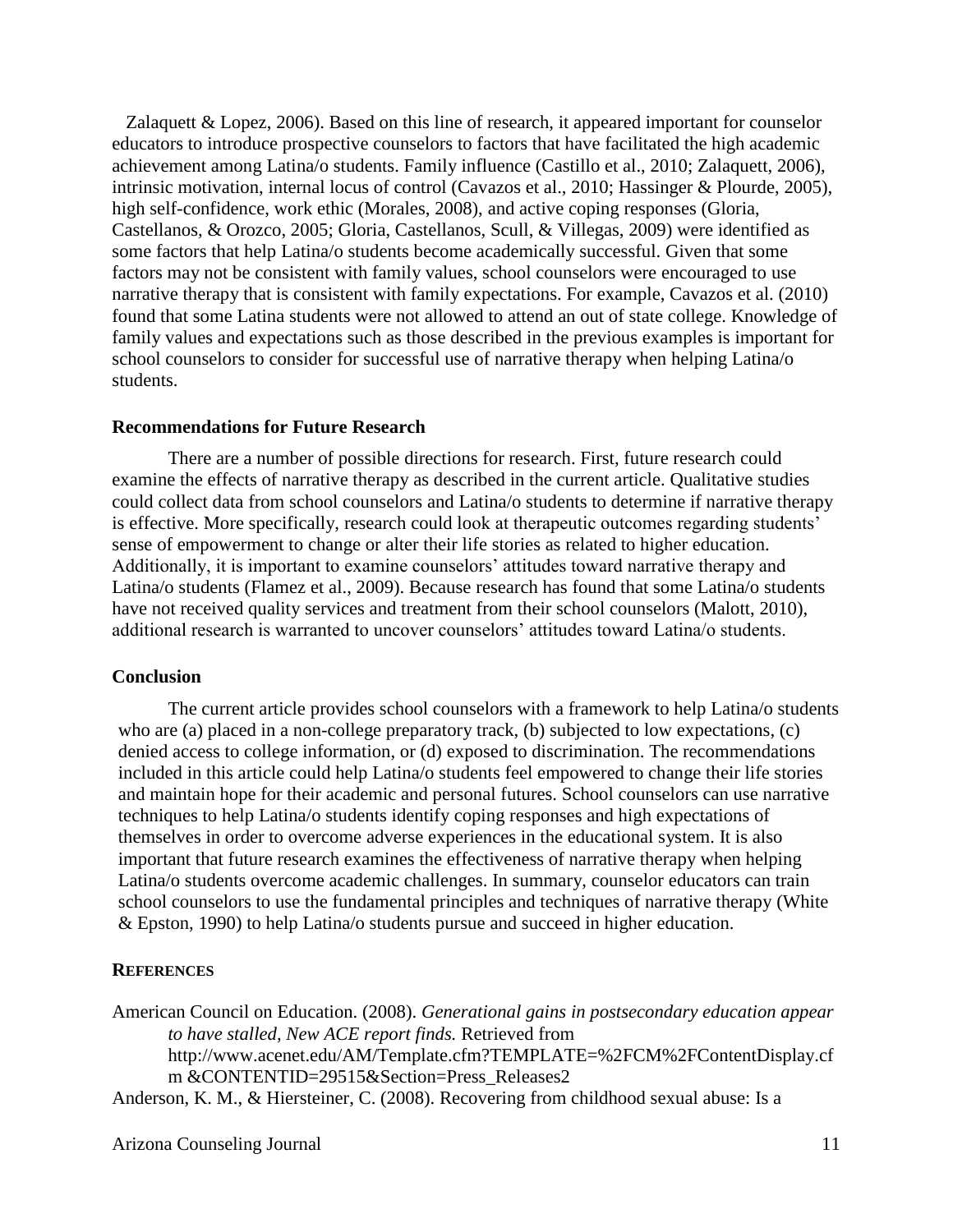"storybook" ending possible? *The American Journal of Family Therapy, 36*, 413-424. doi: 10.1080/01926180701804592

- Butler, S., Guterman, J.T., & Rudes, J. (2009). Using puppets with children in narrative therapy to externalize the problem. *Journal of Mental Health Counseling, 31*, 225-233. Retrieved from http://www.amhca.org/news/journal.aspx
- Castellanos, J., & Gloria, A. M. (2007). Research considerations and theoretical application for best practices in higher education: Latina/os achieving success. *Journal of Hispanic Higher Education*, *6*, 378-396.
- Castillo, L. G., Conoley, C. W., Cepeda, L.M., Ivy, K. K. & Archuleta, D. J. (2010). Mexican American adolescents' perceptions of a pro-college culture. *Journal of Hispanic Higher Education, 9,* 61-72. doi: 10.1177/1538192709350454
- Cavazos, A. G. (2009). Reflections of a Latina student-teacher: Refusing low expectations for Latina/o students. *American Secondary Education, 27,* 70-79. Retrieved from http://www.ashland.edu/ase
- Cavazos, A. G., & Cavazos, J. (2010). Understanding the experiences of Latina/o students: A qualitative study for change. *American Secondary Education, 9,* 1-17. Retrieved from http://www.ashland.edu/ase
- Cavazos, J., Cavazos, A. G., Hinojosa, M., & Silva, M. (2009). Dispelling seven myths concerning Latina/o students: A call to action for school counselors. *Journal of School Counseling 7(8)*. Retrieved from http://www.jsc.montana.edu/articles/v7n8.pdf
- Cavazos, J., Johnson, M. B., Fielding, C., Cavazos, A. G., Castro, V., & Vela, L. (2010). A qualitative study of resilient Latina/o college students. *Journal of Latinos and Education, 9,* 172-188. doi: 10.1080/15348431003761166
- Davison-Aviles, R. M., Guerrero, M. P., Barajas-Howarth, H., & Thomas, G. (1999). Perceptions of Chicano/Latino students who have dropped out of school. *Journal of Counseling & Development*, *77*, 465-473. Retrieved from http://www.counseling.org/Publications/Journals.aspx
- De Jesus, A., & Antrop-Gonzalez, R. (2006). Instrumental relationships and high expectations: Exploring critical care in two Latino community-based schools. *Intercultural Education, 17,* 281-299. doi: 10.1080/14675980600841660
- Edwards, L. M., & Romero, A. J. (2008). Coping with discrimination among Mexican American descent adolescents. *Hispanic Journal of Behavioral Sciences, 30*, 24-39. doi: 10.1177/0739986307311431
- Flamez, B., McNichols, C., & Oliver, M.(2009). Narrative therapy: Perceptions from Mexico City. *Journal of Counseling Research and Practice*, *1,* 74-81. Retrieved from http://www.jcrponline.org/#GSMC
- Flores-Gonzalez, N. (2005). Popularity versus respect: School structure, peer groups and Latino academic achievement. *International Journal of Qualitative Studies in Education, 18,* 625-642. doi: 10.1080/09518390500224945
- Fraenkel, P., Hameline, T., & Shannon, M. (2009). Narrative and collaborative practices in work families that are homeless. *Journal of Marital and Family Therapy, 35,* 325-342. doi: 10.1111/j.1752-0606.2009.00119.x
- Gandara, P. (1995). *Over the Ivy walls: The educational mobility of low-income Chicanos.*  Albany, NY: State University of New York Press.
- Garza, H. (2006). Forward. In J. Castellanos, A. M. Gloria, & M. Kamimura (Eds.), *The Latina/o pathway to the Ph.D.* Sterling, VA: Stylus Publishing, LLC.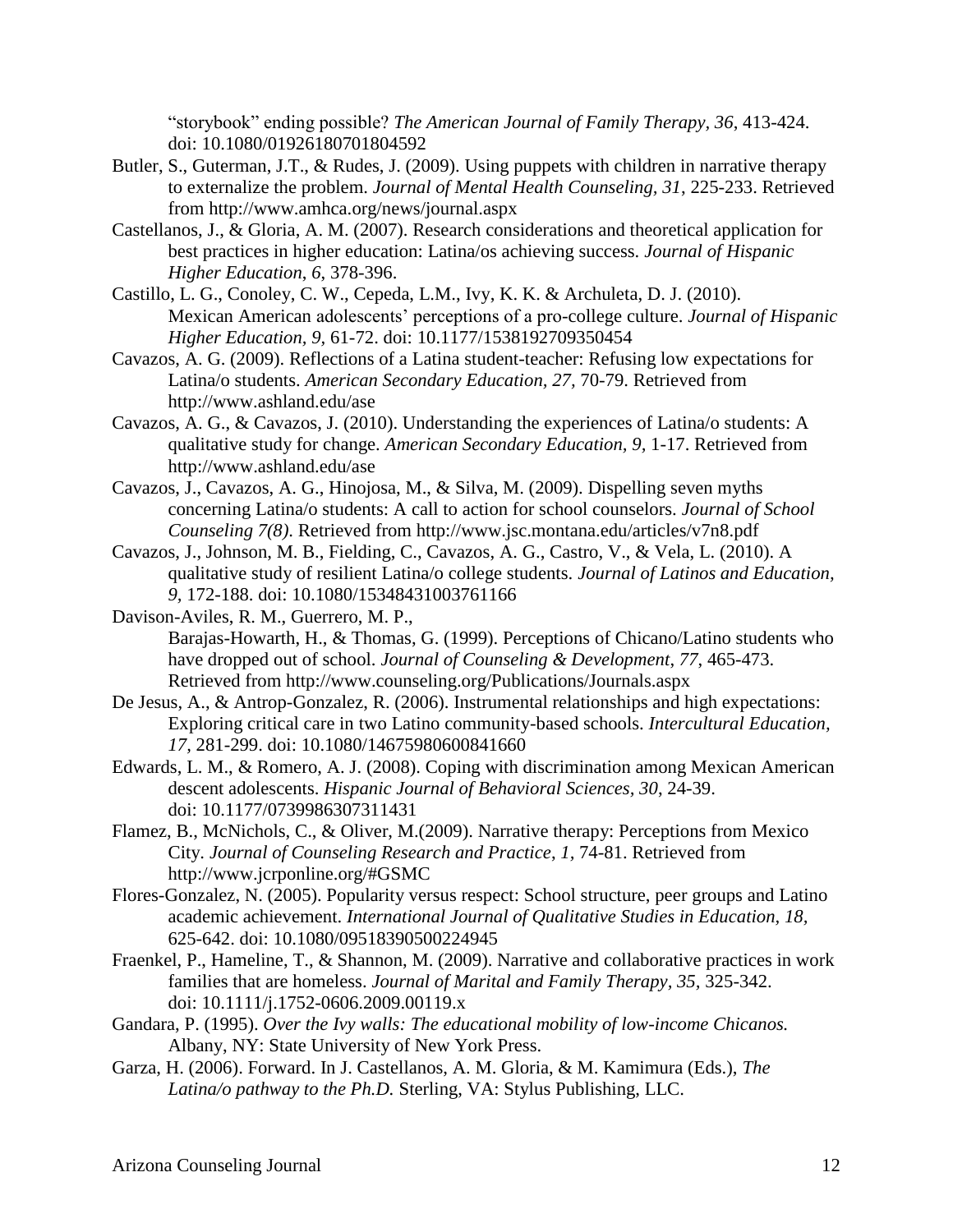- Gloria, A. M., Castellanos, J., & Orozco, V. (2005). Perceived educational barriers, cultural fit, coping responses, and psychological well-being of Latina undergraduates. *Hispanic Journal of Behavioral Sciences, 27,* 161-183. doi: 10.1177/0739986305275097
- Gloria, A. M., Castellanos, J., Scull, N. C., & Villegas, F. J. (2009). Psychological coping and well-being of male Latino undergraduates. *Hispanic Journal of Behavioral Sciences, 31*, 317-339. doi: 10.1177/0739986309336845
- Hassinger, M., & Plourde, L. A. (2005). "Beating the odds": How bi-lingual Hispanic youth work through adversity to become high achieving students. *Education, 126*, 316-327.
- Immerwahr, J. (2003). With diploma in hand: Hispanic high school seniors talk about their future (National Center Report #03-2). Retrieved from http://www.highereducation.org/reports/hispanic/hispanic.shtml
- Jodry, L., Robles-Pina, R. A., & Nichter, M. (2004). Hispanic academic achievement theory: An ethnographic study of urban students participating in a high school advanced diploma program. *High School Journal, 88,* 23-31. Retrieved from http://muse.jhu.edu/journals/hsj/
- Kimura-Walsh, E., Yamamura, E. K., Griffin, K.A., & Allen, W. R. (2009). Achieving the college dream: Examining disparities in access to college information among high achieving and non-high achieving Latina students. *Journal of Hispanic Higher Education, 8,* 298-315. doi: 10.1177/1538192708321648
- Lambie, G. W., & Milsom, A. (2010). A narrative approach to supporting students diagnosed with learning disabilities. *Journal of Counseling and Development, 88,* 196-203. Retrieved from http://www.counseling.org/Publications/Journals.aspx
- Malgady, R. G., & Costantino, G. (2003). Narrative therapy for Hispanic children and adolescents. In A. E. Kazdin & J. R. Weisz (Eds.), *Evidence-based psychotherapies for children and adolescent*. New York, NY: The Guilford Press.
- Malott, K. M. (2010). Being Mexican: Strengths and challenges of Mexican-origin adolescents. *Journal of School Counseling, 8*(12). Retrieved from http://www.jsc.montana.edu/articles/v8n12.pdf.
- Martinez, C. R., DeGarmo, D. S., & Eddy, J. M.(2004). Promoting academic success among Latino youths. *Hispanic Journal of Behavioral Sciences*, *26*, 126-151. doi: 10.1177/0739986304264573
- Martinez, M. D. (2003). Missing in action: Reconstructing hope and possibility among Latino students placed at risk. *Journal of Latinos and Education*, *2*, 13-21. doi: 10.1207S15332771XJLE0201\_3
- McHatton, P. A., Zalaquett, C. P., & Cranson-Gingras, A. (2006). Achieving success: Perceptions of students from migrant farmwork families. *American Secondary Education, 34*, 25-39. Retrieved from Retrieved from http://www.ashland.edu/ase
- Morales, E. E. (2008). Academic resilience in retrospect: Following up a decade later. *Journal of Hispanic Higher Education, 7,* 228-248. doi:10.1177/1538192708317119
- Patterson, J. A., Hale, D., & Stessman, M. (2008). Cultural contradictions and school leaving: A case study of an urban high school. *High School Journal, 91,* 1-15. doi: 10.1353/hsj.2008.0001
- Saltzburg, S. (2007). Narrative therapy pathways for re-authoring with parents of adolescents coming-out as Lesbian, Gay, and Bisexual. *Contemporary Family Therapy, 29,* 57-69. doi: 10.1007/s10591-007-9035-1
- Seligman, M. E. (2006). *Learned optimism: How to change your mind and life.* New York,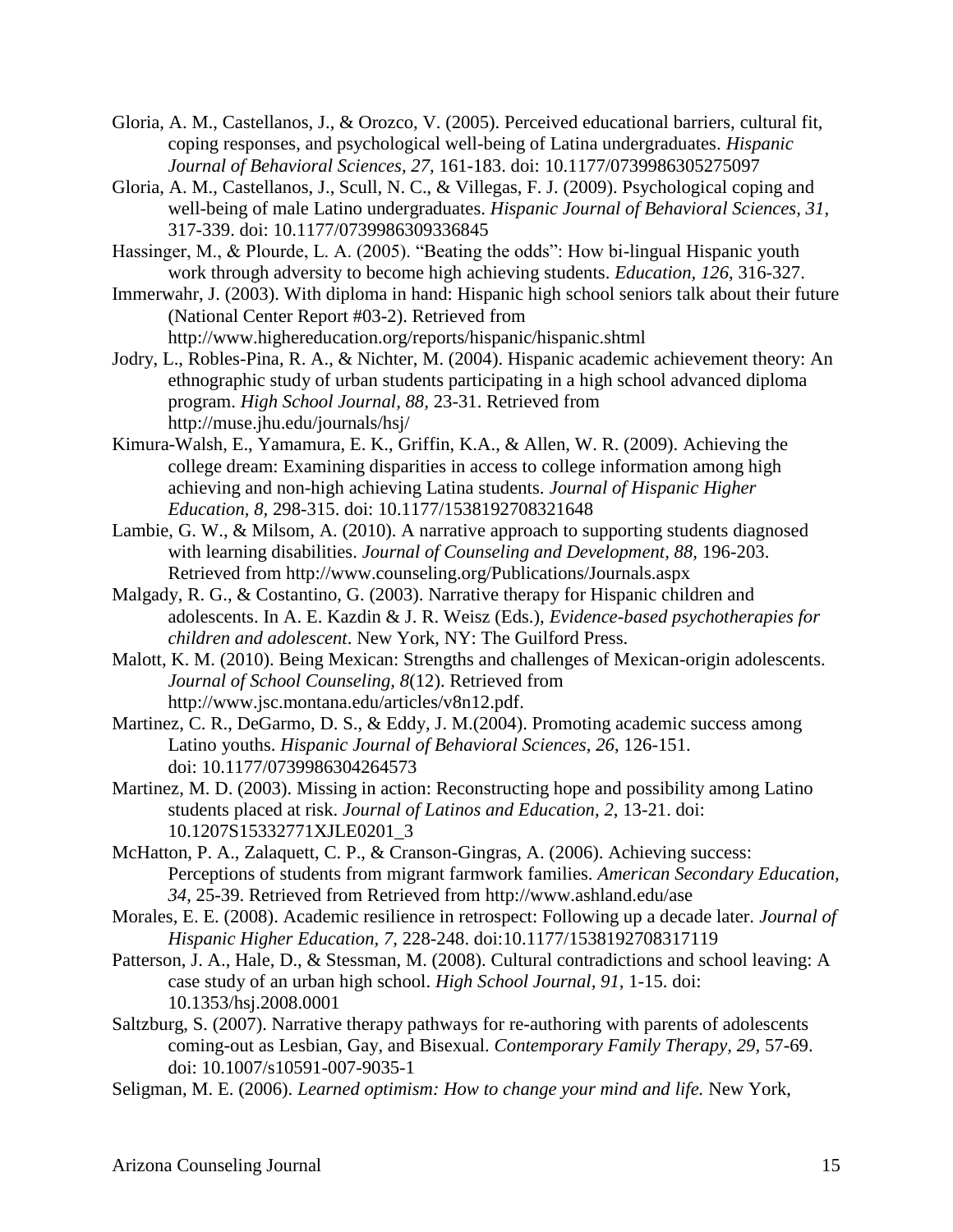NY: Vintage Life.

- U. S. Census Bureau. (2005). Hispanic population passes 40 million (Census Bureau Reports). Retrieved from http://www.census.gov/Pressrelease/www/releases/archives/population/005164.html
- Valencia, R. R. (2002). The plight of Chicano students: An overview of schooling conditions and outcomes. In R. R. Valencia (Ed.), *Chicano school failure and success: Past, present, and future* (pp. 3-52). New York, NY: Routledge Falmer.
- Valencia, R. R., & Black, M. S. (2002). "Mexican Americans don't value education!"-On the basis of the myth, mythmaking, and debunking. *Journal of Latinos and Education, 1,* 81-103. doi: 10.1207/S1532771XJLE01202\_2
- Vela-Gude, L., Cavazos, J., Johnson, M. B., Fielding, C., Cavazos, A. G., Campos, L., &Rodriguez, I. (2009). "My counselors were never there:" Perceptions from Latina/o college students. *Professional School Counseling, 12,* 272-279. Retrieved from http://www.schoolcounselor.org/content.asp?contentid=235
- White, M. (2007). *Maps of narrative practice.* New York, NY: W. W. Norton.
- White, M., & Epston, D. (1990). *Narrative means to therapeutic ends.* New York, NY: Norton.
- Whiting, J. B. (2007). Authors, artists, and social constructionism: A case study of narrative supervision. *The American Journal of Family Therapy, 35,* 139-150. doi: 1080/01926180600698434
- Zalaquett, C. P. (2006). Study of successful Latina/o students. *Journal of Hispanic Higher Education*, *5*, 35-47. doi: 10.1177/1538192705282568
- Zalaquett, C. P., & Lopez, A. A. (2006). Learning from the stories of successful undergraduate Latina/Latino students: The importance of mentoring. *Mentoring and Tutoring, 14*, 337-353. doi: 10.1080/13611260600635563

#### **ABOUT THE AUTHORS**

Javier Cavazos Jr., M.Ed. is a doctoral student in Counselor Education at Texas A&M University-Corpus Christi. He is also a First-Year seminar leader in the First Year Learning Communities (FYLC) program at TAMUCC. He has co-authored 15 publications in peer reviewed journals, primarily focusing on factors that help Latina(o) student pursue and succeed in higher education. His work has appeared in the *Journal of Hispanic Higher Education, Professional School Counseling,* and *Journal of School Counseling.* Contact: Lionel.cavazos@utb.edu

Mary Louise Holt, Ph.D., L.P.C. is a Professor of Education in the Department of Counseling and Educational Psychology at Texas A&M University-Corpus Christi in Corpus Christi, Texas. Dr. Holt has been with the department over 30 years and also has a private practice in Corpus Christi. She teaches courses in counseling processes, counseling theories, and supervises internship students as well.

Brande´ Flamez, Ph.D. is a Professor of Counselor Education and Supervision at Walden University. She has presented over 50 times nationally and internationally. Her articles have appeared in the *Journal of Counseling, Research, and Practice* and *The Family Journal: Counseling and Therapy for Couples and Families.* She is the recipient of the 2010 International Association of Marriage and Family Counselors Distinguished Service Award. Contact: brande.flamez@waldenu.edu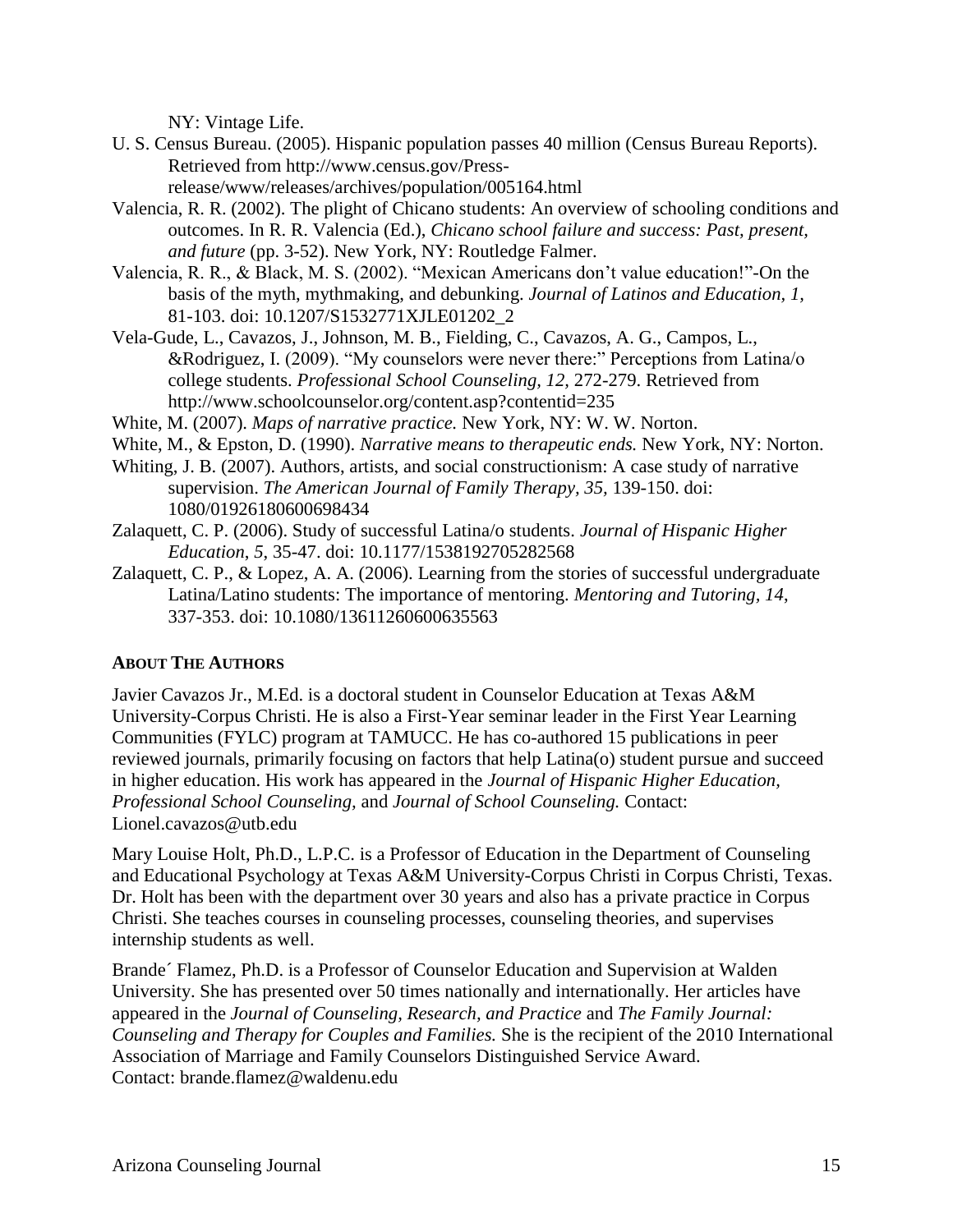#### **ALCOHOLISM AND OLDER INDIVIDUALS: IMPLICATIONS FOR COUNSELORS JOHN P. MULDOON AND LISA R. JACKSON-CHERRY**

*Alcohol use among older individuals is increasing. This social problem will increase as people from the "baby boomer" generation progress into old age. Preeminent concerns for geriatric counselors include identifying risk factors and reasons for use, using screening instruments to assess use and abuse, types of drinkers, treatment approaches and co-existing medical complications. Alcohol use can be related to physical injuries and psychological issues including depression, but the use is not addressed. It is incumbent for clinicians to learn about the extent of the problem and methods of treatment/intervention, to collaborate with families and other entities to accurately address drinking habits, and to make precise diagnoses.* 

Alcoholism among older individuals has been described as the four U's: underestimated, under-identified, under-diagnosed, and under-treated (Scott & Stelle, 2007). It has also been called the "invisible epidemic" (Sorocco & Ferrell, 2006, p. 454). What is it about alcohol use among older adults that has led to such descriptions? One possible reason that alcohol abuse among older adults was underestimated may be due to the fact that its symptoms are similar to dementia and depression (Nemes, et al., 2004). Sorocco and Ferrell (2006) additionally noted that alcohol abuse is underestimated due to the perceived stigma of alcohol abuse and offered examples. One issue is that alcohol use problems are sometimes overlooked because of biases and stereotypes of health practitioners that lead to fewer alcohol screenings among older adults. A second stigma involves ageism, applying different quality of life standards to various age groups. For example, it is often thought that drinking may be one of the only pleasure older people have in their daily lives.

A relevant variable in the discussion of older people and alcoholism are generational differences between older adults and those of the baby boom generation. Bauman (2008) noted 49% of adults between the ages of 60 to 64 drank within the last month. Boyle and Davis (2006) also noted that 2.8 million people aged 50 and older have used one or more illicit substances in the last year. It is estimated that by 2030, there will be 70 million older adults or "baby boomers" with possible drinking problems (Bauman, 2008).

Among the current older adult population, McPhillips (2002) reported that 2.5 million older adults drank five days a week and 35% of those over 65 drank within the past month. Boyle and Davis (2006) found one-third of older adults over 65 drank alcohol and 10% abused it. Among older adults, 10-15% met the criteria for problem drinking (Bauman, 2008). Whether it is the current older adult population or the pending "baby boomer" generation, these figures are alarming.

Relative to statistics, it is equally important to know that myths about use among older adults exist. One myth is that alcohol use is an infrequent problem. Conversely, the data above suggested drinking among older adults is more frequent than acknowledged. A second myth is that treatment success is limited when a diagnosis is made (Bauman, 2008). However, McPhillips (2002) found that among people with alcohol problems, 21% attained four years of remission, with late onset drinkers being twice as likely to have a stable remission of later life drinking.

There are several reasons for considering the issue of alcoholism among older adults. Bauman (2008) reported older adults are less likely to be noticed, screened, or treated for alcohol use. Bauman (2008) also noted that making a clinical diagnosis is difficult due to co-morbid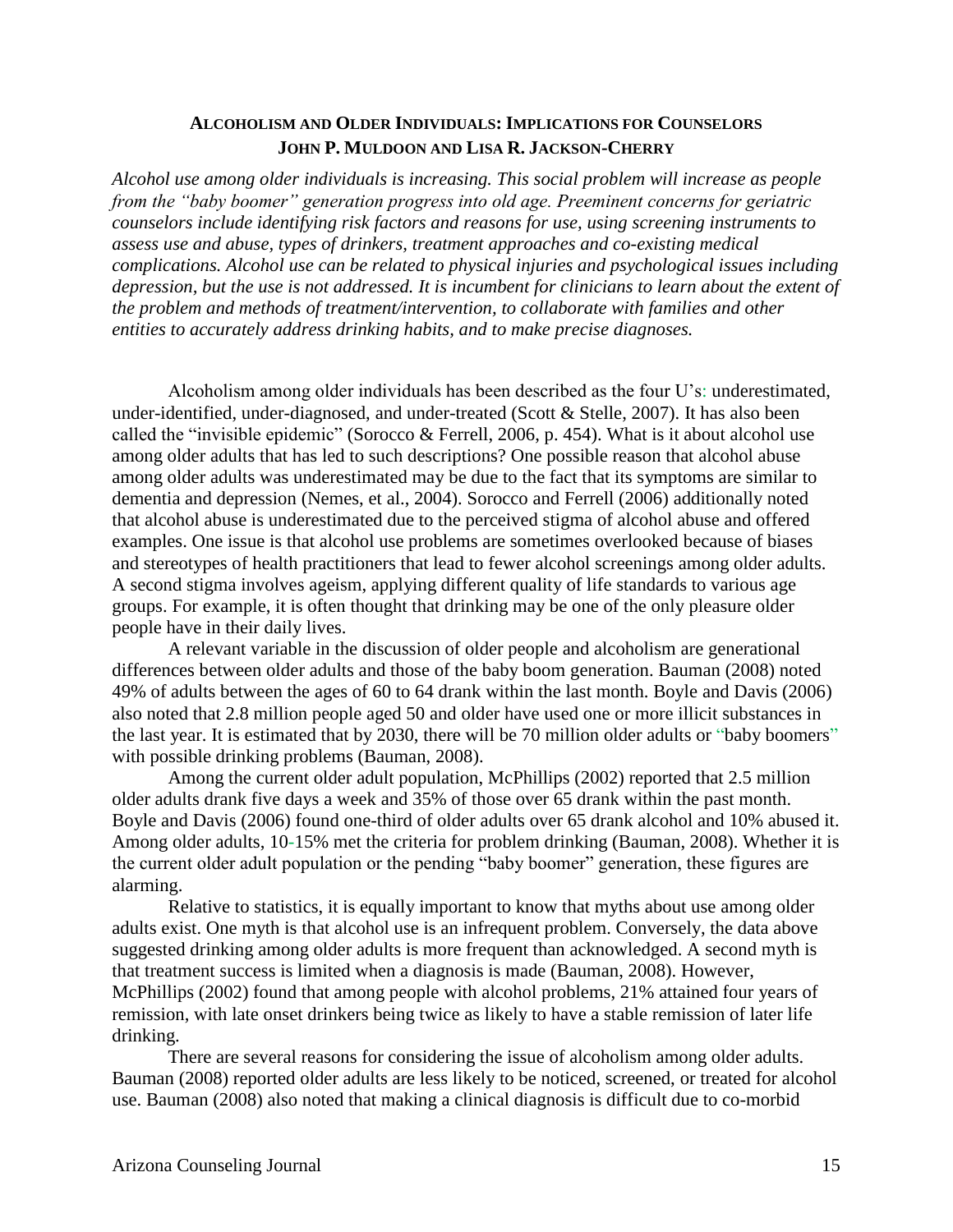cognitive deficits among older adults as well as their use/abuse of prescription and over the counter drugs. Sorocco and Ferrell (2006) added alcohol also mimics other common clinical disorders such as depression and dementia. A third factor is whether use is chronic or situational as chronic use presents additional challenges to clinicians, gerontologists, and families (Bauman, 2008). For instance, complications related to decreased metabolism in older adults, along with general increased sensitivity to alcohol and decreased tolerance, decrease the accuracy of a clinical diagnosis. Not surprisingly, a correlation has been found to exist between falls and alcohol use (Boyle & Davis, 2008). Falls frequently result in broken bones and are a significant contributor to serious health and mobility problems. For this reason, it is important to understand the risk factors for alcohol abuse among older persons.

#### **Risk Factors**

Stoddard and Thompson (1996) suggested risk factors to alcohol abuse in older persons include falls, cognitive and sexual dysfunction, incontinence, malnutrition, tremors, weight loss/poor appetite, self-neglect, tobacco dependency and complications related to concurrent drug use. Findlayson, Hurt, Davis and Morse (1988) further stated the number of life stressors, such as retirement or physical health problems, were also risk factors and were almost twice as likely when people started drinking after age 60. Finally, Moos, Brennan, and Moos (1991) included financial difficulties as another risk factor.

Watts (2007) identified other risk factors including psychological, physical, and verbal signs connected with alcohol use among older individuals. Psychological signs included confusion, anxiety, defensiveness, and social withdrawal. Physical signs included impaired coordination, poor hygiene, bruising, broken facial blood vessels, slurred speech, tremors, and fatigue. Hypertension and strokes may be additional signs of alcoholism as are loneliness, abusiveness, and frequent memory lapses. Verbal signs include defensiveness, slurred speech, and expressions of loneliness.

Boyle and Davis (2006) noted alcohol use among older people increases physical problems including skin trauma, such as not being able to feel extremely hot bath water, insomnia, and gastroenterological problems. Scott & Stelle (2007) noted additional physical problems included cognitive dysfunction and complications related to concurrent drug use. Therefore, alcohol use should be investigated when inquiring about memory loss, depression, injuries, labile moods, chronic diarrhea, and isolation (McPhillips, 2002).

#### **Reasons for Alcohol Use**

According to McPhillips (2002), older individuals overindulge, in large part, because they have a significant amount of leisure time (Watts, 2007), are retired (Hunter & Gillen, 2006), and often live alone. These factors add or lead to social isolation. Finally, Boyle and Davis (2006) reported acute or chronic pain may lead people to drink to reduce the physical and emotional pain. Bereavement of a spouse, friends, and relatives leads to loneliness, isolation, and increasing overindulgence of alcohol. Alcohol use becomes a coping strategy to drink one's pains away.

#### **Identifying Alcoholism in Older People**

The Center for Substance Abuse Treatment (Blow, 1998) has recommended that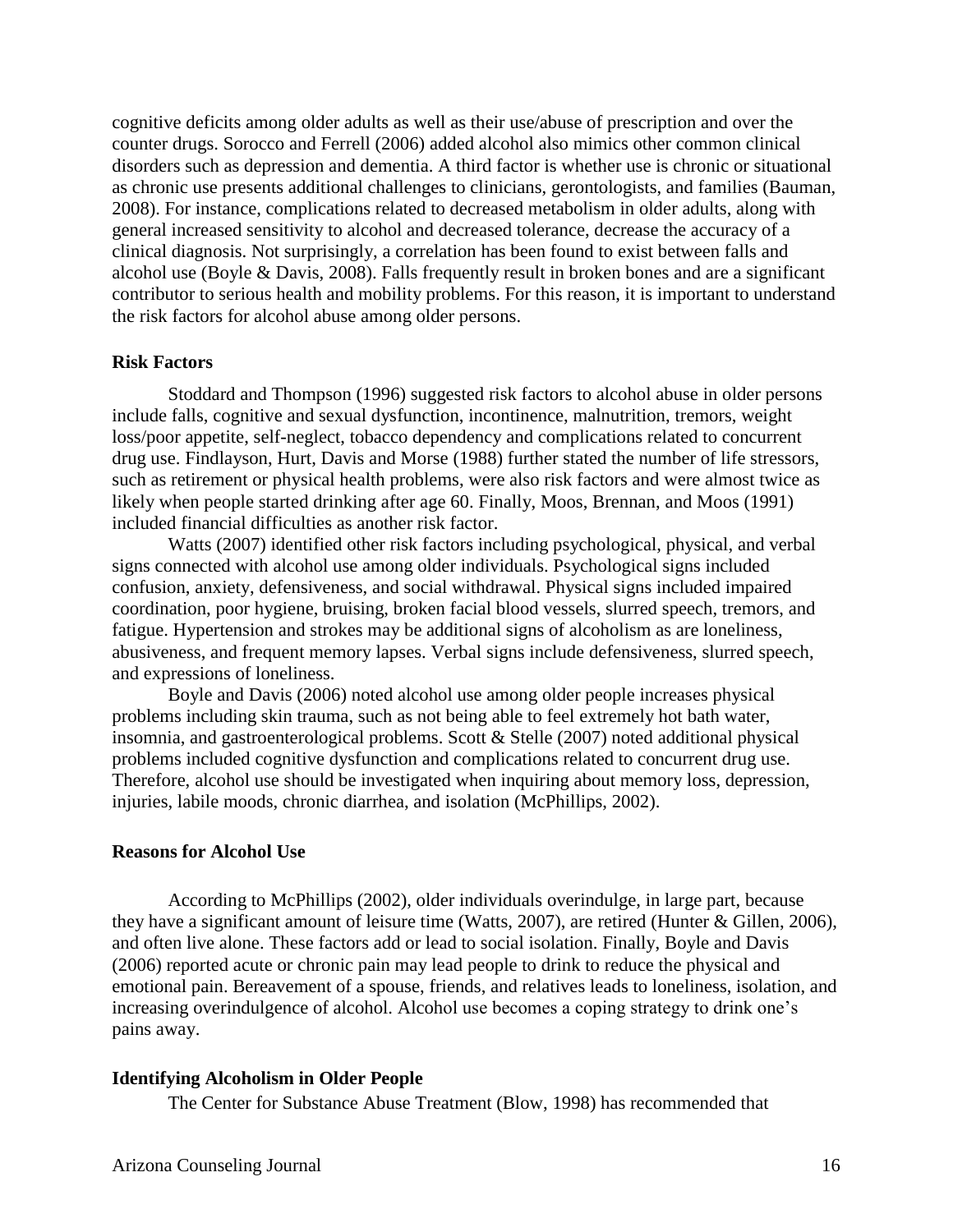everyone over age 60 be screened for alcohol and prescription drug use and abuse as part of regular health care services. Moreover, additional screenings should occur if there is any change in physical or mental health symptoms or if individuals are undergoing life transitions or changes. Conigliaro, Kraemer, and McNeil (2000) suggested the introduction of alcohol-related questions by providing a general overview of the content of the questions, their purpose, and the need for accurate answers. If alcohol-related questions are embedded in a comprehensive health interview, a transitional statement is needed to proceed into the alcohol-related questions. This statement should be followed by a description of the types of alcoholic beverages typically consumed by older persons. One reason for this statement is because older people may not consider drinking to reduce physical pain as potentially problematic. An additional component of the assessment process is to collaborate with physicians who would be able to conduct a medically-focused substance use/abuse assessment.

Physicians also have the ability to identify problematic alcohol use through physiological processes. McPhillips (2002) noted elevated liver enzymes in 18% of older alcoholics. Accurate and timely testing for the presence of these enzymes could facilitate the diagnostic process. Elevated liver enzymes might also indicate alcoholic hepatitis, a strong indicator of alcohol abuse. According to Sarfraz (2003), one of these enzymes is called gamma-glutanyl transpeptidase (GGT), and is induced by alcohol. An increased level of GGT implies prolonged or excessive alcohol use, where the normal level for males should be between 11 to 51 IU/L and 7 to 33 IU/L for females. Another indicator is an individual's blood alcohol level or BAL. If it is over 100mg/dl, it indicates alcohol use. Unfortunately, half of older patients die within one year of diagnosis of an alcohol problem thus the need for early detection and intervention (McPhillips, 2002).

Mersey (2003) also noted medical laboratory tests can be indicators of potential alcohol problems. Mean corpuscle volume (MCV) and carbohydrate deficient transferrin (CDT) have also been used as markers of heavy alcohol consumption. Mean corpuscle volume is less sensitive than GGT in detecting an alcohol problem, but suspicions of an alcohol problem should be raised when both levels are elevated. Estimates note that four to seven alcoholic drinks per day for one week can elevate CDT levels.

Finally, a cyclical problem occurs when a loss of body mass, typical for older persons, leads to a decrease in body water resulting in an elevated concentration of alcohol (Boyle & Davis, 2006). Alcohol is also eliminated slower in older people due to a reduction in kidney and liver functions as well as a decline in stomach enzymes that metabolize alcohol. Therefore, older people may well become intoxicated quicker than younger individuals.

#### **Types**

Bauman (2008) described two types of problem drinkers among older adults. The first category is the hardy survivors. They have been drinking for years, possibly stemming from a family history of alcohol abuse, and generally have an early onset. Some of their traits include some degree or history of antisocial behavior. They are typically estranged from their families because of their drinking and/or their antisocial behavior. They also experienced a decline in their socioeconomic status, likely due to retirement. Watts (2002) suspects that about 65 percent of older problem drinkers are in this group.

Bauman (2008) noted that the second group is the later onset type who begins drinking later in life. Approximately one-third of older drinkers are in this category. Later onset drinkers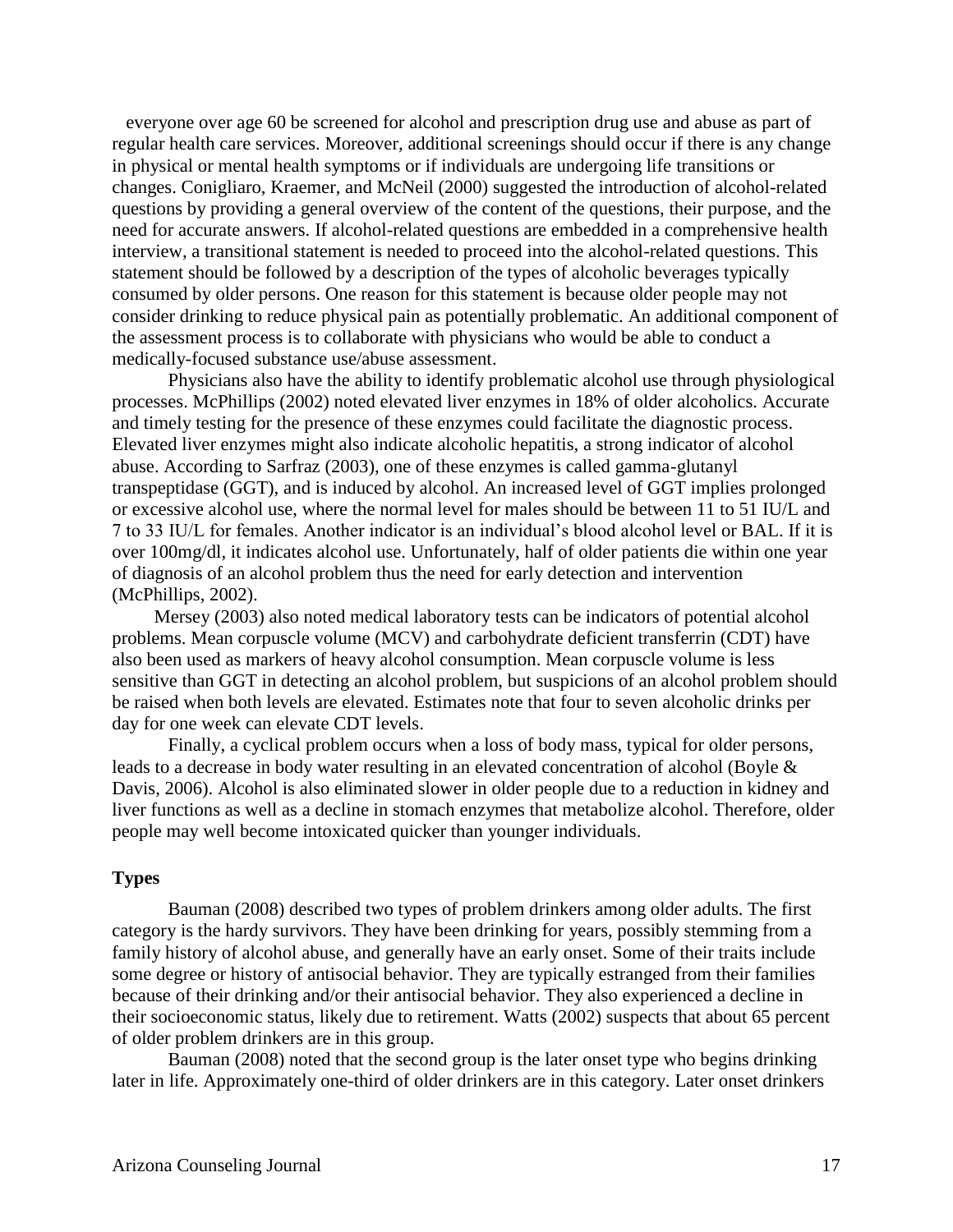begin using after retirement, death, separation, decreased income, sleep impairment, and/or family conflict. Watts (2002) referred to this group as reactors and noted they begin using alcohol to self-medicate in order to reduce anxiety brought about by social change, reduced physical/mental capabilities, loss of worth and sleeplessness. Also, alcohol has been used to ease emotional or physical pain and can become a means of justifying drinking. Watts (2002) noted a third type of drinker is the binge drinker. They have an intermittent excessive drinking pattern (Watts, 2002) and are typically defined as having five or more drinks on one occasion (Coombs & Howatt, 2005). Higher levels of disposable income in retirement are a factor which enables older people to indulge in this type of drinking pattern (Watts, 2002).

#### **Assessment of Alcoholism in Older Individuals**

Four screening instruments are commonly administered to assess alcohol abuse problems: 1) Cut Down, Annoyed, Guilty, Eye-Opener (CAGE), 2) the Geriatric Michigan Alcohol Screening Test (MAST), 3) the Alcohol Use Disorder Identification Test (AUDIT), and 4) the Alcohol Related Problems Survey (ARPS). Each of these instruments is discussed relative to scoring and relevance of use with older persons.

CAGE consists of four questions that address the frequency and volume of drinking, the extent to which one's drinking affects others, guilt about drinking, and early morning drinking (Conigliaro et al., 2000). The CAGE was developed by Ewing. A "yes" response to any question indicates some degree of an alcohol abuse problem (Conigliaro et al., 2000).

CAGE has been compared with the Diagnostic Interview Schedule (DIS), an instrument used in previous verification studies to evaluate current to lifetime alcohol abuse and dependence. Buchsbaum, Buchanan, Centor, Schnoll, and Lawton (1991) found the accuracy of predicting alcohol problems among older adults for the CAGE and the DIS was 86% and 78% for one "yes" response and 70% and 91% for two "yes" responses, respectively. The likelihood of "yes" responses ranging from zero to four and corresponding to an alcohol problem was 33%, 66%, 79%, 82%, and 94%, respectively (Buchsbaum, Buchanan, Centor, Schnoll, & Lawton, 1991). Similarly, a second CAGE study by Jones**,** Lindsey, Yount, Soltys, and Farani-Eneyat (1993) found the likelihood of "yes" responses ranging from one to four and corresponding to an alcohol problem was *58%,* 92%*,* 100%, and 100%, respectively.

In contrast, Fulop et al., (1993) and Luttrell (1997) reported CAGE having a decreased likelihood of positively identifying an alcohol problem; however, these studies have significant design limitations by using only physician notation of alcoholism (Fulop et al., 1993) and excessive alcohol consumption as comparisons (Luttrell, 1997). Moreover, CAGE does not distinguish between active and inactive drinking problems, has not been validated for hazardous or harmful drinking (Conigliaro et al., 2000), and has not been effective in determining current and past drinking (Mersey, 2003).

Blow et al., (1992) developed a Geriatric screening version (G- MAST), from the initial MAST created by Seltzer. The G-MAST includes 24 questions that are answered in a "yes" or "no" format (Blow et al., 1992). Each "yes" response is scored with a point and a score of five or more indicates a drinking problem (Blow et al., 1992). A 10-item short version of the G-MAST suggests problematic alcohol use if two or more questions are answered affirmatively (Blow et al., 1992).

Conigliaro et al., (2000) reported that the G-MAST includes older adult-specific consequences, but its length may hinder routine use even in its shortened form, the 10-item S-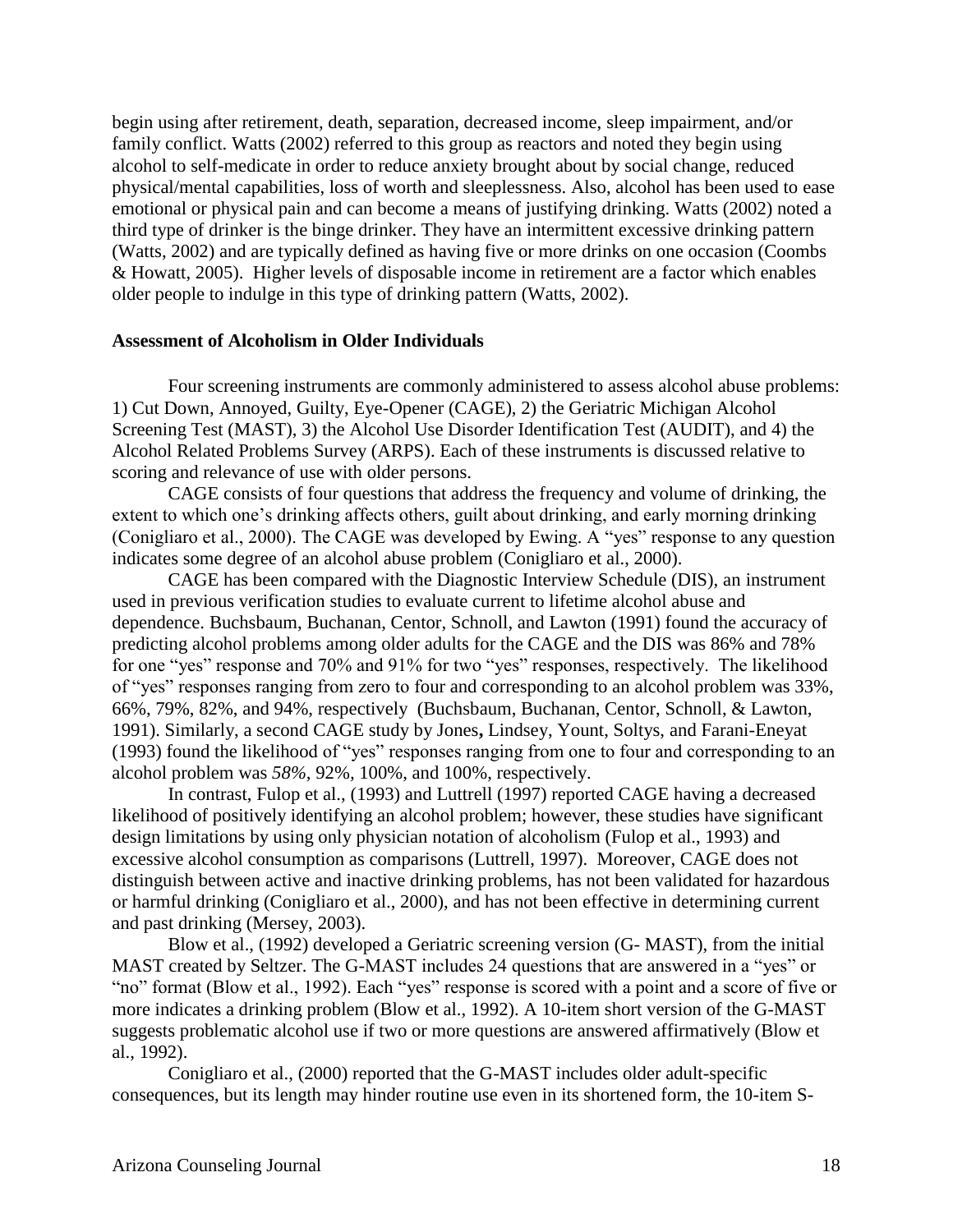MAST-G (short geriatric MAST). The authors further stated that the G-MAST holds promise, but further validation studies are needed. Joseph, Ganzini, and Atkinson (1995) reported the G-MAST ranged from 65-93% accurate when used with VA nursing home patients.

The Alcohol Use Disorders Identification Test (AUDIT; Bohn, Babor, & Kranzler, 1995) is widely used and can assess alcohol abuse in older adults. It is a 10-item survey inquiring about patterns of use and effects of drinking (Bohn et al., 1995). Items are scored on a scale of 0 to 4 with a score of 8 or more indicating problematic alcohol use (Bohn et al., 1995). Items are scored on a scale of 0 to 4 with a score of 8 or more indicating problematic alcohol use (Bohn et al., 1995). According to Conigliaro et al., (2000), AUDIT is 80-90% accurate in identifying problem drinkers; however, the AUDIT has performed poorly when used with older adults (Morton, Jones, & Manganaro, 1996). Airaa, Hartikainenc, and Sulkava (2008) also reported concern regarding reliability because participants denied using alcohol on the AUDIT, but later reported using it for medicinal purposes.

Fink et al., (2005) developed the Alcohol-Related Problems Survey for use in primary care community clinics. It has 60 items that includes nine categories ranging from medical, psychiatric, gender, and physical health/function to quantity of use and symptoms of alcohol abuse and dependence. Individuals are subsequently categorized as harmful, hazardous, or nonhazardous drinkers.

Fink et al. (2005) determined the test-retest reliability of the ARPS' drinking classifications using a random sub-sample of 78 people aged 65 and older. They completed the ARPS twice, an average of 7 days apart. The result was 0.65 suggesting substantial agreement between the proportions of harmful, hazardous, and non-hazardous drinkers. Fink et al. (2005) also found most participants completed the ARPS with no difficulty understanding its questions, and 90% of respondents completed the survey unassisted in an average time of 16 minutes.

Comparatively, Conigliaro et al., (2000) noted there are advantages and disadvantages with each of the instruments. The AUDIT has the ability to identify problem drinkers, and was designed to identify current disorders; however, the focus on consumption may not be relevant to older individuals and their ability to recall drinking events affects its reliability (Conigliaro et al., 2000). The S-MAST-G is the most favorable of the MAST adaptations. Disadvantages of the MAST-G include it is a paper document; it may not be culturally relevant; and it is lengthy for clinical practice (Blow et al., 1992). CAGE is the most recommended because its brevity ensures clinicians will use it and the time for administration is minimal. It has the ability to effectively discriminate between older adults with a history of drinking problems from those without such a history, and it has been validated in older adults.

Information about assessment instruments is important and is only part of the counseling process. Counselors need to have some knowledge of the treatments available and the outcomes for those treatments. Awareness of types of treatment are essential when considering that many older clients have strong defenses against acknowledging an alcohol abuse problem and often do not realize their drinking is problematic. Therefore, the next topic is what types of treatment are available, what these treatments entail, and how counselors assist clients.

#### **Treatment**

Consider an older individual with an alcohol use problem. A primary counseling technique to use with the client is to offer gentle feedback when addressing the problem. It is also helpful to review medical and psychological test results in the same manner and use the data as an opening to discuss the adverse consequences of excessive alcohol use.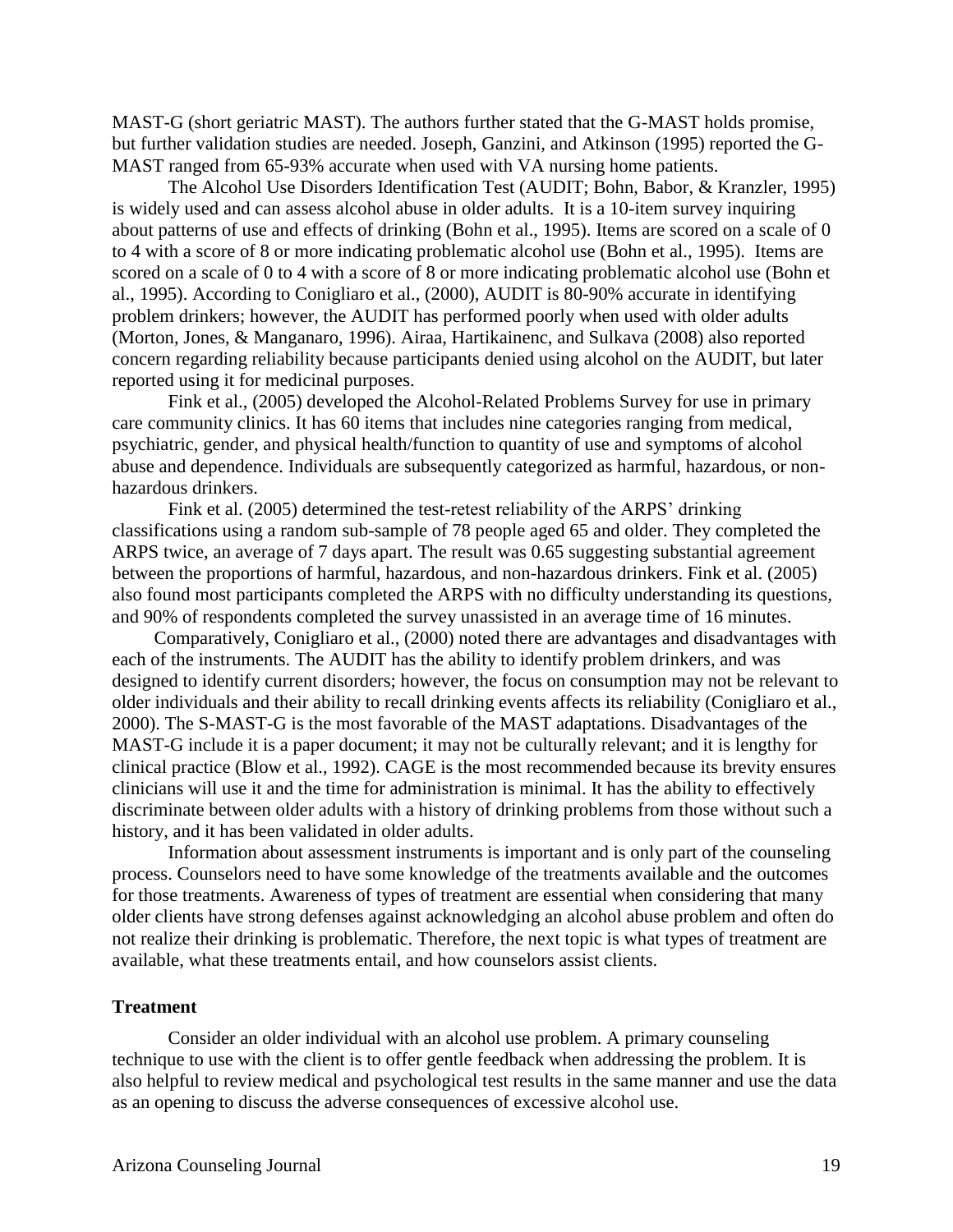Blow and Barry (2002) recommended brief alcohol interventions as one method of treatment. Brief interventions are designed to empower the client to choose between drinking in moderation or abstinence. The goal is for the patient to choose between decreasing and eliminating alcohol consumption. Fleming, Manwell and Barry (1999) documented the effectiveness of brief interventions by incorporating advice, education, and/or contracting into a 10-15 minute counseling session. Results included reductions in seven day alcohol use (consumption reduced by 62%) when compared to control groups at 3, 6, and 12 month followups. If brief interventions are unsuccessful in assisting clients to decrease their consumption, formal counseling treatment must be addressed.

Another objective of treatment is to determine the motivation for change strategies. Part of this process is to educate clients about alcoholism and to identify its signs and symptoms. A counselor must offer an honest assessment and direct feedback about the individual's strengths and motivation to change. Typically, a contract with measurable goals can be mutually determined to empower clients to engage in behavior modification strategies. These strategies might include bereavement support groups (noting that the spouse and many friends and relatives may be deceased), effective pain management (understanding physical ailments), and completion of a drinking diary. In most treatment settings, abstinence would be the goal for those with severe problems. Some individuals would benefit from participation in a 12-step program attendance (McPhillips, 2002). Bauman (2008) asserted that brief interventions are effective in addressing at-risk drinking and has been found to reduce consumption significantly in older persons.

Miller and Rollnick (2009) stated that motivational interviewing (MI) is a collaborative person-centered form of guiding to elicit and strengthen motivation for change. Other authors, including Alexander and Morris (2008) and Kistenmacher and Weiss (2008), stated that MI is intended to allow individuals to focus on increasing their self-awareness about the true effects of their problematic behavior.

The goal of MI, according to Alexander and Morris (2008), is to create a discrepancy or dissonance within the client as to what the target behavior is (i.e., the excessive drinking) and his/her other desired goals (increasing sober social interactions). Miller & Rollnick (2002) stated the ambivalence about change is perfectly natural; resistance, on the other hand, is a function of the interaction—or struggle—between the counselor and client. They recommended counselors avoid confrontation and instead "roll with resistance" by using a client-centered and empathic style, validating responsibility and personal choice, and eliciting self-motivational statements from the client. This focus on enhancing motivation in resistant individuals has been justified empirically by the evidence from substance-abusing populations demonstrating that even highly resistant individuals can benefit from treatment and using techniques such as motivational interviewing (Miller & Rollnick, 2002).

Motivation aside, Stelle and Scott (2007) found relationships between income and referrals to treatment. Individuals with lower incomes are likely to be pressured into treatment by siblings, other family members, or friends. In contrast, individuals with higher incomes are likely to be pressured into treatment by a spouse.

#### **Recommendations for Counselors**

It is incumbent upon clinicians to attend continuing education training sessions on the identification of risk factors, treatment techniques, assessment and screening instruments, and collaboration with family members with consent. Additional training will address the needs of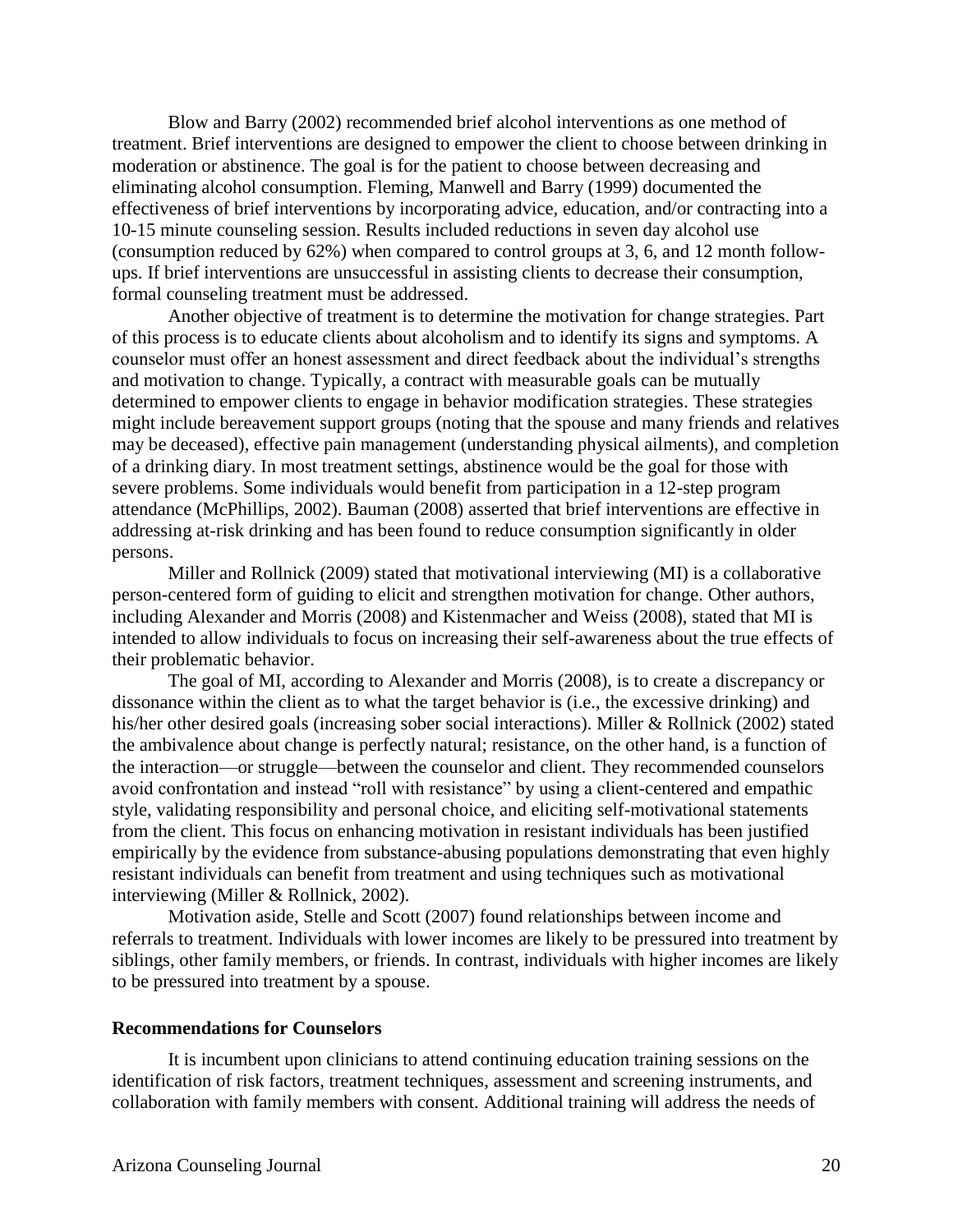this growing population.

Counselors are advised to inquire about "medicinal use" of alcohol during a comprehensive assessment intake. Pertinent questions could disclose alcohol use which might otherwise be undetected. Airaa et al.'s (2008) participants demonstrated this issue; they responded affirmatively to a direct question about alcohol consumption for "medicinal purposes." The use of direct questions may provide useful behavior. In addition, Mersey (2003) noted that questions must be asked at the individual's cognitive level of functioning in order to obtain reliable responses.

Clinicians need to ensure that professional relationships are maintained with physicians and other parties responsible for the older person's care. Such collaboration will increase the potential that referrals will be made appropriately and timely. A final step is to arrange for treatment to ensure the continuity of care. In order to effectively achieve continuity, counselors need to know about the continuum of treatment for substance abuse, from detoxification to various categories of outpatient therapy (education, outpatient, intensive outpatient) to inpatient rehabilitation (halfway house, partial care, day treatment, and inpatient) and be knowledgeable of programs operating in the local community.

#### **Family Considerations**

The dynamics of the family of origin is an important consideration in assessing and treating alcohol use in several respects. First, it is generally accepted that there is a genetic link for inter-generational alcoholism. In fact, a family history of alcoholism can lead to a higher prevalence of lifetime drinking when compared to other predictors such as age, race, and gender (Grant, 1998). Second, Sorocco and Ferrell (2006) noted both patients and practitioners avoid the topic of alcohol because it is uncomfortable to discuss, due to embarrassment. Additionally, families may consider the alcohol problem as a private matter preventing them from seeking help. A third and final issue is that caregivers, who are typically from the current family system, have limited knowledge about the aging process.

One request family members should be advised to do is to inquire if the primary or family physician of their older family members are conducting comprehensive assessments or screenings for alcohol/drug use, whether it be with a formal instrument or with an intake questionnaire. Airaa et al., (2008) found over half of their subjects, all Finnish people aged 75 or older, drank alcohol. Of those who drank, 40% drank for medicinal purposes, including heart and vascular disorders (38%), sleep disorders (26%) and mental problems (23%), suggesting how difficult it is to diagnose alcohol use/abuse when people feel justified in its use. Alcohol consumption for medicinal purposes was equally common in males and females; however, older women found it easier to discuss their alcohol consumption in the context of medicinal use. The most commonly used alcoholic beverages were brandy and other spirits. One consideration is for the client to write or to journal the reasons for their alcohol consumption. If a client is not able to complete this task, a family member would need to record these reasons.

Banta and Montgomery (2007) found that when substance abuse diagnostic or screening instruments were performed by physicians, patients in general were more likely to receive a diagnosis of substance abuse and/or dependence. Moreover, their findings suggested that longterm clients tend to be under-diagnosed for substance abuse compared to first-time patients who were screened initially. Therefore, if family members suspect their older relative or friend is experiencing an alcohol problem or personal circumstances have changed, they need to ensure that the physician is conducting screenings on a regular basis. With accurate information, the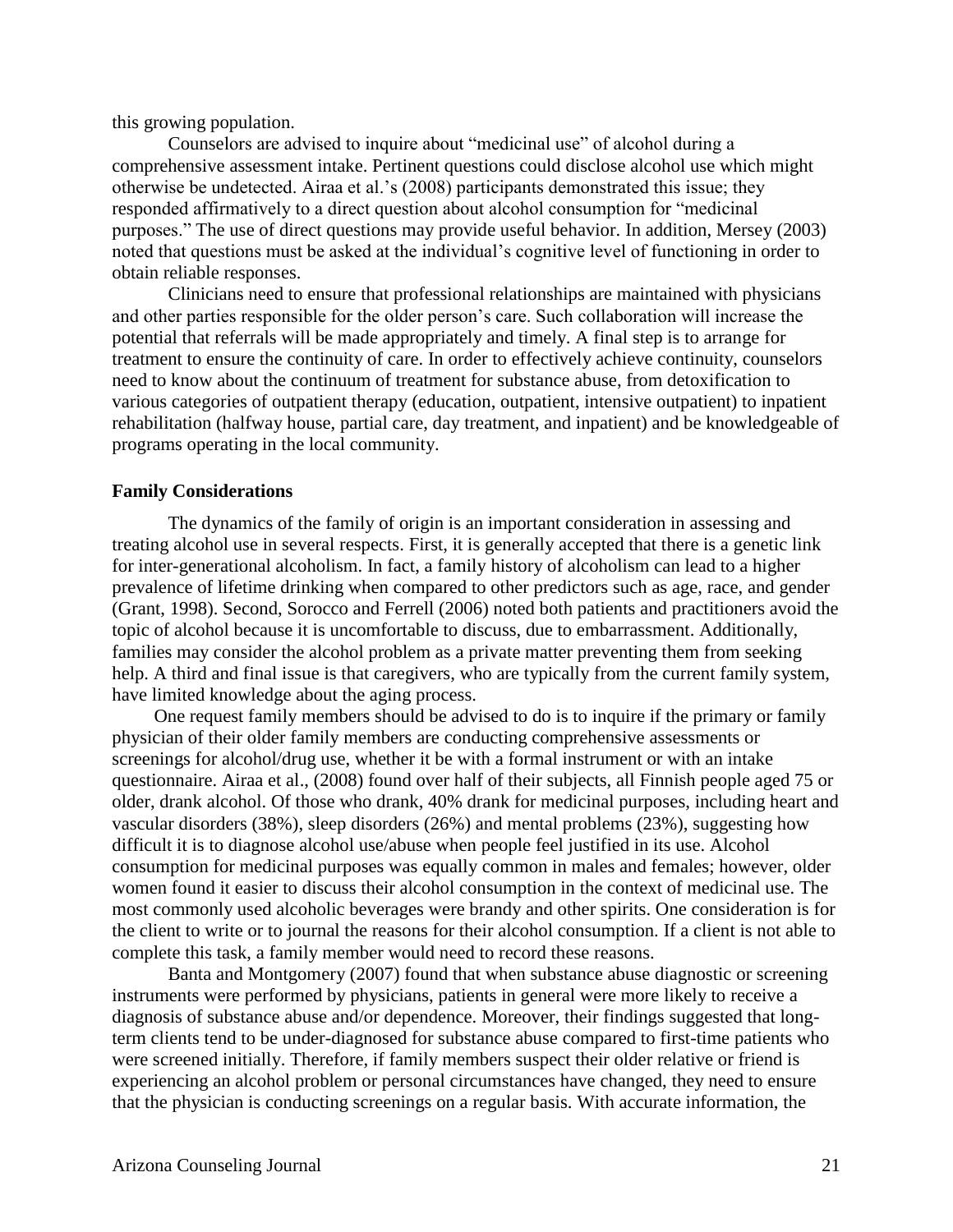physician can make an appropriate referral. Under-diagnosis, due to a lack of screening in primary care, has occurred among several demographic groups including older adults, as well as young adults, women, and non-Whites.

Finally, the counselor is advised to remind clients that privileged information obtained in a client-counselor or patient-physician relationship is confidential. If a relative or friend wishes to discuss an issue or express concerns, the older person's written consent is required. If someone requests information about an older person, counselors should advocate that they provide or expand on the concerns they have about the person. It is important for the counselor to explain that receiving information is not guaranteed.

Counselors need to discuss informed consent, particularly confidentiality, with the client and the client's relatives/friends. Day (2008) stated privileged communication is the client's right to privacy that he or she can give up if they choose. Day (2008) also listed several situations when confidentiality can be breached, including the occurrence of elder abuse, when the client is suicidal, if the insurance company seeks a diagnosis or treatment update, a court subpoena exists, or when any documents are given to clerical staff for filing. One of the significant issues with older patients is when other physical, physiological, or emotional issues complicate the older person's life/care. For example, if an older person is in counseling and reveals losing his/her balance and falling repeatedly. A counselor needs to assess the safety of the client in that environment.

Counselors also need to remember the five ethical principles and how they apply to older people and their relatives (Day, 2008). Counselors must respect their client's desire for independence yet also ensure that his/her client is not in danger of harming his/her self. If the client is in danger or harm, a report must be made to a relative, nurse/physician, or staff person.

#### **Older Persons in Nursing Homes and Alcohol Use**

Increasingly, older people are residing in assisted living facilities, nursing homes, and other supervised venues. Given the four 'U's' discussed previously, counselors are advised to encourage relatives and friends to inquire about a facility's policy about substance use especially considering 1 in 10 individuals in medical settings have an alcohol problem (Bauman, 2008). What policies exist relative to substance use in these venues? Jess and Klein (2002) reported that policies can vary from zero tolerance, including denying admission to anyone with a substance abuse problem, to staff distribution of alcoholic beverages. Accordingly, family members and friends should inquire about a protocol for assessment and screening of substance use, whether it be at intake or as part of regular medical reviews. Jess and Klein (2002) advocate for consumption on the premises through the scheduling of pro-social alcohol events such as a monthly cocktail social.

Finally, Jess and Klein (2002) noted employees at many facilities are not trained to identify alcohol-related health issues despite being able to recognize other problems such as confusion, belligerence, or forgetfulness. It would be incumbent for nursing home staff to also attend trainings about differential symptoms among older persons.

#### **Conclusion**

Research indicates older people use and abuse alcohol. Moreover, the abuse tends to go unnoticed and undiagnosed. Physical, psychological, and verbal signs were identified as risk factors for alcohol abuse in older persons. Reasons were listed why older persons may drink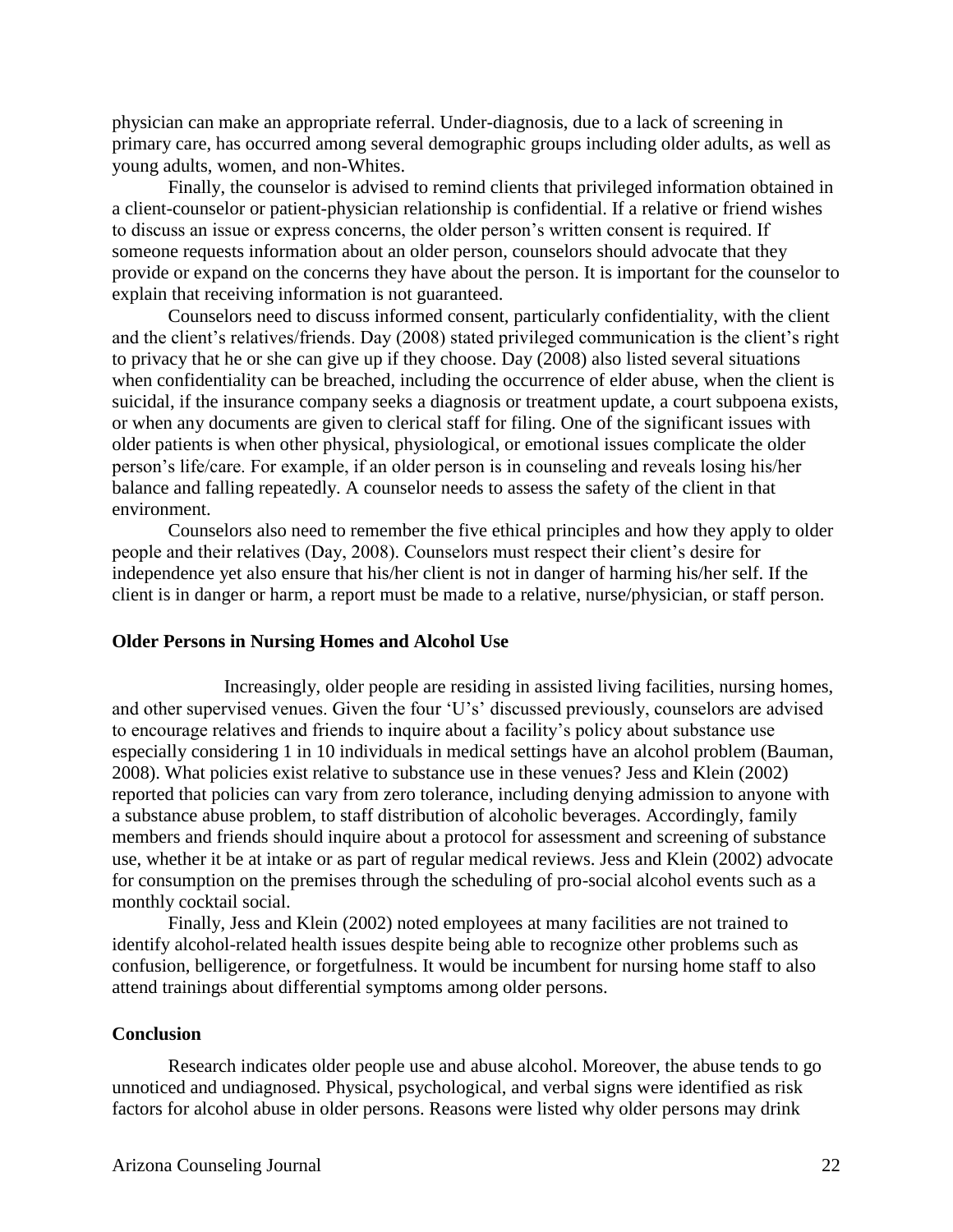excessively in addition to types of drinking patterns they engage. Resources were discussed regarding identifying alcohol abuse through the use of medical tests and assessment instruments. Counselors were offered theories, techniques, and recommendations for interventions to improve the diagnosis and treatment of older individuals with potential alcohol problems. Counselors were also offered options about interacting with older people and their family members, including a discussion about informed consent and confidentiality. The final topic discussed the role of nursing homes and older persons, especially individuals with alcohol problems. In summary, the older population is continuing to grow, and clinicians must be prepared to address geriatric needs and issues with older persons, their relatives, and their health care providers.

#### **REFERENCES**

- Alexander, P. C., & Morris, E. (2008). Stages of change in batterers and their response to treatment. *Violence and Victims, 23(4)*, 476-492.
- Aira, M., Hartikainen, S., & Sulkava, R. (2008). Drinking alcohol for medicinal purposes by people aged over 75: A community-based interview study. *Family Practice*, *25(6)*, 445- 449.
- Banta, J. E. & Montgomery, S. (2007). Substance abuse and dependence treatment in outpatient physician offices, 1997–2004. *The American Journal of Drug and Alcohol Abuse, 33*, 583–593.
- Bauman, S. (2008). *Essential topics for the helping professional.* Boston: Pearson.
- Blow, F.C. & Barry, K. L. (2002). Use and misuse of alcohol among older women. *Alcohol Research and Health*; *26(4)*, 308-315.
- Blow, F. C., Brower, K. J., Schulenberg, J.E., Demo-Dananberg, L.M., Young, J.P. & Beresford, T.P. (1992). The Michigan Alcohol Screening Test – Geriatric Version (G-MAST): A new elderly-specific screening instrument. *Alcoholism: Clinical and Experimental Research, 16,* 372.
- Bohn, M.J., Babor, T.F. & Kranzler, H. (1995). Validation of a screening instrument for use in medical settings. *Journal of Studies on Alcohol, 6(4)*, 423.
- Boyle, A.R. & Davis, H. (2006). Early screening and assessment of alcohol and substance abuse in the elderly: Clinical implications. *Journal of Addictions Nursing, 17(1),* 95-103.
- Buchsbaum, D. G., Buchanan, R. G., Centor R.M. Schnoll, S. H. & Lawton, M. J. (1991). Screening for alcohol abuse using CAGE scores and likelihood ratios. *Annals of Internal Medicine, 115***,** 774-777.
- Cohen J. (1968). Weighted kappa: Nominal scale agreement with provision for scaled disagreement or partial credit. *Psychological Bulletin, 70,* 213–220.
- Conigliaro, J., Kraemer, K., & McNeil, M. (2000). Screening and identification of older adults with alcohol problems in primary care. *Journal of Geriatric Psychiatry and Neurology 13,* 106-114.
- Coombs, R. H., & Howatt, W. A. (2005). *The addiction counselor's desk reference***.** New York: Wiley.
- Day, S. X. (2008). *Theory and Design in Counseling and Psychotherapy* (2<sup>nd</sup> ed.). Boston: Houghton Mifflin.
- Ewing, J. A. (1984). Detecting alcoholism: The CAGE questionnaire. *Journal of the American Medical Association, 252,* 1905-1907.
- Findlayson, R., Hurt, R., Davis, L. & Morse, R. (1988). Alcoholism in elderly persons: A study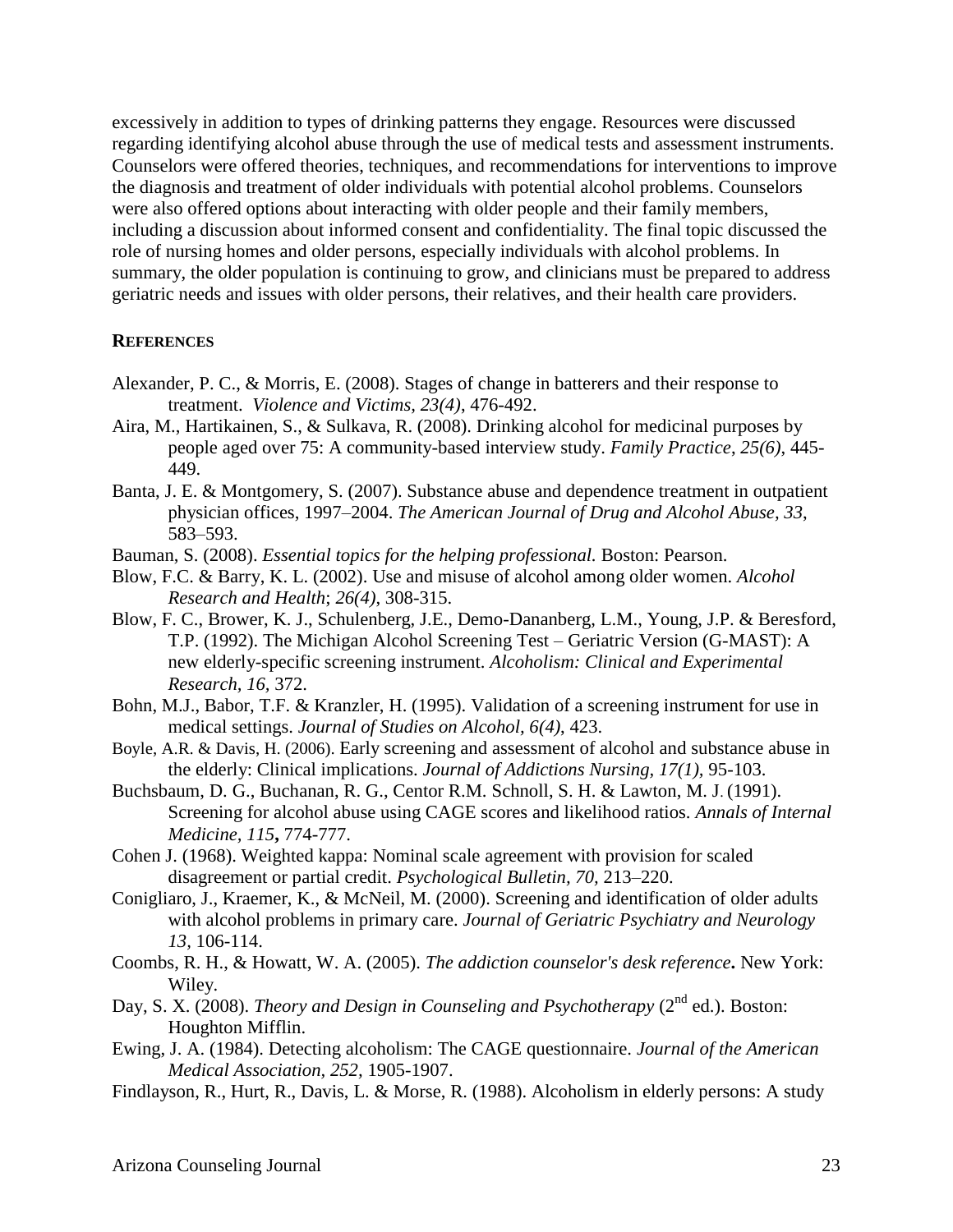of the psychiatric and psychosocial features of 216 inpatients. *Mayo Clinic Proceedings, 63,* 761-768.

- Fink, A., Morton, S. C., Beck, J.C., Hays, R.D., Spritzer, K., Oishi, S. & Moore, A.A. (2005). The alcohol-related problems survey: Identifying hazardous and harmful drinking in older primary care patients. *Journal of the American Geriatrics Society, 50(10)*, 1717- 1722.
- Fleming, M. F., Manwell, L. B. & Barry, K. L. (1999). Brief physician advice can decrease alcohol use by older adults. *Physician Assistant, 23(9)*, 89.
- Fulop, G., Reinhardt, J., Strain, J. J., Paris, B., Miller, M. & Fillit, H. (1993). Identification of alcoholism and depression in a geriatric medicine outpatient clinic. *Journal of the American Geriatric Society*, *41,* 737-741.
- Grant, B. (1998). The impact of a family history of alcoholism on the relationship between age at onset of alcohol abuse and DSM-IV alcohol dependence. *Alcohol Health and Research World, 22(2)*, 144-147.
- Jess, C. & Klein, W. (2002). One last pleasure? Alcohol use among elderly in nursing homes. *Health and Social Work, 27(3)*, 193-202.
- Jones, T.V., Lindsey, B.A., Yount, P., Soltys,R., & Farani-Eneyat, B. (1993). Alcoholism screening questionnaires: Are they valid in elderly medical outpatients? *Journal of General Internal Medicine, 8,* 674-678.
- Joseph, C.L., Ganzini, L., Atkinson, R. M. (1995). Screening for alcohol use disorders in the nursing home. *Journal of the American Geriatric Society, 43*, 368-373.
- Kistenmacher, B. R., & Weiss, R. L. (2008). Motivational interviewing as a mechanism for change in men who batter: A randomized control trial. *Violence and Victims, 23(5)*, 558- 570.
- Luttrell, S., Watkin, V., Livingston, G., Walker, Z., D'Ath, P., Patel, P., Shergill, S., Katona,C. (1997). Screening for alcohol misuse in older people. *International Journal of Geriatric Psychiatry, 12*, 1151-1154.
- McPhillips, M. (2002). Alcohol misuse in the elderly. *Alcohol Concerns Quarterly Information and Research Bulletin.* Retrieved from www.prioryhealthcare.co.uk
- Mersey, D. J. (2003). Recognition of alcohol and substance abuse. *American Family Physician, 67*(7), 1529-1532.
- Miller, W. R., & Rollnick, S. (2002). *Motivational interviewing: Preparing people for change*  (2nd ed.). New York: Guilford.
- Miller, W. R. & Rollnick, S. (2009). Ten things motivational interviewing is not. *Behavioural and Cognitive Psychology, 37*, 129-140.
- Moos, R., Brennan, P., & Moos, B. (1991). Short-term processes of remission and non-remission among late-life problem drinkers. *Alcoholism: Clinical and Experimental Research, 15,*  948-955.
- Morton, J. L., Jones, T.V., & Manganaro, M.A.(1996). Performance of alcoholism screening questionnaires in elderly veterans. *American Journal of Medicine, 101,*153-159*.*
- Nemes S, Rao, P. A., Zeiler, C., Munly, K., Holtz, K. D., & Hoffman J. (2004). Computerized screening of substance abuse in a primary care setting: Older vs. younger adults. *The American Journal of Drug and Alcohol Abuse, 30*(3), 327–642.
- Sarfraz, M.A. (2003). Alcohol misuse among elderly psychiatric patients: A pilot study. *Substance Use and Misuse, 38,* 1883-1889.
- Schonmuller, B. A. (2002). Patient confidentiality: Illinois Supreme Court upholds consent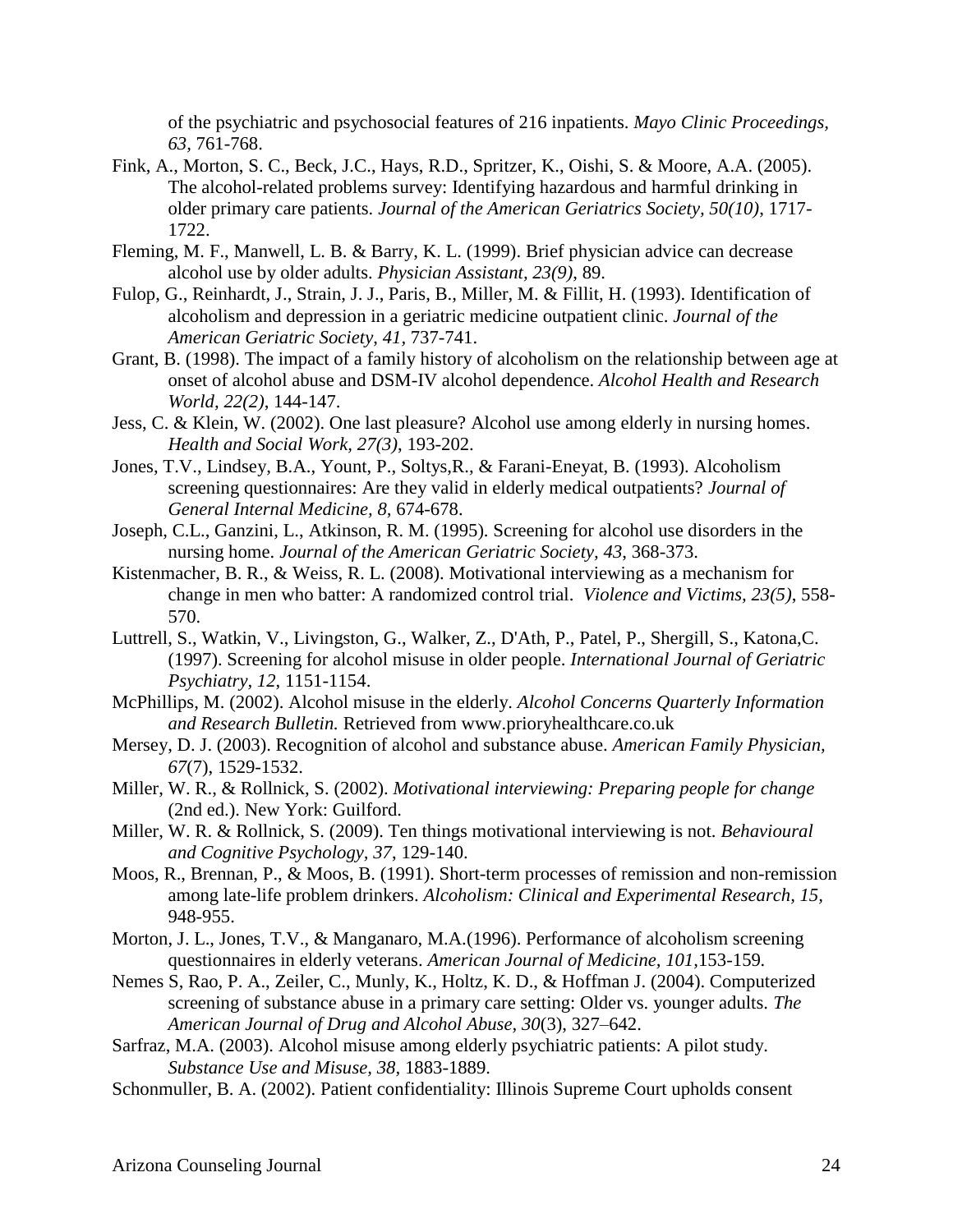forms for release of records. *The Journal of Law, Medicine, & Ethics, 30(3)*, 465-466.

- Sorocco, K, & Ferrell, S. (2006). Alcohol use among older adults. *The Journal of General Psychology, 133(4)*, 453-467.
- Stelle, C. D. & Scott, J.P. (2007). Alcohol abuse by older family members: A family systems analysis of assessment and intervention. *Alcohol Treatment Quarterly, 25(1/2)*, 43-63.
- Stoddard, C. & Thompson, D. (1996). Alcohol and the elderly: Special concerns for counseling professionals. *Alcoholism Treatment Quarterly, 14(4)*, 59-69.
- Watts (2007). Incidences of excess alcohol consumption in the older person. *Nursing Older People, 18(12)*, 27-30.

#### **ABOUT THE AUTHORS**

John Patrick Muldoon, Ph.D., L.P.C. is an Assistant Professor in the Department of Counselor Education, Kean University, Union, New Jersey. Previously, he worked as a counselor in community mental health and substance abuse programs as well as directed a batterer intervention program. His research is focused on batterer intervention, substance abuse prevention and treatment, children of alcoholics, and group process.

Lisa Jackson-Cherry, Ph.D., L.P.C. is Professor and Department Chair in the Department of Counseling, Marymount University, Arlington, Virginia. Previously, she worked as a counselor in community mental health and mobile crisis services. Her research is focused on death notification, counseling law enforcement and military, and cohort groups in counselor education programs.

Correspondence may be sent to [jmuldoon@kean.edu](mailto:jmuldoon@kean.edu) and [ljackso@marymount.edu.](mailto:ljackso@marymount.edu)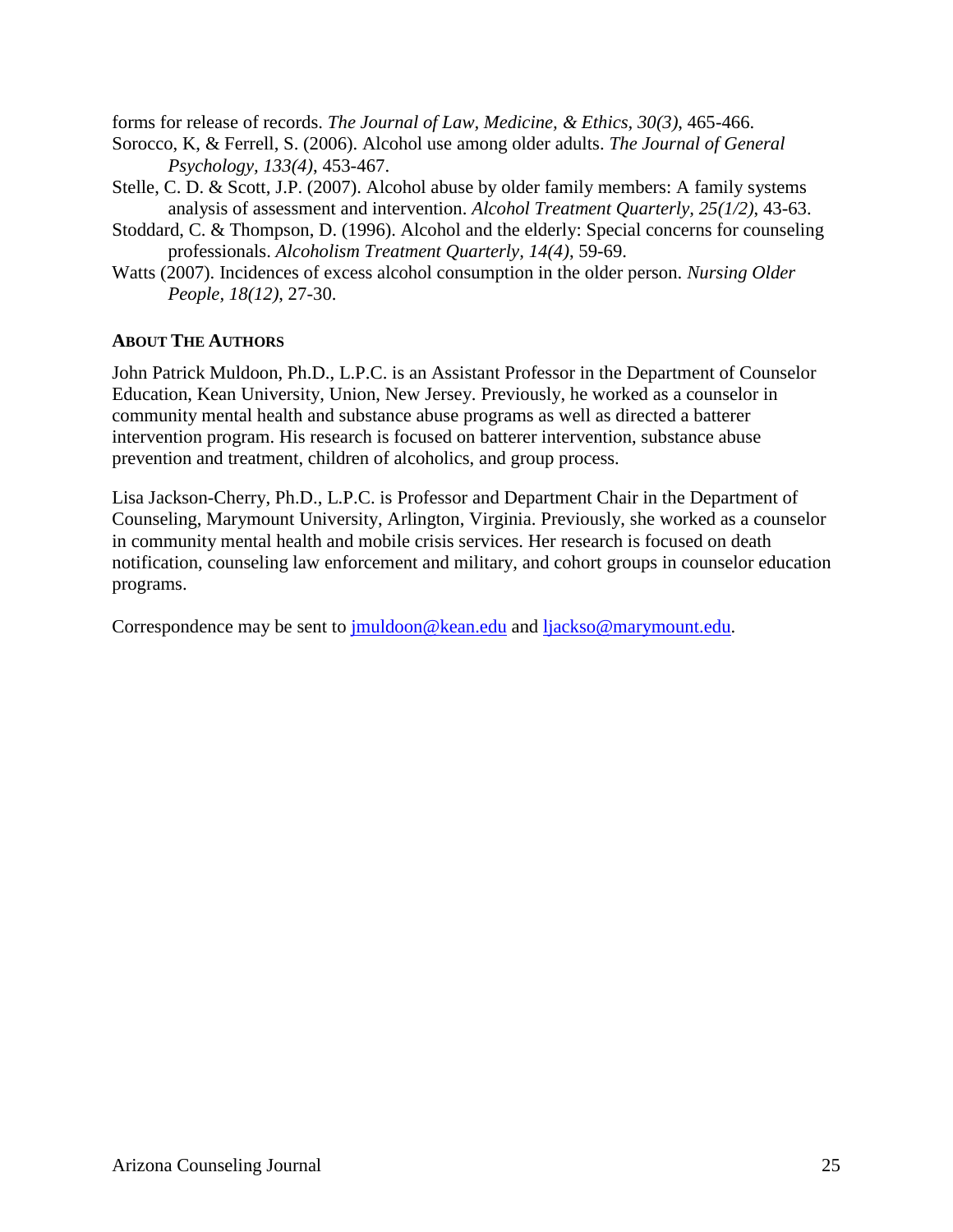#### **HOW TO BE HAPPY: A VIRTUAL CONVERSATION WITH SIGMUND FREUD**

#### **TIMOTHY C. THOMASON**

*Sigmund Freud, the most significant and influential figure in the history of psychology, had a lot to say about happiness. His comments on happiness, particularly in his book Civilization and Its Discontents, addressed concerns that are still current today. This article, which takes the form of an imagined conversation with Freud, includes quotations of Freud and paraphrases of his writings.*

#### **Introduction**

After World War II, American psychology focused on treating mental illness, and great progress was made in understanding and treating psychological disorders. However, the focus on human weakness meant that little attention was given to the other side of the equation (Snyder & Lopez, 2007). In recent years, much attention has been paid to positive psychology, the attempt to study positive human attributes and develop interventions to promote human flourishing (Seligman, 1998). One major focus of concern in positive psychology is happiness: what is happiness, and how can counselors and psychotherapists help clients become more happy?

One of the new models of happiness proposes that a person's happiness level is determined by three factors: a genetically-determined set-point for happiness, circumstantial factors, and activities that affect happiness (Lyubomirsky, Sheldon, & Schkade, 2005). This model is based on research that suggests genetics account for 50% of population variance for happiness, life circumstances accounts for 10%, and intentional activity accounts for 40% (Lyubomirsky et al., 2005). This model also recognizes that while 60% of our happiness is beyond our control, 40% is subject to our own efforts to become happier (Lyubomirsky et al., 2005). While there is little definitive research on exactly what we should do to become more happy, suggestions usually include such things as having plenty of friends, belonging to supportive groups, helping others, and keeping a gratitude journal (Myers, 2000). Strategies for promoting happiness should address three of life's domains: love, work, and play (Snyder & Lopez, 2007).

When Freud was writing his books in the early 1900's, he was aware that everyone seeks the goal of happiness, and he wrote about how to define happiness, reasonable expectations regarding how happy humans can be, activities that promote happiness, and how psychotherapy can help clients pursue happiness. Compared to much that is written about happiness today, Freud's ideas were quite profound and deserved careful consideration. Although Freud might be accused of being pessimistic regarding the potential for human happiness, it must be remembered that he was writing at a time when there were few effective treatments for any of the psychological disorders. It must have seemed that happiness was a somewhat frivolous topic, given the pressing need to help the many people suffering from mental illness.

Freud suggested that we should seek happiness through love and through work (Strachey, 1989). His opinion was that satisfying love relationships and creative, productive work hold the most value for the person who seeks to be happy. This accords well with the findings of the positive psychologists from the past few years. Freud cautioned against pursuing happiness through hedonism, drug and alcohol use, and retreat from the world. He recommended being active in one's community and working for the good of all. Freud also wrote we should realize there is no one-size-fits-all prescription for happiness.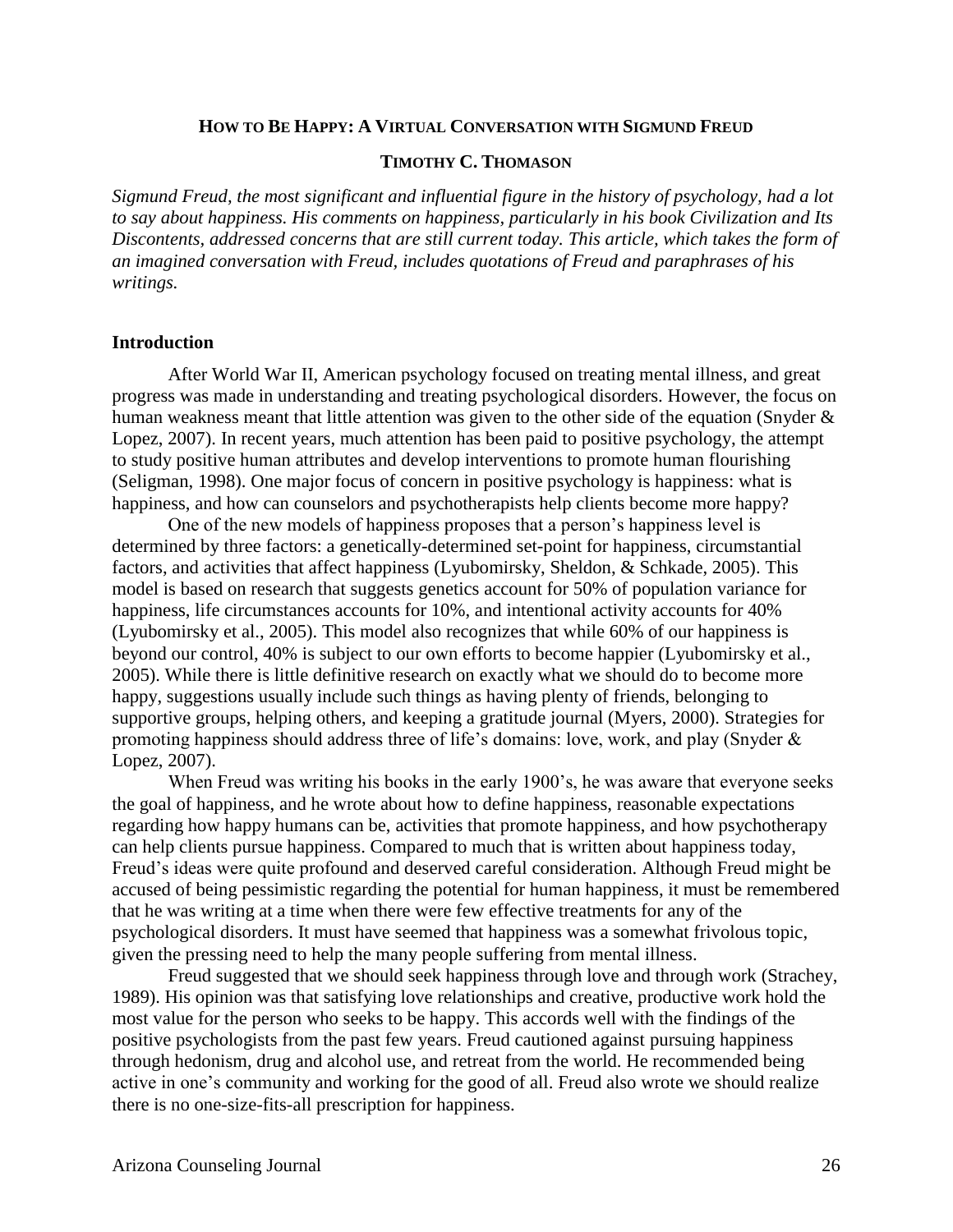Counselors will find several practical implications of Freud's ideas about happiness. For example, clients should have reasonable expectations about how much control they have over their own happiness. They should seek to resolve bothersome personal problems while they pursue happiness, and get psychotherapy if they need assistance. They should also specifically work on improving their work lives and their love lives. Freud suggested that even though happiness is a difficult goal, it is in our nature to pursue it, and we must not give up the effort.

#### **Dr. Freud, thank you so much for agreeing to speak with me.**

*That's quite all right. What would you like to know?*

#### **What is the meaning of life?**

*"This question has been raised countless times and has never yet received a satisfactory answer, so we have a right to dismiss it."* (Strachey, 1989, p. 24).

#### **What do you think of the pursuit of happiness?**

"*The intention that man should be happy is not in the plan of Creation."* (Strachey, 1989, p. 25).

#### **What do you say when a patient asks how you propose to help him or her?**

"*Much will be gained if we succeed in transforming your hysterical misery into common unhappiness. With a mental life that has been restored to health, you will be better armed against that unhappiness."* (Luckhurst, 1989, p. 78).

#### **What is the purpose of psychoanalysis?**

*The goal of psychoanalysis is to cure gratuitous or self-imposed suffering (neurosis) in order to restore "common" or "ordinary" unhappiness. It is not a cure for fate or a remedy for the human condition.* (Luckhurst, 1989, p. 78).

#### **What is your book** *Civilization and Its Discontents* **about?**

*The book's central theme is the frustration of man's perennial search for happiness. In fact, my original title for the book was "Unhappiness in Civilization." People show by their behavior that the purpose and intention of their lives is happiness. "People strive after happiness; they want to become happy and to remain so."* (Strachey, 1989, p. 25).

#### **What is happiness?**

*The endeavor to become happy has two sides, a positive and a negative. "It aims, on the one hand, at the absence of pain and unpleasure, and, on the other, at the experiencing of strong feelings of pleasure." In its narrowest sense, happiness is the sensation of pleasure. "What decides the purpose of life is the program of the pleasure principle, the effort to maximize pleasurable sensations."* (Strachey, 1989, p. 25).

#### **So the pleasure principle motivates us to seek pleasure?**

*Yes, but a secondary process I call the reality principle constrains human beings to curb their crude desires for pleasure. The child learns to regulate his demands for immediate gratification and postpone present enjoyment for the sake of later rewards. We weigh the costs and benefits in order to maximize pleasure and minimize pain.* (Strachey, 1989, p. 25).

#### **The demand for pleasure is forever at war with reality?**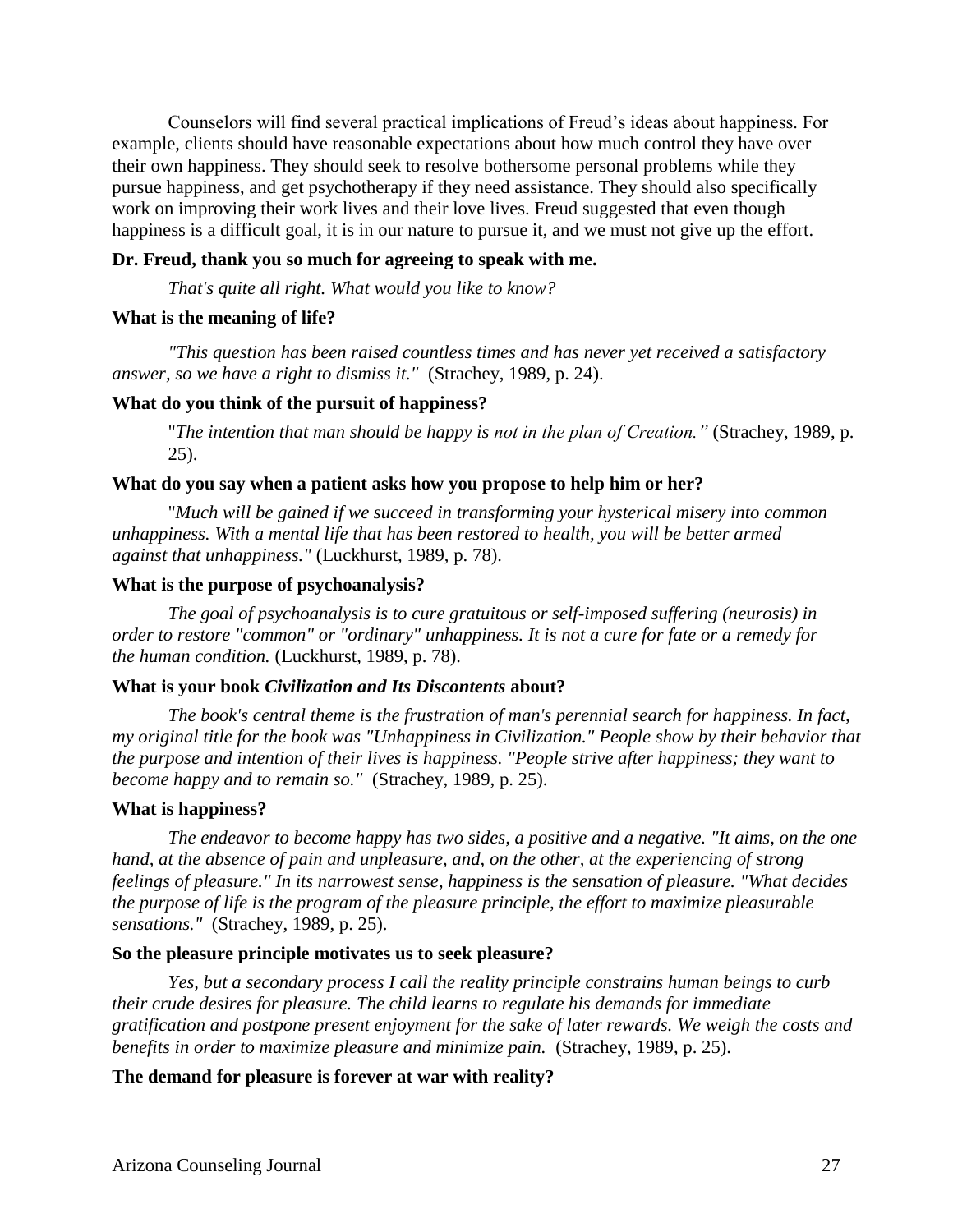*Yes, and it is a battle that the pleasure principle is destined to lose. "There is no possibility at all of its being carried through; all the regulations of the universe run counter to it."* (Strachey, 1989, p. 25).

#### **Why is the struggle for happiness doomed?**

*For two reasons; one is because human desire is insatiable. "What we call happiness comes from the satisfaction of needs which have been dammed up to a high degree. By its nature it is an episodic phenomenon. When any pleasurable situation is prolonged, it only produces a feeling of mild contentment, and then trails off. When one's thirst is slated, the satisfaction of drink declines. We are so made that we can derive intense enjoyment only from a contrast and very little from a state of things. Thus, our possibilities are already restricted by our constitutions."* (Strachey, 1989, p. 25).

#### **And the other reason the struggle for happiness is doomed?**

*Because of the nature of being in the world. The conditions of existence match our infinite desire for pleasure with infinite possibilities for pain. We are threatened with suffering from three sources: our own body, the external world, and finally from our relations to other people. "The suffering which comes from this last source is perhaps more painful to us than any other."*  (Strachey, 1989, p. 26).

#### **So to some extent we suffer simply because we live in society?**

*Yes, the renunciation of erotic and aggressive impulses demanded by civilization exacts a heavy price. Humans are as ready to regard their neighbor as an enemy, as a friend to be loved. "Man is a wolf to man." Society constrains the desire to satisfy aggressiveness on others, but it does so only by redirecting that aggression within. The result is frustration, anxiety, and displaced guilt. "The price we pay for our advance in civilization is a loss of happiness. Civilized man exchanged a portion of his possibilities of happiness for a portion of security."* (Strachey, 1989, p. 73).

#### **What are some of the ways that people pursue happiness?**

*One is hedonism. "The unrestricted satisfaction of every need presents itself as the most enticing method of conducting one's life, but it means putting enjoyment before caution, and soon brings its own punishment."* (Strachey, 1989, p. 26-27).

#### **What did you learn from your use of cocaine?**

*The crudest, but also the most effective means of avoiding suffering is the chemical one, but it falls prey to similar drawbacks. Substances that allow the user to withdraw from the pressure of reality are dangerously attractive and potentially harmful, and waste much energy that might be far better employed.* (Strachey, 1989, p. 27-28).

#### **What about pursuing happiness by withdrawing from society?**

*"Voluntary isolation is the strategy of the hermit. This might secure the happiness of quietude, but it is an admission of defeat. Against the dreaded external world one can only defend oneself by some kind of turning away from it. The same is true of killing off the instincts as is prescribed by the worldly wisdom of the East and practiced by Yoga. If it succeeds, then the subject has given up all other activities as well - he has sacrificed his life, and only achieved the happiness of quietness. A better path is becoming a member of the human community and working for the good of all."* (Strachey, 1989, p. 27-28).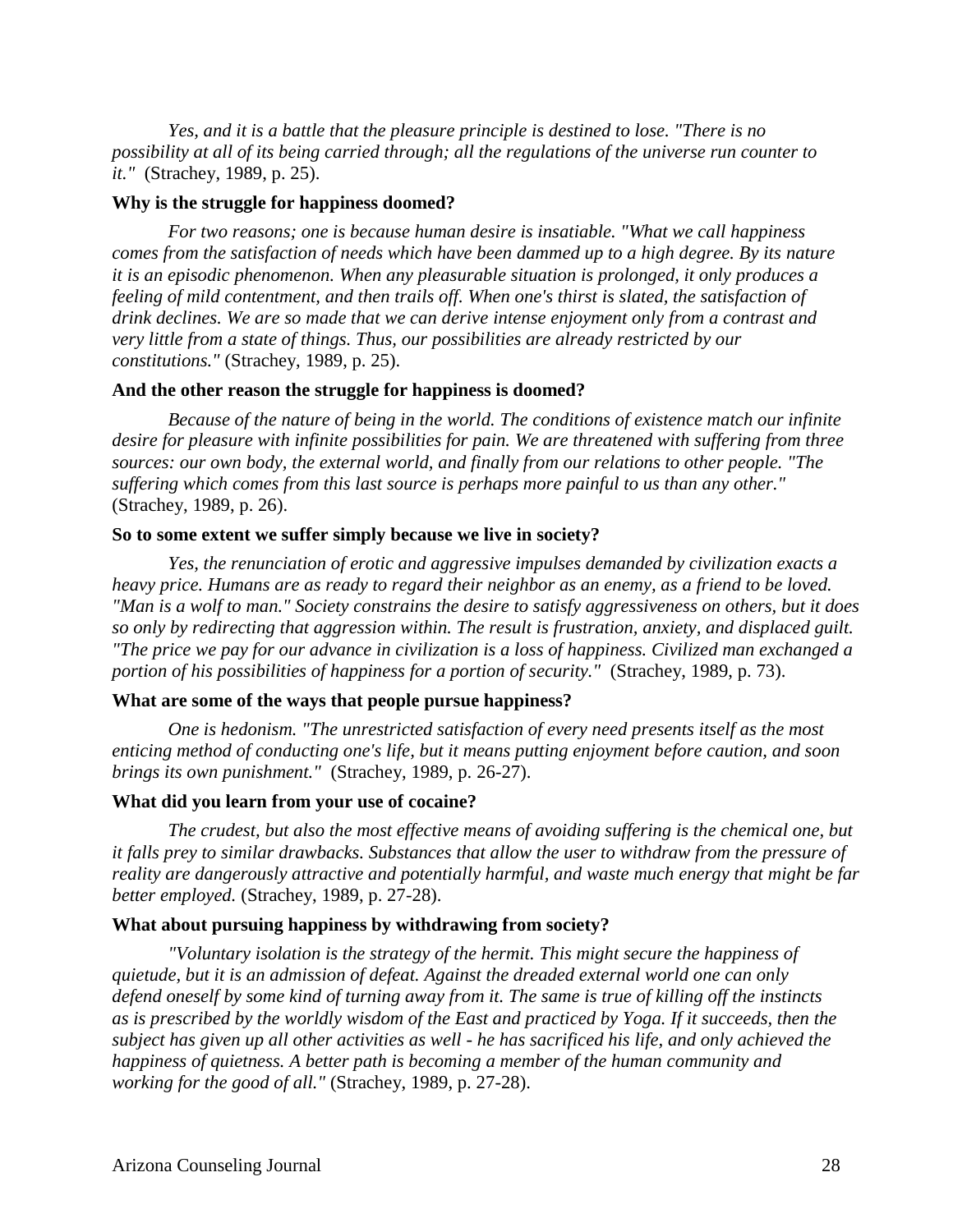#### **What about pursuing happiness through the enjoyment of beauty?**

*The enjoyment of works of art can induce a mild narcosis, but it is a transient enjoyment. It is one of many attempts to perceive the world through imagination, illusion, or fantasy.*  (Strachey, 1989, p. 27-32).

#### **Can religious faith promote happiness?**

*Religious faith is similar to the flight into fantasy of neurotic illness. The religions of humankind are mass delusions. They attempt to procure happiness and protection from suffering through a delusional remolding of reality.* (Strachey, 1989, p. 29-30).

#### **If none of these approaches promote happiness, then what does?**

*I recommend creative and productive work. Work involves sublimation and the displacement of libido. Professional activity that is freely chosen can be a source of special satisfaction. No other technique for the conduct of life attaches the individual so firmly to reality. I especially like psychical and intellectual work. Work is not sufficiently prized by men as a path to happiness, and it deserves to be so.* (Strachey, 1989, p. 27-32).

#### **Can love promote happiness?**

*The strategy of loving and being loved comes naturally enough to all of us. Love is based on a yearning for the satisfactions of infancy as well as our most intense and overwhelming sensation of pleasure - sexual love - the prototype of all happiness. Erotic love perhaps comes nearer to the goal of happiness than any other method.* (Strachey, 1989, p. 33).

#### **Does pursuing happiness through love have a downside?**

*Oh yes, otherwise no human being would have abandoned this path to happiness for any other. "We are never so defenseless against suffering as when we love, never so helplessly unhappy as when we have lost our loved object or its love." Much of the energy of psychoanalysis is devoted to trying to understand the daunting complexities of sustaining love in the face of its many threats. The pleasures of love are seldom uncomplicated. Love and aggression are seldom far removed.* (Strachey, 1989, p. 34).

#### **Overall, you sound pessimistic about our prospects for happiness.**

*"The program of becoming happy cannot be fulfilled. But we must not - indeed, we cannot - give up our efforts to bring the program of becoming happy nearer to fulfillment by some means or other." This is the human predicament. Human beings cannot be happy, but they will struggle for happiness until the end. This is both tragic and noble. Humans refuse to succumb passively to the decrees of fate.* (Strachey, 1989, p. 33).

*"There are many paths which may lead to such happiness as is attainable by men, even if there is none which does so for certain."* (Strachey, 1989, p. 33). *Pleasure is better than pain, and there is no reason we should not seek to maximize our happiness. If we cannot remove all suffering, we can remove some, and can mitigate some.* (Strachey, 1989, p. 34).

#### **Can psychoanalysis help us be happy?**

*Yes, in that psychoanalysis is a means for dealing with anxiety and guilt, allowing us to learn to sublimate our aggressive and destructive impulses into healthier, more productive behavior. "Happiness, to the extent it is possible, is a problem of the economics of the individual's libido." So there are as many paths to pleasure as there are people, each of whom*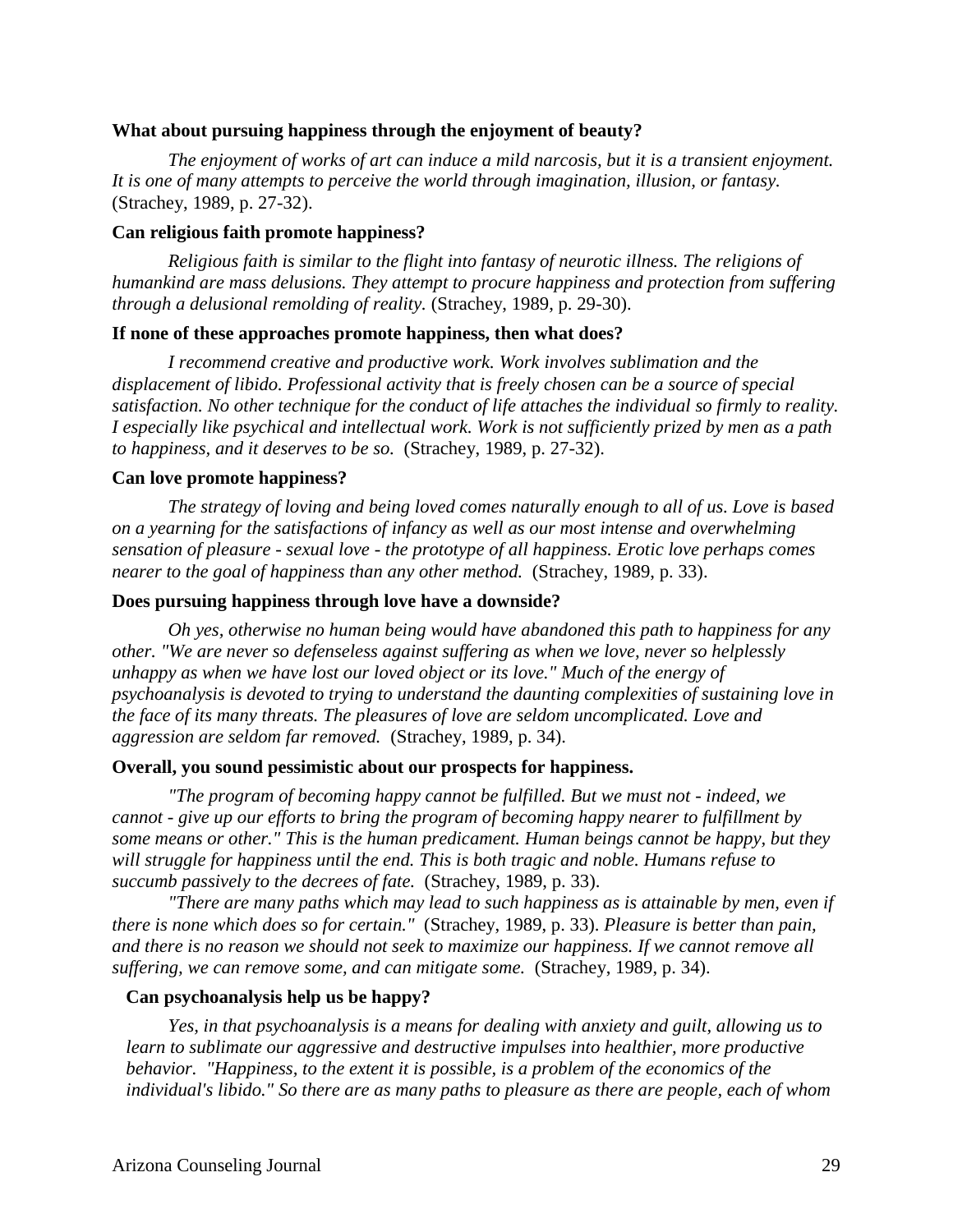*has a unique psychic constitution. The predominantly erotic person would give first priority to emotional relationships, while the narcissist, who inclines toward self-sufficiency, would seek satisfaction in internal mental processes. "Just as a cautious businessman avoids tying up all his capital in one concern, we would do well not to look for the whole of our satisfaction from any single aspiration. Every man must find out for himself in what particular fashion he can be saved."* (Strachey, 1989, p. 34-35).

#### **Thank you for this interview.**

*You are most welcome.*

#### **REFERENCES**

- Freud, S. (1930/1989). *Civilization and its discontents.* J. Strachey, p. 24 (Ed. & Trans.) New York: W. W. Norton. (Original work published 1930).
- Freud, S. (1930/1989). *Civilization and its discontents.* J. Strachey, p. 25 (Ed. & Trans.) New York: W. W. Norton. (Original work published 1930).
- Freud, S. (1930/1989). *Civilization and its discontents.* J. Strachey, p. 26 (Ed. & Trans.) New York: W. W. Norton. (Original work published 1930).
- Freud, S. (1930/1989). *Civilization and its discontents.* J. Strachey, p. 33 (Ed. & Trans.) New York: W. W. Norton. (Original work published 1930).
- Freud, S. (1930/1989). *Civilization and its discontents.* J. Strachey, p. 34 (Ed. & Trans.) New York: W. W. Norton. (Original work published 1930).
- Freud, S. (1930/1989). *Civilization and its discontents.* J. Strachey, p. 73 (Ed. & Trans.) New York: W. W. Norton. (Original work published 1930).
- Freud, S. (1930/1989). *Civilization and its discontents.* J. Strachey, p. 26-27 (Ed. & Trans.) New York: W. W. Norton. (Original work published 1930).
- Freud, S. (1930/1989). *Civilization and its discontents.* J. Strachey, p. 27-28 (Ed. & Trans.) New York: W. W. Norton. (Original work published 1930).
- Freud, S. (1930/1989). *Civilization and its discontents.* J. Strachey, p. 27-28 (Ed. & Trans.) New York: W. W. Norton. (Original work published 1930).
- Freud, S. (1930/1989). *Civilization and its discontents.* J. Strachey, p. 27-32 (Ed. & Trans.) New York: W. W. Norton. (Original work published 1930).
- Freud, S. (1930/1989). *Civilization and its discontents.* J. Strachey, p. 29-30 (Ed. & Trans.) New York: W. W. Norton. (Original work published 1930).
- Freud, S. (1930/1989). *Civilization and its discontents.* J. Strachey, p. 27-32 (Ed. & Trans.) New York: W. W. Norton. (Original work published 1930).
- Freud, S. (1930/1989). *Civilization and its discontents.* J. Strachey, p. 34-35 (Ed. & Trans.) New York: W. W. Norton. (Original work published 1930).
- Freud, S. & Breuer, J. (1930/1989). *Studies in hysteria.* N. Luckhurst, p. 78 (Ed. & Trans.) New York: Penguin. (Original work published 1895).
- Lyubomirsky, S.Sheldon, K. M., & Schkade, D. (2005). Pursuing happiness: The architecture of sustainable change. *Review of General Psychology, 9*, 111-131.
- Myers, D. G. (2000). The funds, friends, and faith of happy people. *American Psychologist, 55*, 56-67.
- Seligman, M. (1998, January). Building human strength: Psychology's forgotten mission. *APA Monitor, 29*, 3.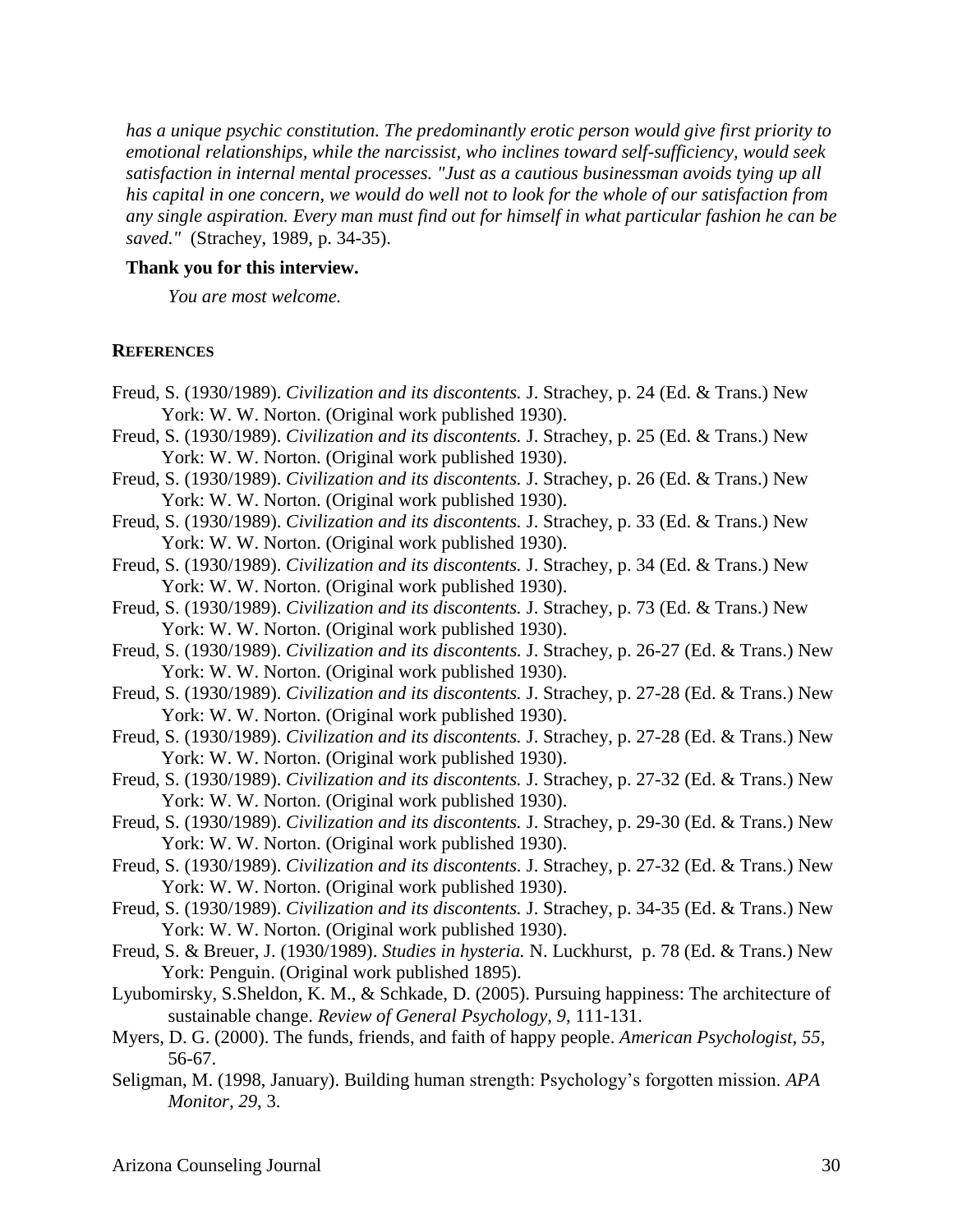Snyder, C. R. & Lopez, S. J. (2007). *Positive psychology*. Thousand Oaks, CA: Sage Publications.

#### **ABOUT THE AUTHOR**

Timothy C. Thomason, Ed.D. is a Licensed Psychologist, National Certified Counselor, and Certified School Counselor. He is a Professor in the Educational Psychology Department at Northern Arizona University

Correspondence concerning this article should be addressed to Timothy C. Thomason, Department of Educational Psychology, Northern Arizona University, P. O. Box 5774, Flagstaff, AZ 86011. E-mail: timothy.thomason@nau.edu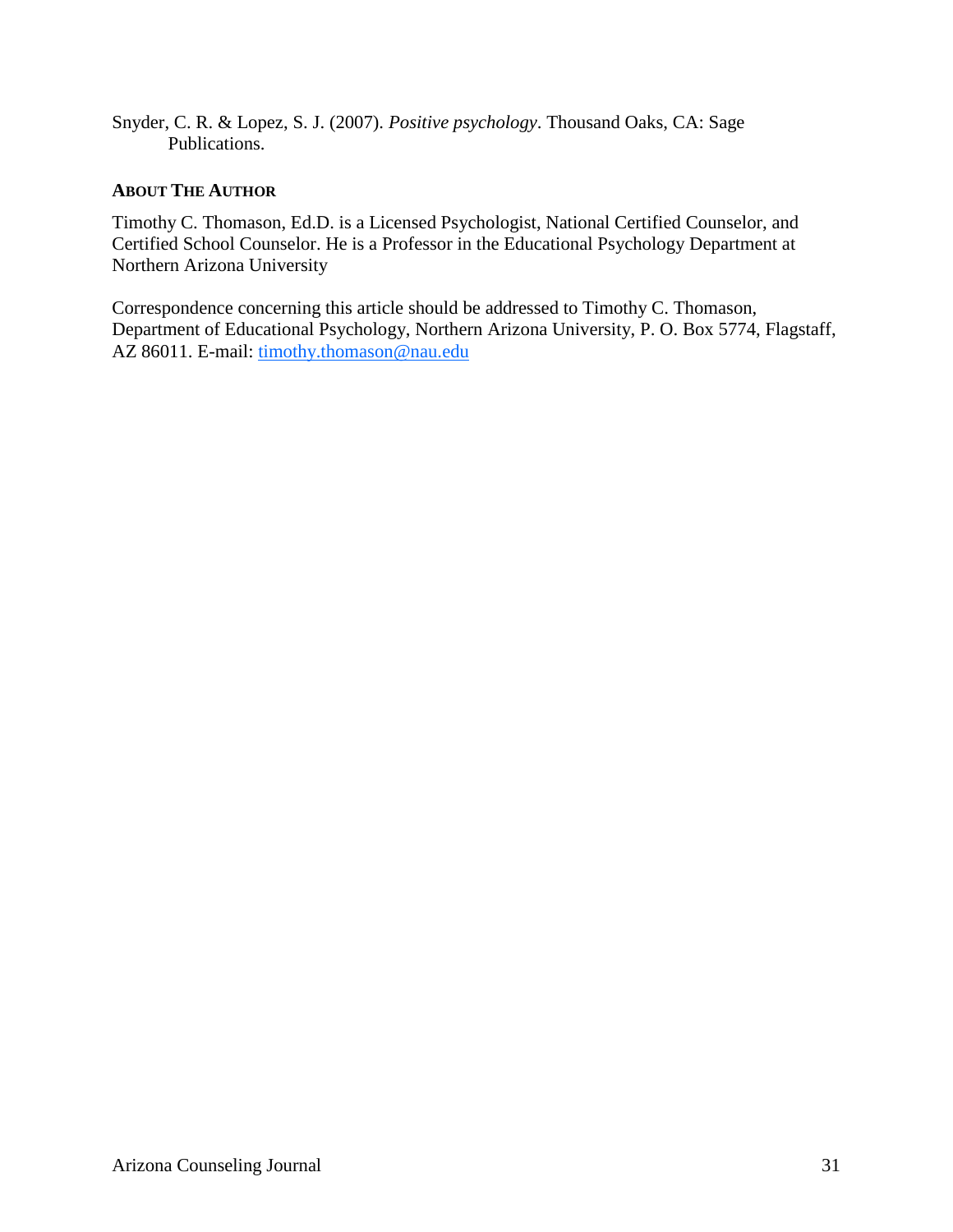#### **BROADENING MULTICULTURAL COMPETENCE: UNDERSTANDING AND ADVOCATING FOR INDIVIDUALS AFFECTED BY POVERTY KARRIE L. SWAN**

*Broadening multicultural competency through social advocacy is becoming increasingly important in the field of counseling. Despite research proposing the importance of understanding diverse cultural constructs, few studies have investigated the role poverty and social class plays. More consideration must be given to understanding issues surrounding classism and intrapsychic bias toward low-income clients. Counselors should be heedful of how one's social class worldview influences the process of counseling and the counseling relationship. The purpose of this article is to examine poverty as a cultural construct, and gain insight into macro-level challenges that reinforce oppression for clients living in poverty. The article ends with a discussion of the ACT model, which provides counseling strategies for making changes at the macro-level. As proposed in this article, counselors can use the ACT model to engage in social justice practices to improve the lives of individuals affected by poverty.* 

Ethically and professionally competent counselors must comprehend and respond to the interplay of poverty in the worldview of a client. The American Counseling Association (ACA) Code of Ethics obligates counselors to understand their own values and beliefs and how they may reinforce the inherent inequalities that exist in society (ACA, 2005). Sue, Arrendondo, and McDavis (1992) asserted because sociopolitical influences complicate poverty, counselors are called upon to engage in advocacy activities that promote client development and advance social justice.

The scant research on poverty in counseling highlights counselor intrapsychic bias toward low-income individuals and focuses only on micro-level implications for the counseling relationship. Particularly, Shapiro (2004) interpreted from a study with 181 respondents that clinicians' belief in a fair and just world correlates to negative attitudes toward those in impoverished circumstances, negatively affecting their ability to be helpers in the counseling relationship. Similarly, Toporek and Pope-Davis (2005) indicated that among 158 graduate level counseling students, increased exposure to multicultural training corresponded to counselor explanations of poverty from a systemic perspective. In contrast, counselors with limited exposure to multicultural training were more likely to attribute the cause of poverty to individual choices and behaviors (Toporek & Pope-Davis, 2005).

Attempts to understand counselor beliefs about the causes of poverty are relatively new to the field of counseling; however, political scientists and economists have focused on this dilemma for decades. As counselors are ethically obligated to understand the rich complexity of the diverse cultural backgrounds of clients, it is imperative that professionals in the field of counseling understand the macro-level challenges presented to individuals affected by poverty (ACA, 2005).

#### **Macro-level Challenges of Poverty**

Sue et al. (1992) recommended counselors acknowledge the sociopolitical reality by recognizing that counseling processes exist within a larger political, social, and economic framework. Sue et al. (1992) also suggested that counselors should be aware of how the counselor-client relationship is linked to oppression and the status-quo transmission of values. Thus, understanding societal transmission of oppressive beliefs about individuals living in poverty is necessary to developing ethical multicultural sensitivity and understanding (Sue et al.,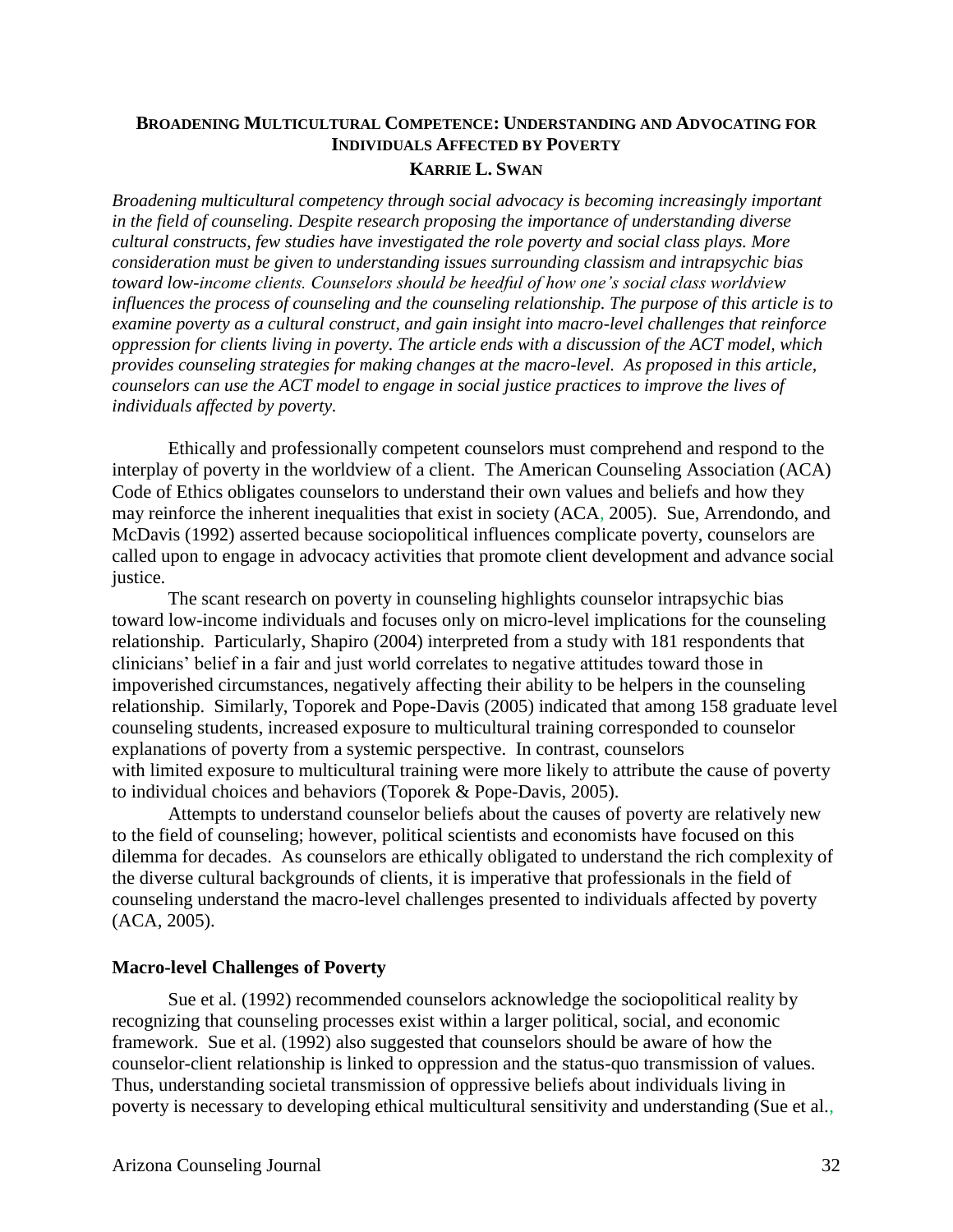1992). Particularly, it is important for counselors to increase their understanding of how the tenets of individualism, capitalism, and classism influence their worldview and their view of individuals affected by poverty.

#### **Individualism**

The dominant ideology of individualism in American society impacts greatly one's perception of the causes of poverty (Kluegal & Smith, 1986). Oyserman, Coon, and Kemmelmeir (2002) defined individualism as "a worldview that centralizes the personal personal goals, personal uniqueness, and personal control—and peripheralizes the social" (p. 5). Extrapolated from this philosophy is the assumption that wealth and higher social class are the rewards of the hard-working and determined whereas poverty awaits those who lack thrift and diligence (Smith & Stone, 1989). Hence, from an individualistic framework, poverty is the accepted reflection of individual character flaws. Although few research studies have examined the relationship between the belief in individualism and the effectiveness of counseling individuals from lower social class groups, Ivey (1993) and Kelley (1989) posited the counseling profession is rooted in individualism and propagates the transmission of individualistic beliefs and values.

Particularly in a meta-analysis of individualism as a worldview construct, Oyserman et al. (2002) found that one's worldview of individualism influences attribution style, self-concept, well-being, and relationality. Specifically, Oyserman et al. (2002) found that among 40 studies, the worldview of individualism had a moderate to large effect on attribution style, meaning that individuals who believe in individualism tend to attribute the cause of events to factors related to one's character and choices. Even Shapiro (2004) found that counselors subscribing to a belief in an individualistic cause of poverty tend to have negative attitudes toward people from lower social class groups. Thus, Oyserman et al. (2002) and Shapiro (2004) supported increased understanding of the influences of the cultural construct of individualism on theories of helping relationships and the counseling process.

#### **Capitalism**

In 1776, Adam Smith introduced the concept of laissez-faire capitalism. Smith (1776) theorized that capitalism was the most efficient economic system in the instance of a reliance on the private ownership of the means of production and an enforcement of private property rights. In a pure capitalistic society, every individual has the liberty to pursue any interest and compete with any individual (Smith, 1776). In free market societies, scarce resources are allocated through a market exchange in which buyers and sellers have the freedom to exchange goods and services through the standard of value. Hence, the assumption in market societies is that all individuals have access to the economic and social structure (Rawls, 1972), and that economic success, or lack thereof, is largely the result of one's attempt to build wealth within the confines of the free market system. A critical examination of the assumptions in capitalism revealed how the market ideals have impacted the upward mobility myth central to the heart of middle class values (Rawls, 1972). Although counseling researchers have not examined the relationship between a capitalist worldview and counseling, Liu and Ali (2005) argued that capitalist beliefs influence the upward mobility bias reinforced in secondary school and higher education. Therefore, Liu and Ali (2005) urged counselors to have a contextual understanding of the "sociostructural (e.g., legal, education, and economic systems)" (p. 3) influences that oppress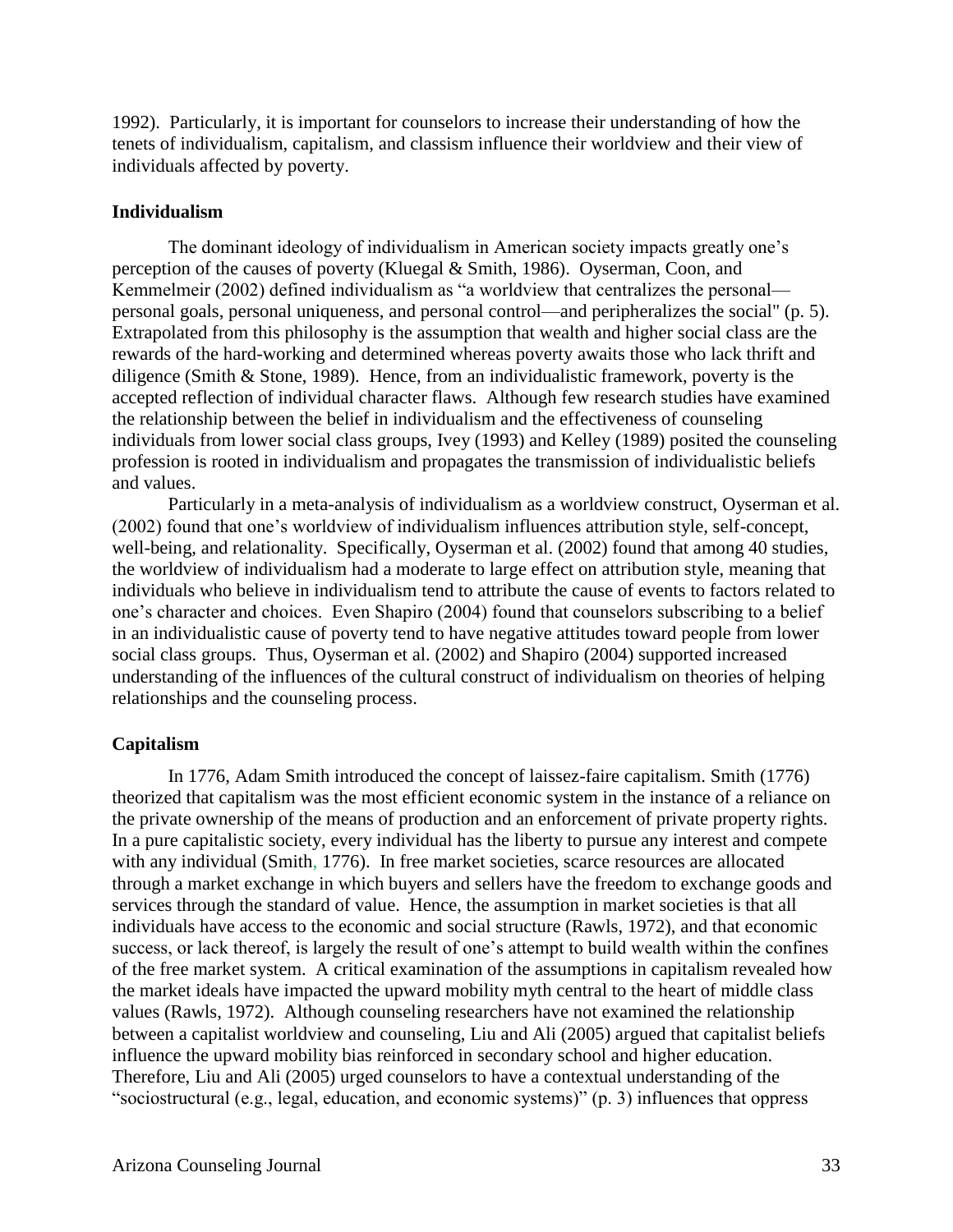individuals from lower social class groups.

#### **Social Class and Classism**

Social class and classism are interdependent cultural constructs that have objective consequences and subjective meanings (Liu & Arguello, 2006). According to Liu and Arguello (2006), classism is the assignment of ability and worth based upon the perception of social class. In downward classism, individuals from higher social class groups hold individuals from lower social class groups in lower regard (Liu & Arguello, 2006). Downward classism in counseling may occur when counselors fail to engage in self-awareness about their own class values and rules and instead, require that counselees follow the unspoken middle-class guidelines (Sue & Sue, 2003).

Consequently, Liu et al. (2004) explained that counselors might come to blame the counselee when counseling interventions prove unsuccessful. Liu et al. (2004) suggested ignoring the influence of social class in a client's worldview denies the importance of class and demonstrates a lack of multicultural competency. More important, the 2005 revision of the ACA *Code of Ethics*, allotted greater attention to multicultural and diversity issues (ACA, 2005). The publication offered an expanded definition of non-discrimination to include spirituality, gender identity, marital status, and language preference (Kocet, 2006). Although the Code Revision Task Force attempted to broaden the scope of multiculturalism, this development appeared to lack acknowledgement of the impact of social class in one's worldview.

Moreover, Liu et al. (2004) indicated the utilization of "socioeconomic status" in the stead of "social class" confuses and minimizes the importance of social class and poverty as cultural constructs that are reinforced by societal beliefs and institutional policies. As a result of confusion among counseling researchers regarding the definition of socioeconomic status, there exists an underlying denial of a social class system in American society. This academic void generates the urgency to expand acknowledgment and understanding of the impact of social class in the ethical code and profession of counseling (Liu et al., 2004). Additionally, Sue and Sue (2003) encouraged counselors to increase their influence in social justice by becoming involved in social policies at the local, state, and national level.

#### **Institutional Reinforcements of Poverty**

In American society, one's socioeconomic status, gender, and race largely influence access to education, occupation, and health care. Despite outward attempts to equalize access to institutions in society, the unavoidable reality is that poverty exists within the structured framework of racism, sexism, and elitism in what Tate (1999) referred to as the "chronicity of oppression" (p.18). Thus, dominant ideologies and worldviews as well as social and economic institutions reinforce poverty.

#### **Education and Occupation**

Education and occupational choices are interdependent dimensions for individuals from lower, middle, and upper social classes; however, individuals from lower social classes have limited access to various options. In *Savage Inequalities*, Kozol (1991) demonstrated how socioeconomic status, race, and wealth determine access to education. Particularly, Kozol (1991) revealed that inherent institutional inequities present academic challenges for individuals living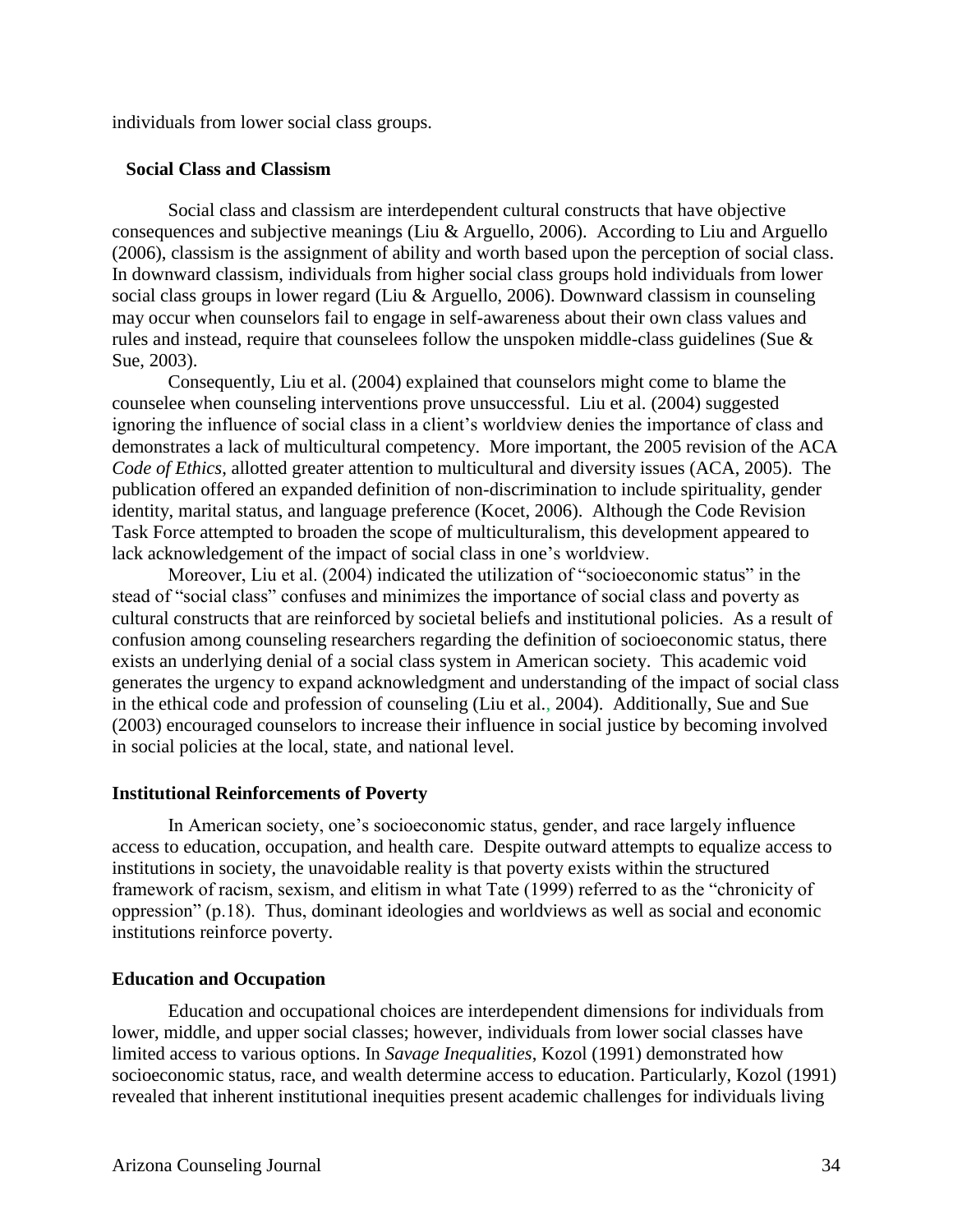in poverty. Because public education is funded primarily through the use of property taxes, wealthy suburbs receive greater funding to provide quality education. In contrast, poor suburbs receive little funding to provide quality education (Kozol, 1991).

Numerous research studies have documented the correlation between the quality and level of educational attainment and socioeconomic status. Specifically, Gladieux and Swail (1998) found, in a longitudinal study on socioeconomic status and college completion, 6% of students from the lowest income quartile graduated from college as compared to 40% of students from the middle quartile. The work of Gladiux and Swail (1998) seems to contradict the metatheory of individualism and the notion of upward mobility in American society. Their research also lends support to the concept that a lack of monetary resources leads to limited accumulation of academic, social, and cultural capital (Liu et al., 2004). Consequently, Liu et al. (2004) argued it is important for counselors to have an understanding of the relationship between social, academic, cultural capital, and educational attainment.

Consistent with Liu et al. (2004), Sue and Sue (2003) suggested that when counselors neglect the complex relationship between educational attainment and socioeconomic status, they ultimately deny the importance of social class, power, and privilege. Thus, Liu et al. (2004) urged counselors to have an understanding of how the upward mobility myth and protestant work ethic in educational institutions exacerbates classism and complicates the process of counseling for individuals from lower social classes.

#### **Health Care**

Burns et al. (1995) discovered a parallel between poverty and higher incidence of mental health disorders, severe mental health symptoms, depression, and poor self-care. Even Rice (2001) noted limited access to health care played a prominent role in mental and physical illness, preventative care, and stable employment. Consistent with Rice (2001), the Surgeon General's report on mental health indicated that because of a lack of health coverage, the needs of lower social class groups are largely unfulfilled. This research appears to indicate that health care reinforces the inequities of education, income, and social class.

Access to health care greatly depends on the market availability of a higher paying occupation to an individual, and the attainment of a higher paying vocation greatly depends on one's educational achievement and health. To address the unequal distribution of health care, Gonzalez (2005) recommended mental health professionals advocate and lobby for school-based mental health services and for the improvement of Medicaid and Medicare managed care. ACA Code of Ethics (2005) urges counselors to offer pro bono services to clients and to use bartering if deemed appropriate. Thus, at both a micro and macro level, counselors are encouraged to engage in an aspirational level of professional responsibility and social justice activities that will improve the lives of individuals affected by poverty.

#### **ACT: A Model for Advocating for Clients Affected by Poverty**

The amelioration of social problems inherent in poverty requires policies that distribute liberty, income, wealth, and opportunity equally (Rawls, 1999). With increased attention to diversity and multicultural competence in the counseling profession, counselors are in a unique position to engage in social justice activities that enhance equality for all individuals in society. Numerous writers (Sue & Sue, 2003; Baggerly, 2006, Constantine, Hage, Kindaichi, & Bryant,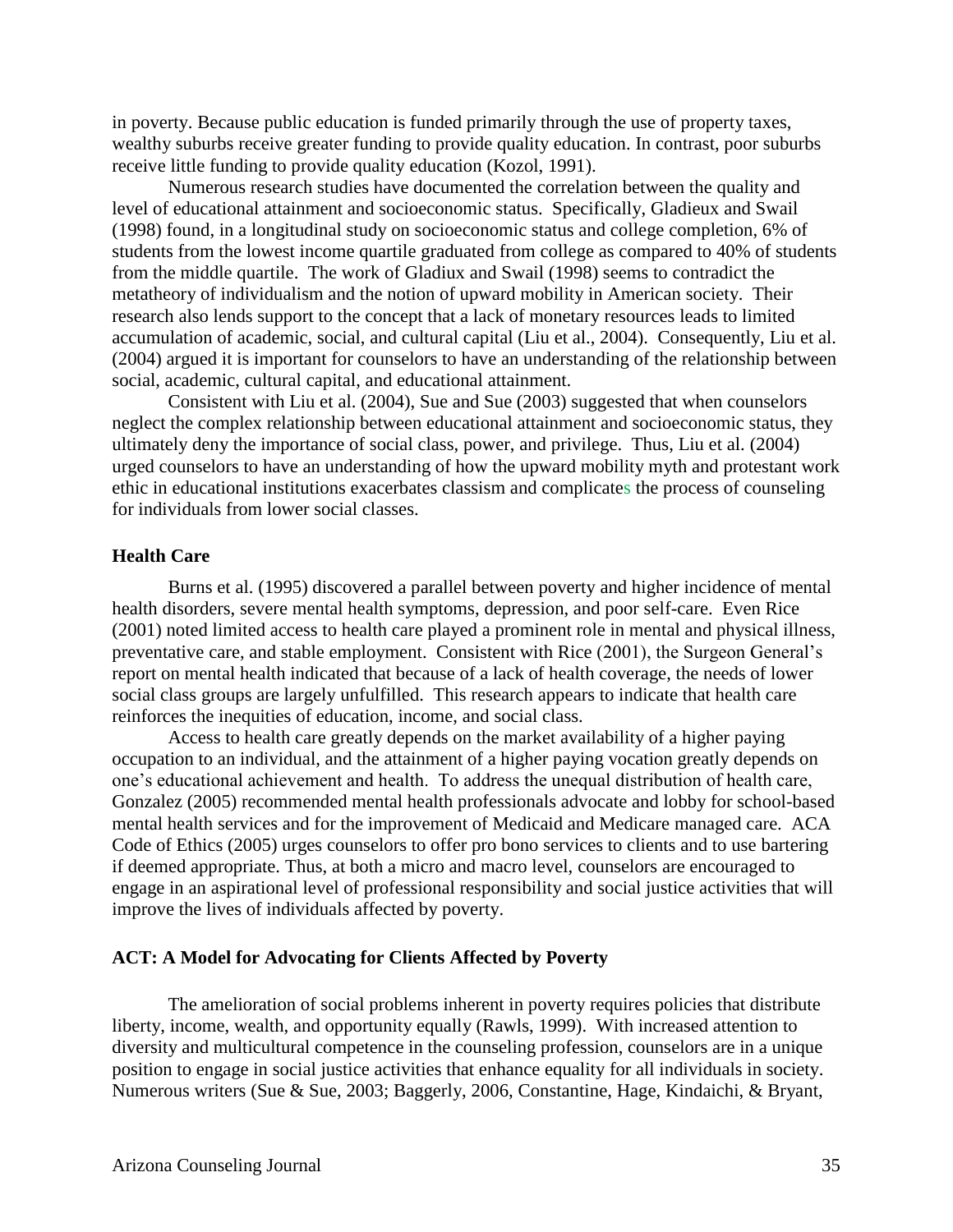2007) have encouraged counselors to extend the scope of their influence beyond a micro-level focus by attending to the social and cultural contexts that significantly influence client welfare. Constantine et al. (2007) asserted counselors can engage in social advocacy by becoming knowledgeable of diverse cultures and the avenues through which values transmit oppression and discrimination. Particularly, counselors can use the ACT model to serve as agents of change at the macro-level and to promote social justice for individuals affected by poverty.

#### **Assess Beliefs and Experiences Regarding Class Issues**

The first step counselors can take when they are advocating for economically disadvantaged clients is to assess their own beliefs and experiences regarding class issues. The American Counseling Association Code of Ethics (2005) and Sue et al. (1992) remind counselors to have awareness of their beliefs and emphasize the importance of integrating issues of multiculturalism. Counselors can strengthen their awareness of social class issues by engaging in peer and triadic supervision (Gatmon, Jackson, Koshkarian, & Martos-Perry, 2001). Through supervision experiences, counselors and supervisors could discuss the similarities and differences in their social class experiences and discuss how their experiences affect the supervisory relationship (Ancis & Ladany, 2001). Counselors and supervisors can also address how social class differences and similarities affect helping relationships (Ancis & Ladany, 2001). The following questions may promote awareness of group membership and class beliefs and values among developing counselors.

What social class group did you belong to as a child?

What social class group do you belong to currently?

What are the causes of poverty?

How do people find themselves in impoverished conditions?

Do you believe people can change their social class group easily?

What must one do to change their social class status?

After counselors have acknowledged and processed their feelings of social class issues, they may begin to assist clients in uncovering how their experiences of perceived discrimination and classism affect their sense of worth and worldview (Liu & Arguello, 2006). During initial interviews, counselors can elicit clients' access to community resources and help them explore how community organizations impede or assist their state of functioning (Brown, 2002). Counselors can use this information to work "toward organizational change in the service system" (Frankel & Frankel, 2006; p. 57).

#### **Collaborate with Community Members**

Constantine et al. (2007) indicated counselors can minimize the effects of discrimination and oppression against individuals from lower social classes, including poverty, by engaging in community collaboration. In the 2005 revision of the *ACA Ethical Code*, the title of section A.1.d was changed from "Family Involvement" to "Support Network Involvement," indicating a responsibility for counselors to collaborate with any individual or organization involved in a client's well-being (Kocet, 2006). Counselors and counselor educators can engage in community collaboration by working closely with professionals from service systems, institutions, and organizations. Specifically, counselors can facilitate awareness of class bias and address class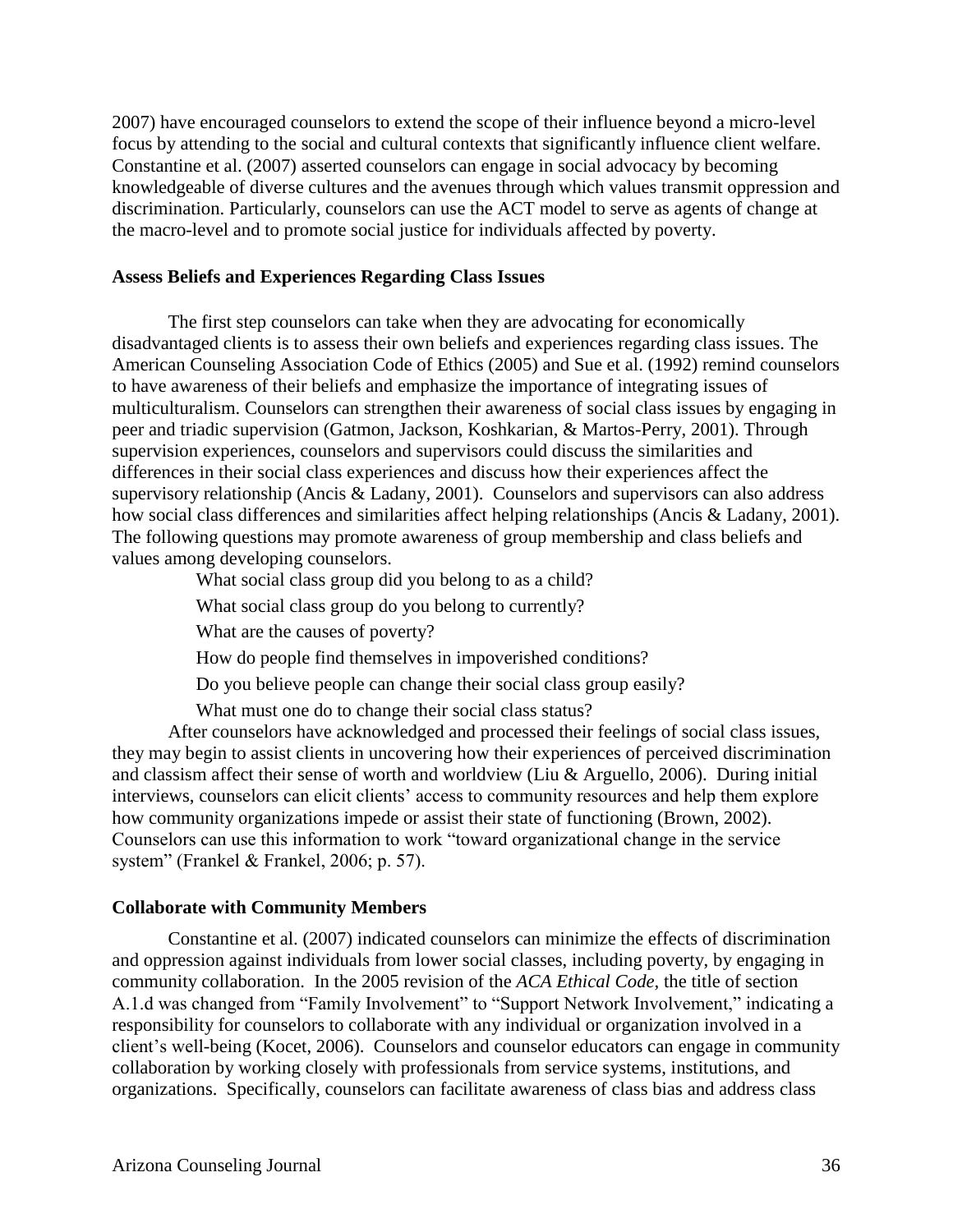barriers by conducting psycho-educational group seminars, workshops, and trainings (Frankel  $\&$ Frankel, 2006). By engaging in this form of collaboration, counselors assist professionals in understanding oppressive beliefs about and highlight how a community benefits from skills and life experiences of economically disadvantaged individuals (Frankel & Frankel, 2006)

Another important facet of community collaboration is service-learning. Counselors and counselor educators can play a powerful role in poverty-inflicted neighborhoods by engaging in service-learning (Constantine et al., 2007). Through service-learning, which integrates volunteer community service and reflection, counselors and counselor educators not only positively influence the impoverished neighborhood but also enhance multicultural competency (Baggerly, 2006). Burnet et al. (2004) and Hagan (2004), who found service-learning activities increased multicultural counseling competency among graduate level counseling students, supported this theory. Baggerly (2006) also indicated service-learning provides opportunities to serve individuals who have limited access to resources, and through the process, counselors can learn about the rich complexity of cultures that differ from their own. Although the research on service-learning in the counseling literature focuses solely on graduate student work, it is likely that all counselors would benefit greatly from volunteer learning experiences that enhance multicultural competency.

#### **Target Areas that Strengthen Client Capital**

Scholars have suggested social and cultural capital influences one's academic achievement (Moschetti  $\&$  Hudley, 2008), sense of belonging (Tramonte  $\&$  Willms, 2010) and personal well-being (Kim & Kim, 2009). Increased social capital processes aimed at targeting the accumulation of networks and relationships between individuals, industries, and institutions tend to lead to increased educational attainment (Tramonte & Willms), employment (Stokes, Stacey & Lake, 2006), and community partnerships (Stokes et al., 2006). By assessing client's social capital, counselors and clients can devise strategies for increasing the quality and quantity of client's networks and partnerships. Counselors and clients can also focus on specific skills that enhance social capital, including engaging in new activities and establishing new networks.

Another important capital for counselors to address is cultural capital. Bourdieu (1986) defined cultural capital as the collection of knowledge and skills, and further proposed that individuals acquire cultural assets through acculturation. Accumulation of cultural capital tends to influence one's procurement of resources and affects occupation, education, and wealth (Stokes et al., 2006; Lee & Bowen, 2006). By discussing client's cultural capital, counselors and clients can discuss strategies for navigating novel social arrangements and structures. Specifically, counselors may need to provide information pertaining to standards within social structures and connect clients with resources that enhance their cultural capital (Stokes et al., 2006). For example, counselors working with adolescent clients affected by poverty may need to provide information pertaining to college preparation, including how to traverse the educational system and access SAT preparation courses. By addressing social and cultural capital in counseling, counselors and clients may begin to break through invisible barriers perpetuating social inequalities. Further, counselors can use the ACT model to not only expand their professional capacity, but also gain a greater understanding of the social and cultural constructs influencing the well-being of individuals living in poverty.

#### **Conclusion**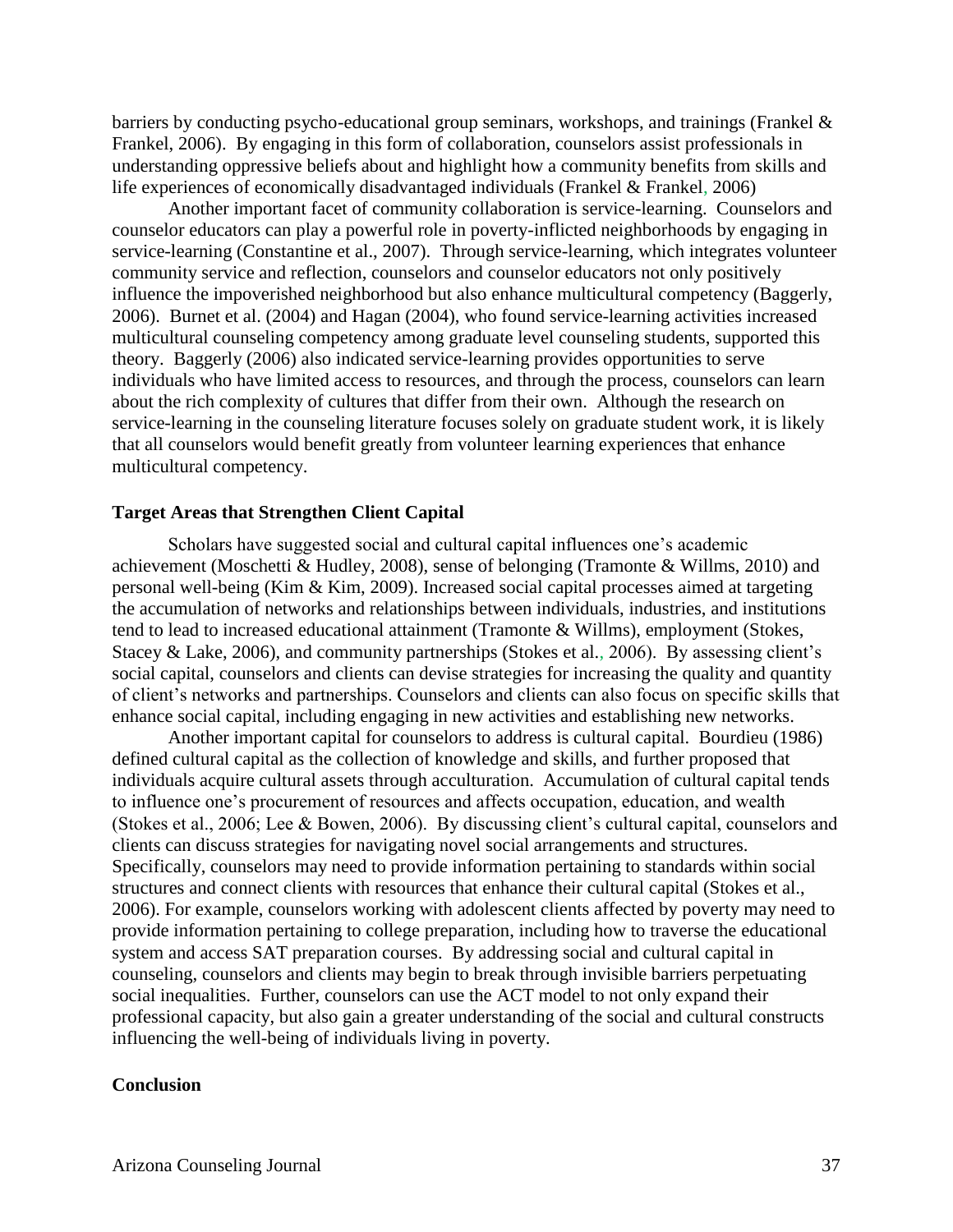Poverty is a social problem influenced greatly by dominant ideologies and structural barriers. In working with clients affected by poverty, competent counselors are ethically and professionally encouraged to understand their own worldview and how their values may transmit oppression and discrimination. With the numerous challenges presented to individuals living in impoverished conditions, counselors are in a unique position to act as social justice change agents through community collaboration, service-learning, and social policy involvement. Ultimately, counselors can enhance the lives of individuals from lower social groups by focusing not only on individual change but also societal transformation.

#### **REFERENCES**

American Counseling Association. (2005). *Code of ethics*. Alexandria, VA: Author

- Ancis, J.R., & Ladany, N. (2001). A multicultural framework for counselor supervision. In L. J. Bradley & N. Ladany (Eds.), *Counselor supervision: Principles, process, and practice,* (pp.63-90). Philadelphia: Brunner-Rutledge.
- Baggerly, J. (2006). Service-learning with children affected by poverty: Facilitating multicultural competence in counseling education students. *Journal of Multicultural Counseling and Development, 34*, 244-255.
- Bourdieu, P. (1986). The Forms of Capital. In: Richardson, J. G. (ed.) *Handbook of Theory and Research for the Sociology of Education.* Greenwood Press, New York, pp. 241-258.
- Brown, S. (2002). We are, therefore I am: A multisystems approach with families in poverty. *The Family Journal*, *10*(*4*), 405-409.
- Burnett, J. A., Hamel, D., & Long, L. L. (2004). Service-learning in graduate counselor education: Developing multicultural counseling competency. *Journal of Multicultural Counseling and Development, 32*, 181-191.
- Burns, B. J., Costello, E. J., Angold, A., Tweed, D., Stangl, D., Farmer, E. M. Z., & Erkanli, A.(1995). Data watch: Children's mental health service use across service sectors. *Health Affair, 14*, 147-159.
- Constantine, M. G., Hage, S. M., Kindaichi, M.M., & Bryant, R. M. (2007). Social justice and multicultural issues: Implications for the practice and training of counselors and counseling psychologists. *Journal of Counseling & Development, 85*, 24-29.
- Frankel, H., & Frankel, S. (2006). Family therapy, family practice and child and family poverty: Historical perspectives and recent developments. *Journal of Family Social Work, 10(4*), 43-76.
- Gatmon, D., Jackson, D., Koshkarian, L., Martos-Perry, N. (2001). Exploring ethnic, gender, and sexual orientation variables in supervision: Do they really matter? *Journal of Multicultural Counseling and Development*, *29*, 102-114.
- Gonzalez, M. J. (2005). Access to mental health services: The struggle of poverty affected urban children of color. *Child and Adolescent Social Work Journal, 22*, 245-256.
- Gladieux, L., & Swail, W. (1998). *Postsecondary education: Student success, not just access. In the forgotten half revisited. (Chap. 6).* Retrieved April 1, 2008, from http://www.wtgrantfoundation.org/info-url\_nocat3040/info-url\_nocat\_show. htm?doc\_id=226864
- Hagan, M. (2004). Acculturation and an ESL program: A service-learning project. *Journal of Multicultural Counseling and Development, 32*, 443-448.
- Ivey, A. E. (1993). On the need for reconstruction of our present practice of counseling and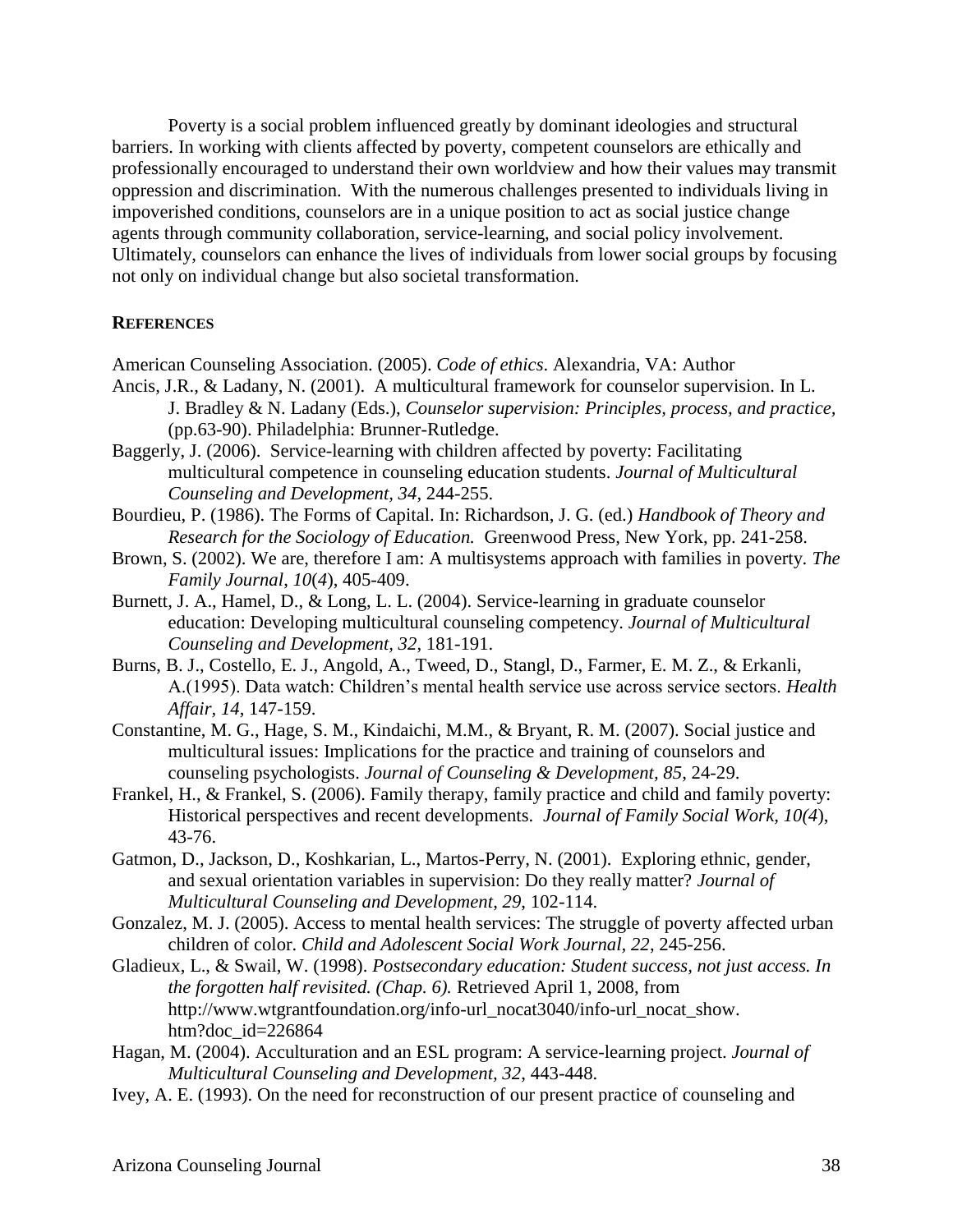psychotherapy. *The Counseling Psychologist, 21*, 225-228.

- Kelly, E. W., Jr. (1989). Social commitment and individualism in counseling. *Journal of Counseling and Development, 67*, 341-344.
- Kim, S. & Kim, H. (2009). Does cultural capital matter? Cultural divide and quality of life. *Social Indicators Research*, *93*, 295-313.
- Kluegal, J., & Smith, E. (1982). Whites' beliefs about blacks' opportunities. *American Sociological Review, 476*, 518-53.
- Kocet, M. (2006). Ethical challenges in a complex world: Highlights of the 2005 ACA code of ethics. *Journal of Counseling & Development, 84*, 228-234.
- Kozol, J. (1991). *Savage inequalities:Children in America's schools*. New York: Harper Collins.
- Lee, J. & Bowen, N. K. (2006). Parent involvement, cultural capital, and the achievement gap among elementary school children. *American Educational Research Journal*, *43*(*2*), 193- 218.
- Liu, W. M., & Ali, S. R. (2005). Addressing social class and classism in vocational theory and practice: Extending the emancipatory communitarian approach. *Counseling Psychologist, 33,* 189-196*.*
- Liu, W. M., & Arguello, J. L. (2006). Using social class and classism in counseling. *Counseling and Human Development, 39*, 1-10.
- Liu, W. M., Soleck, G., Hoops, J., Dunston, K., & Pickett, T. (2004). A new framework to understand social class in counseling: The social class worldview and modern classism theory. *Journal of Multicultural Counseling and Development, 32*, 95-122.
- Moschetti, R. & Hudley, C. (2008). Measuring social capital among first-generation and nonfirst-generation, working-class, white males. *Journal of College Admission*, *3*, 25-30.
- Oyserman, D., Coon, D. M., & Kemmelmeir, M. (2002). Rethinking individualism and collectivism: Evaluation of theoretical assumptions and meta-analyses. *Psychological Bulletin, 128*, 3-72.
- Rawls, J. (1972). *A theory of justice*. Oxford, England: Clarendon Press.
- Rice, J. K. (2001). Poverty, welfare and patriarchy: How macro-level changes in social policy can help low-income women. *Journal of Social Issues, 2(57)*, 355-374.
- Shapiro, S. M. (2004). *The relationship amongmental health clinician's beliefs in just world, attitudes toward the poor, and beliefs about helping the poor.* Unpublished doctoral dissertation, Walden University.
- Smith, A. (1776). *The wealth of nations.* Retrieved February 24, 2008, from http://www.bibliomania.com/2/1/65/112/frameset.html
- Smith, K. B., & Stone, L. H. (1989). Rags, riches, and bootstraps: Beliefs about the causes of wealth and poverty. *The Sociological Quarterly, 30*, 93-107.
- Stokes, H., Stacey, K., & Lake, M. (2006). *Schools, vocational education and training, and partnerships: Capacity-building in rural and regional communities.* Retrieved from http://www.ncver.edu.au/publications/1686.html/
- Sue, D. W., Arrendondo, P., & McDavis, R.J. (1992). Multicultural competencies/standards: A call to the profession. *Journal of Counseling & Development, 70*, 477-486.
- Sue, D. W., & Sue, D. (2003). *Counseling the culturally diverse: Theory and practice* (4<sup>th</sup> ed.). New York: Wiley.
- Tate, G. A. (1999). Structured racism, sexism, and elitism: A hound that "sure can hunt" (The chronicity of oppression). *Journal of Counseling & Development, 77*, 18-52.
- Toporek, R. L., & Pope-Davis, D. B. (2005). Exploring the relationships between multicultural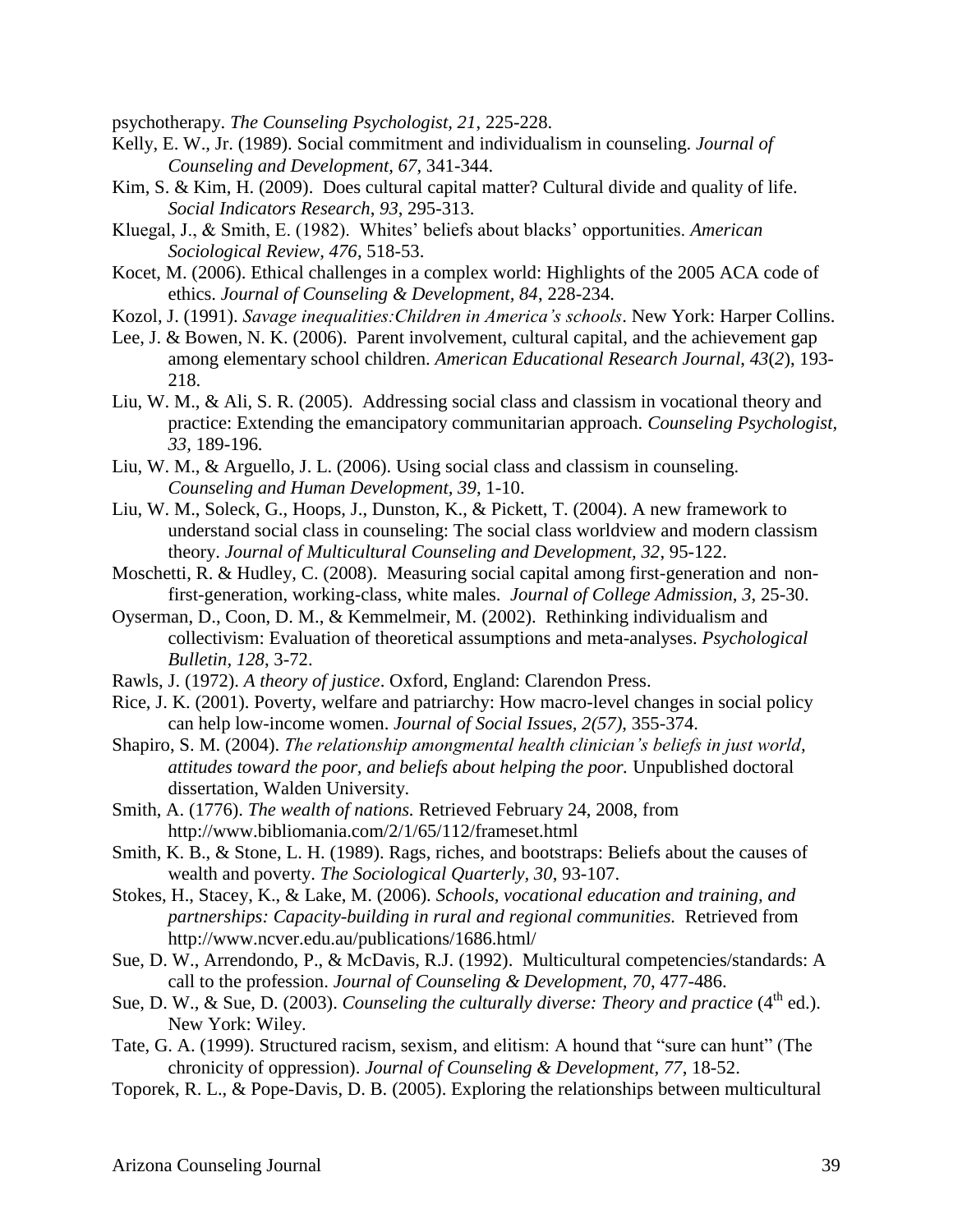training, racial attitudes, and attributions of poverty among graduate counseling trainees. *Cultural Diversity and Ethnic Minority Psychology, 11*, 259-271.

- Tramonte, L. & Willms, J. D. (2010). Cultural capital and its effects on education outcomes. *Economics of Education Review*, *29*, 200-213.
- United States Public Health Service. (2001). Mental health: Culture, race, and ethnicity, A supplement to mental Health: A report of the surgeon general. Washington, DC: US. Department of Health and Human Services. Retrieved April 1, 2008, from, http://www.surgeongeneral.gov/library/mentalhealth/cre

#### **ABOUT THE AUTHOR**

Karrie Swan, M.Ed., is a doctoral candidate at the University of North Texas. Ms. Swan is a Licensed Professional Counselor-Intern, and a Certified K-12 School Counselor in Texas. She is a former school counselor and is currently researching the effectiveness of child-centered play therapy for children with disabilities. Correspondence can be sent to [karrie.swan@gmail.com.](mailto:karrie.swan@gmail.com)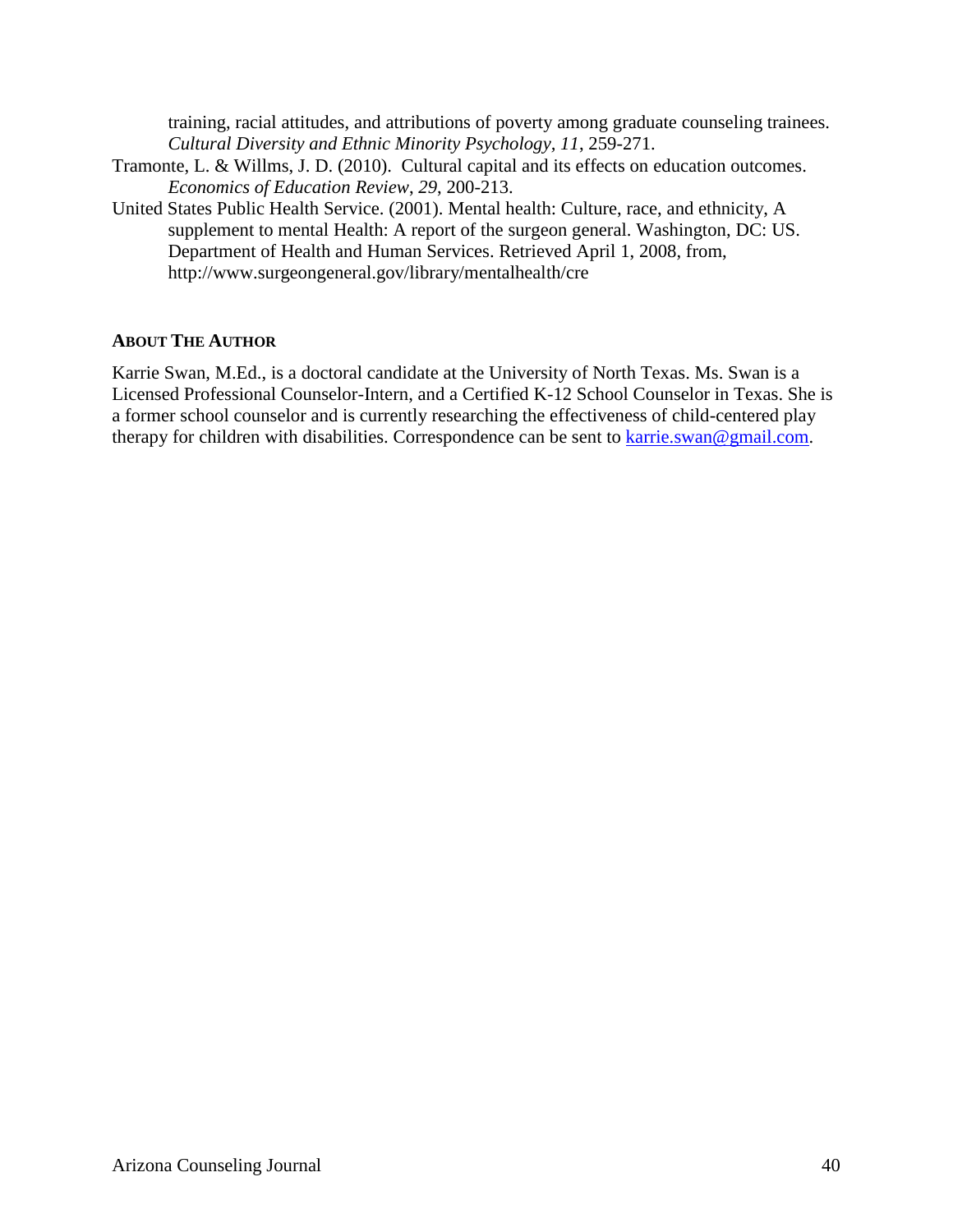#### **A RUBRIC FOR USE IN TRAINING AND EVALUATING EMPATHY SKILLS VALLERY COATS**

*This study evaluated the usefulness of a definitional rubric for cognitive, affective, and interpersonal dimensions of empathy. Undergraduate students in 14 sections of a course in Interpersonal Effectiveness across campuses of a national university participated: 95 students received an empathy training video, and 68 received the usual course material with discussions on empathy. Students were pretested and posttested on empathy skills using a definitional rubric for empathy skills developed for this study. Results showed significant improvements on all dimensions of empathy scores for the video training group (p < .0001), but significant improvement (p < .01) only on interpersonal empathy skills among the control group. The usefulness of the rubric and related training procedures for empathy skills is discussed.*

After many years of controversy regarding how to define and operationalize empathy, researchers have largely moved to a multidimensional view that incorporates affective, cognitive, and interpersonal elements. Watson (2001) stated that 60 years of research has consistently demonstrated empathy as the most powerful determinant of client progress in therapy. According to Watson (2001), when empathy is operating on the cognitive, affective, and interpersonal levels, it is one of the most powerful tools counselors have at their disposal.

Rogers (1975) defined empathy as the ability to accurately perceive the internal frames of reference of clients and then to accurately communicate those feelings back to them. Rogers (1975) saw empathy as involving key abilities: the ability to see the world through others' eyes; to be sensitive to clients' changing felt meanings whether clients are afraid, angry, tender, or confused; to be able to sense their pain and perceive the source of their feelings including their cognitive meanings and their emotional or affective components. Rogers (1975) further challenged practitioners to courageously enter the private interpersonal world of the client's perceptions and become comfortable there without losing one's self.

#### **THE THREE ASPECTS OF EMPATHY**

#### **Cognitive empathy**

Part of the empathy skill requires the capacity to understand the client's view of the world. Mead (1934) suggested this was done through the process of cognitive role taking. Rogers (1957) suggested this was done by imagining. For example, if clients are discussing intellectually complex material it would be important for counselors to track the clients' verbalizations in order to determine the empathic response. Clients who are explaining complicated intellectual material may benefit from the validation of counselors who are able to empathize with this complex, cognitive process. Examples of this may be clients who need to explain complex procedures they do at their jobs, intricate sequences of events, or complicated medical procedures they have to undergo. Clients may benefit from knowing that counselors have the intellectual capability and interest to help them through these complex events.

#### **Affective empathy**

Another aspect of empathy requires that counselors have the capacity to imagine what clients are feeling and the ability to reflect these feelings and emotions back to clients in an accurate way. For example, if clients are expressing a highly charged emotional issue, it would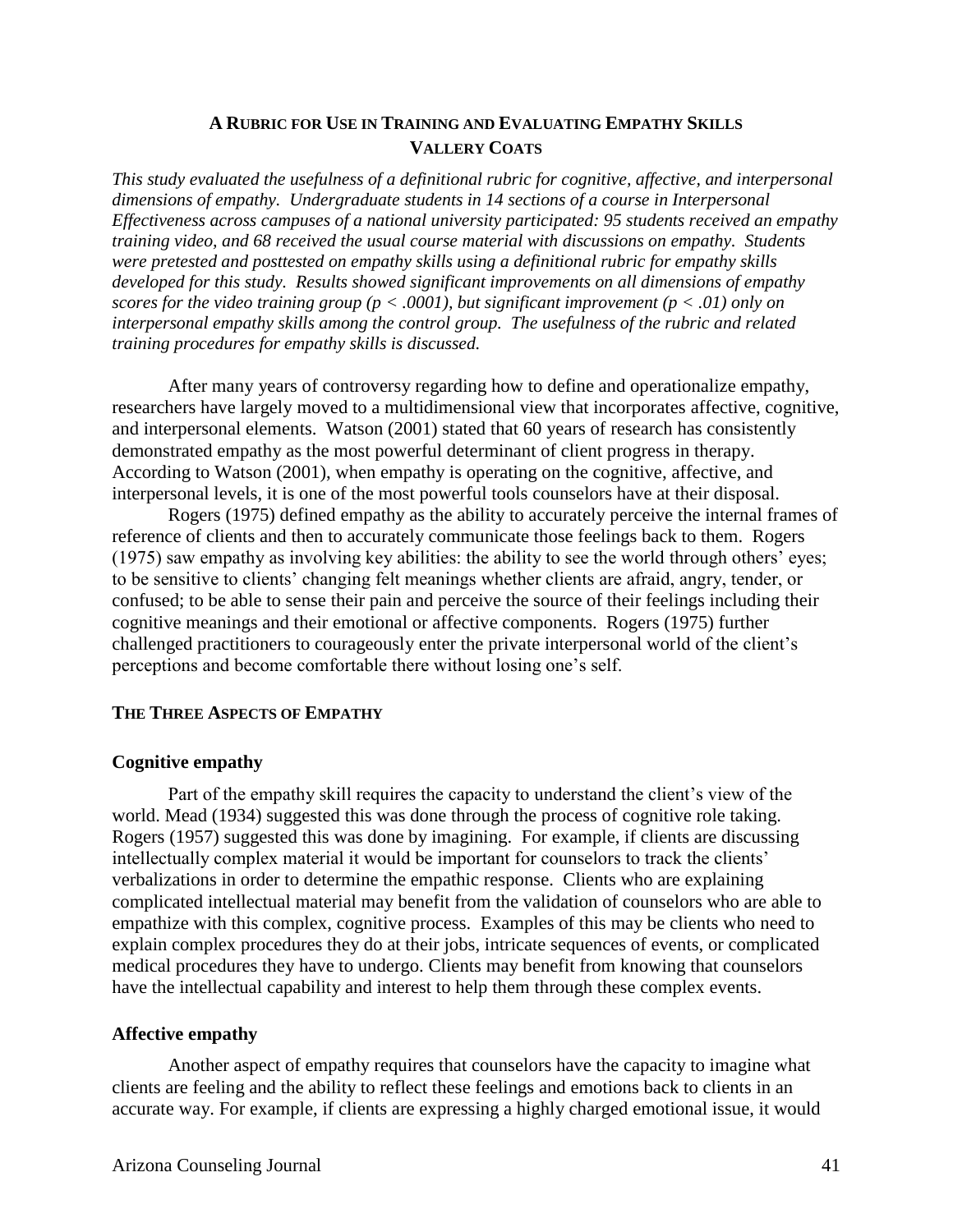be important for counselors to carefully watch and listen to clients' verbal and non-verbal communication in order to formulate an appropriate affective empathic response. Clients in an emotional state may benefit from the empathy skills of counselors who are able to sit with this affect and not rush to solve or deflect from their feelings.

#### **Interpersonal empathy**

The final aspect of empathy refers to the ability to help clients feel safe, supported, and heard; this is done through interpersonal empathy. Watson (2001) wrote that this sense of safety enables clients to focus on their concerns within the session. There are times during a session when clients may simply need to be shown human kindness. Examples of this might be having awareness of clients' state and reflecting that understanding back to them, paying attention to their needs as a host, and offering kind, supportive gestures. Counselors can also communicate interpersonal empathy non-verbally by showing a concerned look, leaning forward, being attentive, maintaining direct eye contact, and being quiet so their clients can talk.

#### **TRAINING OTHERS IN EMPATHY SKILLS**

Even though empathy is seen as a vital skill for professional counselors, there are several problems related to the teaching of empathy for counselors in training such as having broad and numerous definitions of empathy (Bodenhorn and Starkey, 2005; Bohart, Elliott, Greenberg, & Watson, 2002; Davis, 1994; Encina, 2007; Hoffman, 2000; Hojat, Mangione, Nasca, Rattner, Erdmann, Gonnella, & Magee, 2002; Ivey and Ivey, 2003; Markakis, Frankel, Beckman, & Suchman, 1999; Watson, 2001), empathy skills being embedded in course readings (such as Corey, 2009) rather than directly demonstrated and honed in counseling or psychology programs (e.g., Acme University, 2007), and accreditation bodies requiring specific skill sets which include empathy (e.g., related to helping relationships and multicultural counseling), but do not address the manner in which this content should be taught (Council for Accreditation of Counseling and Related Educational Programs, CACREP, 2009).

#### **Purpose of the Current Project**

This project sought to develop a rubric to aid in the definition, evaluation, and training of empathy skills. It was hypothesized that a focused, rubric-based training procedure for empathy would result in greater gains in empathy skills, as measured by a standardized, rubric-related assessment tool, than more traditional embedded classroom training techniques.

#### **METHODS**

#### **Participants**

The 163 participants in this study were undergraduate students enrolled in a course in Interpersonal Effectiveness, an eight-week class that is required for Psychology and Business majors during their first semester after enrollment at the host university, a large, private university. The groups were randomly selected from the 25 sections that were being conducted at the same time across the multi-state system of campuses. Undergraduates were selected instead of graduate students to reduce the probability of previous training specific to empathy skills.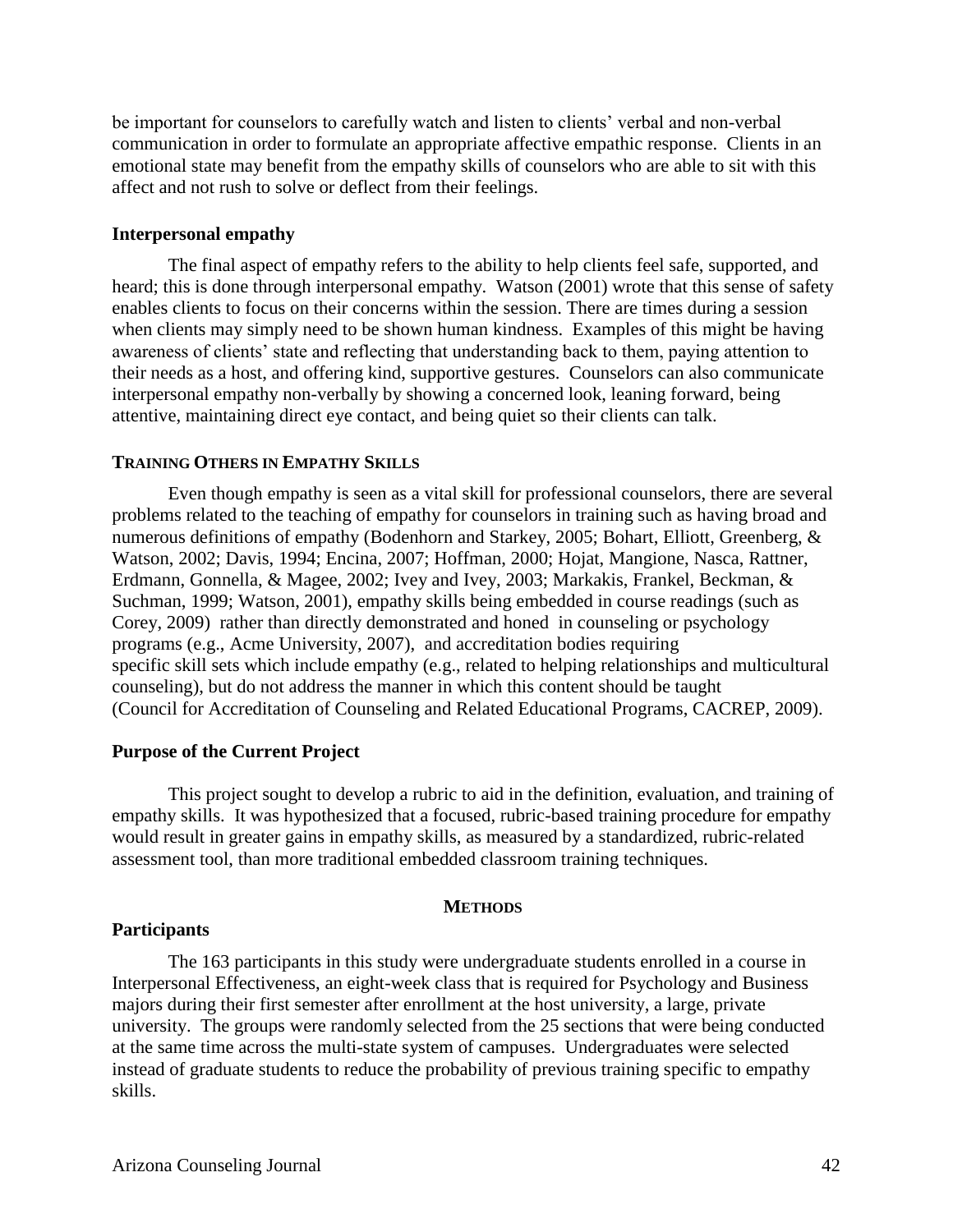Participants were primarily female (89%), white (63%; 13% non-white Hispanic; 13% Hispanic; 13% African American; 3% Asian American; < 1% Native American), and ranged in age from 18-55 years, per the instructors' estimates (the majority of undergraduates at this institution are 25 years or older, with a median age in the mid-thirties; Acme University, 2007). The majority (90%) had some college experience prior to this class with 7% completing an Associate's degree. Each class had a range of 4 to 18 students in attendance the week of the procedure. Classes were located in 14 different campuses.

#### **Instrumentation**

For this study, empathy was defined as the ability of the counselor to imagine what the client is going through as if it were happening to the counselor and the ability to reflect this knowledge back to the client in an accurate way. General empathy was further conceptualized as incorporating three elements or dimensions: cognitive, affective, and interpersonal.

#### **Definitional rubric for empathy**

The initial task was to develop a rubric for identifying and clarifying the characteristics of the levels of empathy competencies for each of the three dimensions. Three levels of competencies were identified: unskilled, becoming proficient, and advanced. Using a revised version of Bloom's classic taxonomy, descriptions were developed by the author for each of the nine combinations of empathy dimensions and levels of competition (Anderson & Krathwohl, 2001). Scoring procedures were as follows: unskilled responses were given no points; responses in the "becoming proficient" category were given one point; and "advanced" quality responses were given two points. Scores that did not match the full criteria for any category were given a half point. Therefore, the lowest score on the measure would be zero and the highest score would be six.

#### **Training lecture material**

Instructional material was written to provide a lecture which would describe and give examples of each of the three dimensions of empathy. The content was designed to parallel the model used in the rubric to evaluate empathy skills. This material would be presented in the training video to be employed in this study.

#### **Content validity checks for the rubric and lecture**

The empathy rubric and the subsequent lecture material were sent to seven subject matter experts (SMEs) in the field of counseling, social work, and psychology. All found the material to be clinically sound, but also offered comments and suggestions they felt would make the content have more depth or be clearer to understand. After studying these SME responses, the following changes were made to the training module materials: the word "synthesize" was added to the rubric because it better conveyed the researcher's definition of competency with cognitive empathy, and the word "track" replaced "active listening" as a more precise descriptor in the rubric. Minor adjustments were made to the wordings in both materials to incorporate these suggestions. The final rubric for empathy skills is presented in Table 1.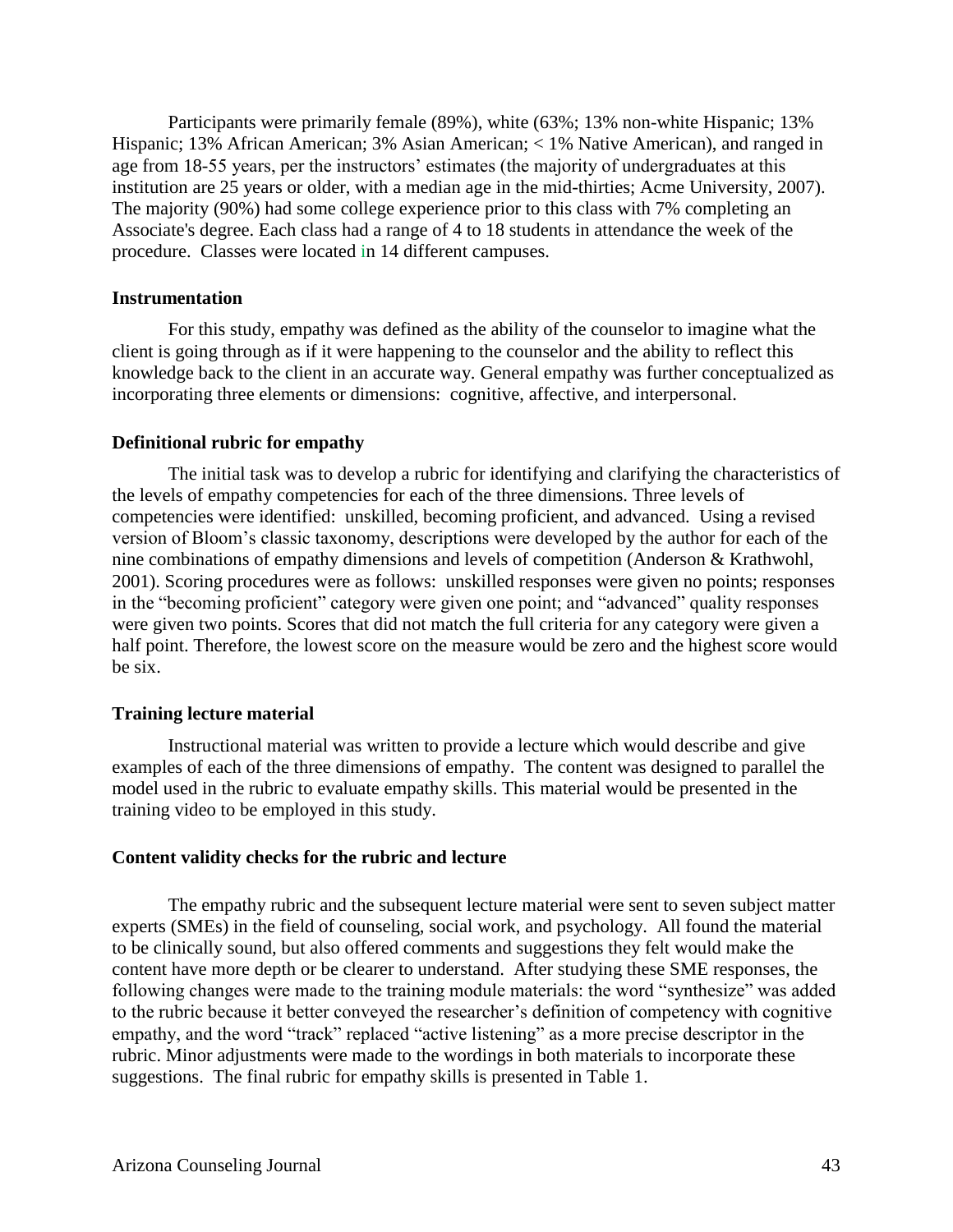#### **Empathy skills assessment (ESA)**

The task developed to assess empathy skills consisted of a questionnaire which presented three client vignettes. One version was for the pretest and a very similar version was used for the post-test. Respondents were instructed to read each vignette and to write their responses with the direction, "Please give your empathic response to this client." The materials were constructed so that each scenario primarily focused on cognitive, affective, or interpersonal dimensions of empathy.

#### **Cognitive skills**

The first vignette depicted clients who were presented with a complex problem at their place of employment.

> Pretest: "I'm pretty overwhelmed, but excited. I may land this big contract with Acme Manufacturing, but first they would want me to help them figure out how to modify their work stations to accommodate the addition of an experimental platinum powder coating process for their anemometer brackets."

> Posttest: "I just got a call this morning from the president of Acme Laboratories, and my head is just spinning about the whole thing. I might get hired by Acme to lead their bio team, but I have to get all the literature together to explain to them in technical terms that there are correlations between whorl depth of healthcare workers and the increase of nosocomial infections."

#### **Affective skills**

These vignettes depicted clients who were experiencing a painful loss due to death of a beloved pet or a close family member.

> *Pretest:* "I'm feeling very sad and tired and unfocused today. I've been crying off and on since yesterday because I had to put my dog to sleep. He was like a child to me. I'm just so sad."

*Posttest:* "I've never felt this sad and lonely. My husband was my world, my everything. I just don't know what I'm going to do without him. I feel so lost."

#### **Interpersonal skills**

The interpersonal scenarios depicted clients who have arrived late for their appointments after an extremely hectic day along with a series of stressful events such as heavy traffic or car trouble.

> *Pretest:* "I am lucky to only be 3 minutes late! I squeezed in a quick workout at the gym, but then got stuck in traffic, and I'm running low on gas, but I didn't want to take the time to stop. I had no water in the car with me, and my cell phone battery died so I couldn't call you. I'm a bit frazzled."

*Posttest:* "You wouldn't believe how hectic it's been this afternoon. My boss called a noon meeting I couldn't get out of so I've had no lunch. When I got to my car I noticed my back tire was almost flat so I had to stop to put air in it. I got six voice mails and four text messages on the drive over here, but the traffic was so crazy I couldn't even check who sent them. I'm completely stressed!"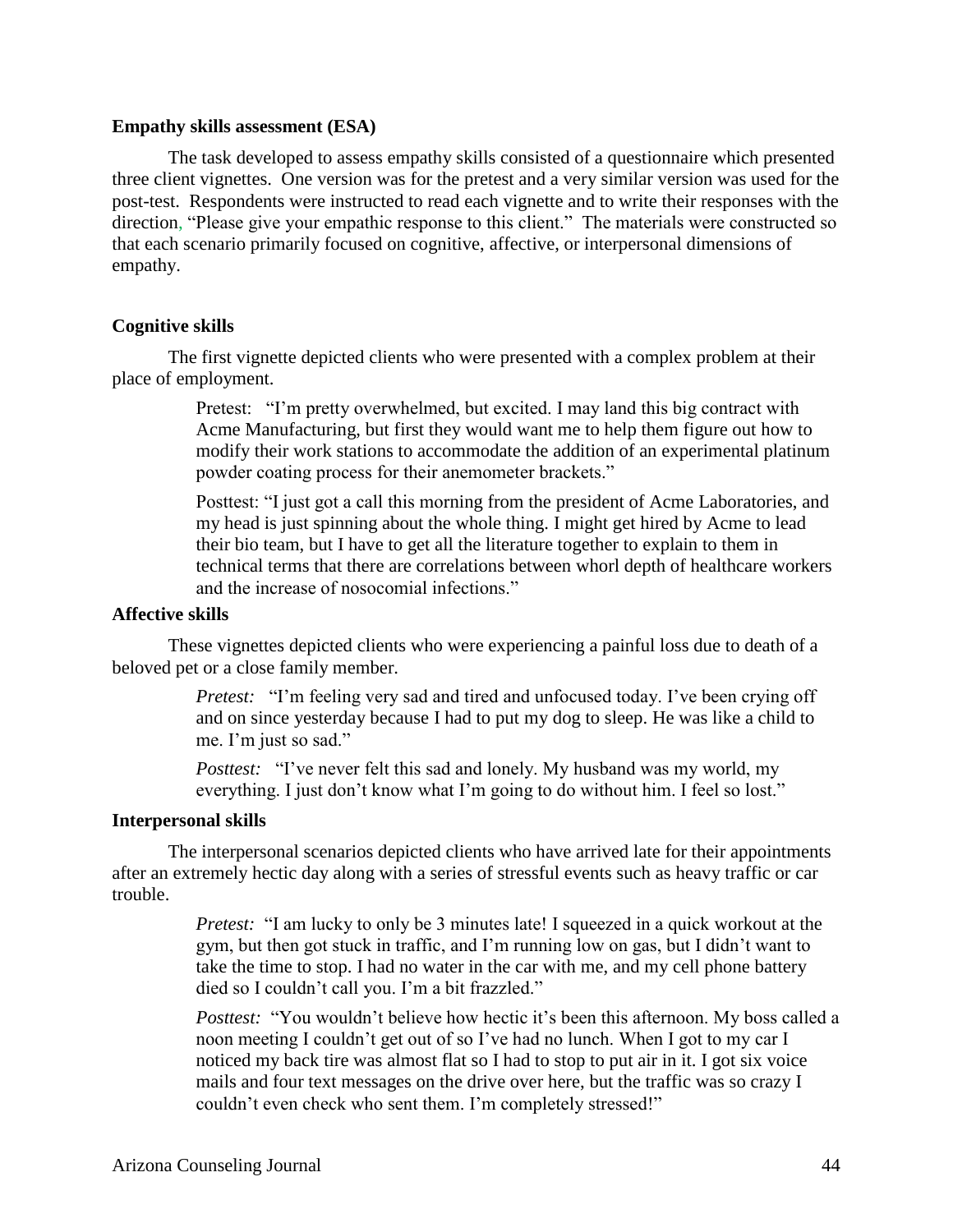#### **Discriminant validity check for empathy skills assessment and scoring rubric.**

In order to evaluate whether the empathy assessment tool and the scoring rubric were valid for discriminating actual level of empathy skills, the materials were pretested on samples presumed to represent different levels of empathy skills based on varying levels of professional training and experience: 11 undergraduate students enrolled in a beginning psychology course; 12 graduate students enrolled in a group counseling course; and seven licensed professionals in private practice in the community. If the assessment tool truly measures empathy skills, it was predicted the licensed professionals would have the highest quality of empathic responses followed by the graduate students, and then the undergraduates. The researcher, who was blind to the participants' training and experience, scored these initial pretests using the rubric.

A one-way analysis of variance (ANOVA) compared the empathy skill scores across the three groups. As predicted, the overall total empathy scores varied significantly across the three groups  $(F(2,27) = 7.07, p < .005)$ . Post hoc testing using Tukey's Honestly Significant Difference test (Gravetter and Wallnau, 2008) indicated the total scores for the undergraduates  $(M = 2.2, SD = 1.33)$  were significantly lower than the other groups, and the scores of the graduate students ( $M = 3.9$ ,  $SD = 1.2$ ) were significantly lower than those of the licensed counseling professionals ( $M = 4.3$ ,  $SD = 1.47$ ;  $p < .01$ ). Scores across the professional ( $M =$ 1.50, *SD* = .41), graduate (*M* = 1.4, *SD* = .56), and undergraduate (*M* = 1.0, *SD* = .42) groups also differed significantly on cognitive empathy skills  $(F(2,27) = 12.11, p < .0001)$ . However, post hoc tests indicated the difference between the cognitive empathy scores for graduate students and professionals was not statistically significant. Scores were also in the predicted direction on the other two dimensions of empathy, although the differences were not significant. On affective empathy skills, undergraduates scored lowest  $(M = 1.0, SD = .63)$ , graduate students in the middle ( $M = 1.4$ ,  $SD = .56$ ), and professionals highest ( $M = 1.57$ ,  $SD = .53$ ;  $F(2,27) = 2.4$ , *n.s.*), and similarly on interpersonal skills (undergraduates:  $M = .7$ ,  $SD = .75$ ; graduate students:  $M = 1.1$ ,  $SD = .43$ ; professionals:  $M = 1.21$ ,  $SD = .70$ ;  $F(2,27) = 1.79$ , *n.s.*).

#### **Empathy training video.**

This study employed a training video to ensure consistency across the experimental classrooms. The author presented information contained in the lecture transcript in an informal format. The video was 20 minutes in length and did not include actors or actual clients. It was filmed in the researcher's office using one digital camera. A media professional later added the visual text overlays after the video was recorded. The overall quality of the video was good and was evaluated as part of the manipulation check for this study. Once complete, the video was stored on a private professional website to ensure easy access and minimize technical problems for the instructors.

#### **Manipulation check.**

A questionnaire was developed to be completed by those in the experimental condition who viewed the training video. This questionnaire presented five questions with a Likert-type rating scale (1 = Poor, 2 = Fair, 3 = Good, 4 = Very Good, 5 = Excellent) and five open-ended questions to inquire about the student's evaluations of the training. Instructions were: *"*You have just viewed an empathy training that is being evaluated for a doctoral dissertation. Please complete this short survey to give your honest opinions about the training. Circle the answer that most describes your opinion. Your answers will be kept anonymous." The first four quantitative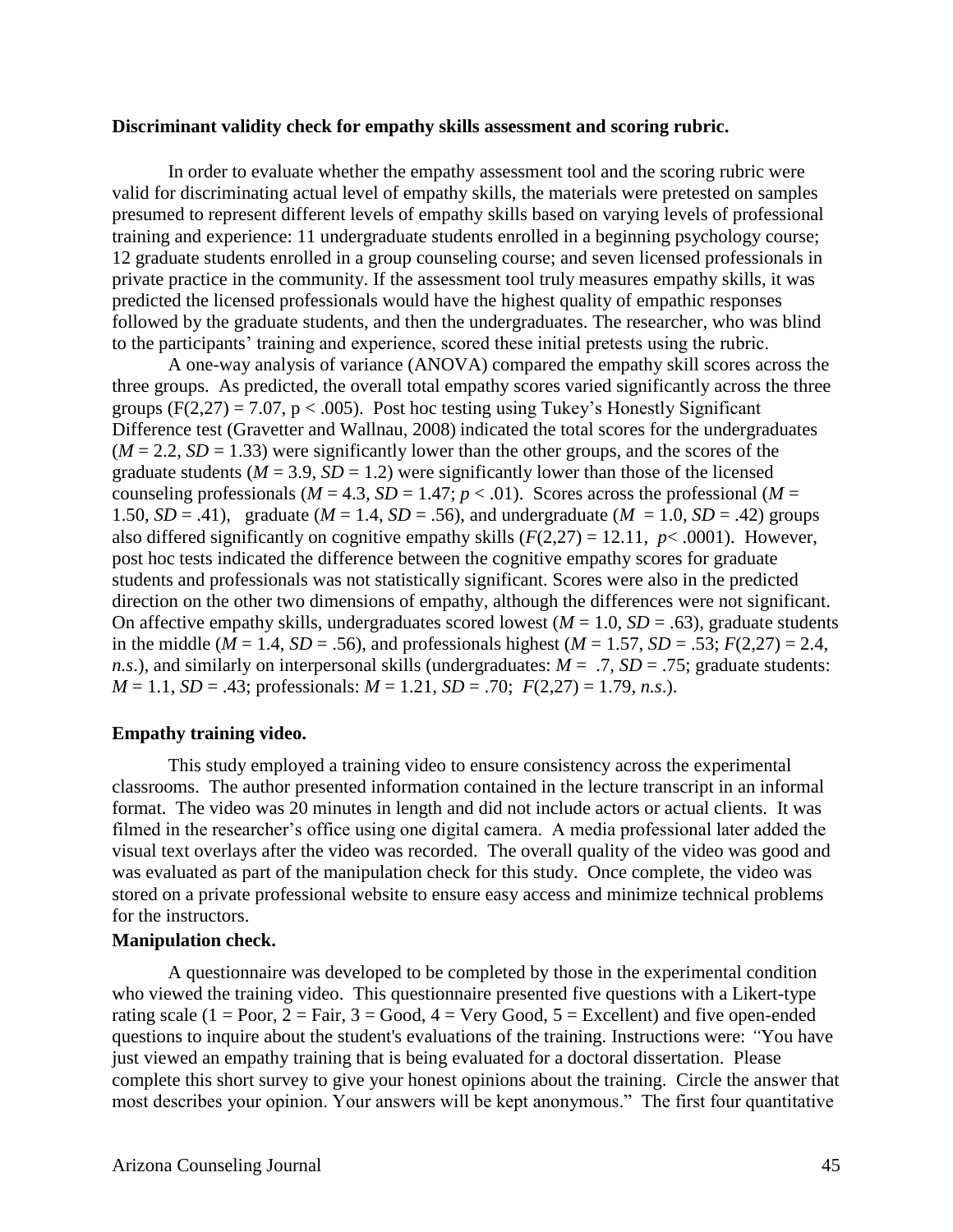items asked them to rate how "helpful" the training was in teaching them about "empathy," "cognitive empathy," "interpersonal empathy," and "affective empathy," and the final item asked them, "After watching this training how would you rate the improvement in your overall empathy skills?" The open-ended questions asked what they liked most about the training, liked least about the training, and for suggestions about improving the training.

#### **Procedure**

As the purpose of this study was to evaluate the effectiveness of a standardized training tool for empathy skills, groups of students attending the same course were divided into two experimental conditions: those who received the video training exercise and those who received the usual curriculum content presented by their classroom instructors. The specific class meeting selected was week four of the standardized curriculum, which focused on discussing empathy in the context of interpersonal effectiveness.

#### **Classroom implementation.**

After receiving permission from the university's Institutional Review Board, letters of inquiry were sent via email to 19 campuses across the multi-state system to identify instructors of the Interpersonal Effectiveness class who were willing to participate in the study. In total, seven classrooms were randomly assigned to be experimental groups, and seven classrooms served as control groups. Instructions for the pretest and posttest were forwarded to all instructors, and those in the experimental condition received additional instructions regarding the use of the training videotape. Those in the control condition were given specific directions to help them present information and gather signed copies for informed consent, administer the pretest version of the assessment of empathy skills, conduct their class meeting as usual, and then administer the posttest version of the assessment. Those in the experimental condition were instructed to use the same procedures to present information and to gather signed copies for informed consent, administer the pretest, present the training video, and then administer the posttest. After completing the posttest on empathy skills, those in the experimental condition also completed the manipulation check questionnaire. All classrooms in the study had internet access and audio visual equipment that made this process possible. The link to the training video, which was only live during the study, was included in the instruction sheet. All experimental group instructors were able to access the video without difficulty for presentation to the class. Prior to the administration dates, the instructors in both conditions were not aware of the contents of the empathy skills assessment tool or of the video. The activities in both conditions took approximately 50 minutes. Instructors gathered and mailed the completed assessment materials to the author immediately following the classroom procedures. Instructors also completed a brief demographic report form to describe the number of males and females, the general age range, race classifications, and previous education completed by students in the class.

#### **Scoring the empathy skills assessment (ESA)**

To minimize bias in the scoring, two independent raters were selected and trained by the author to aid in scoring the pre- and post-test ESA responses. During the initial training, raters were provided with an overview of the study, an explanation of the empathy training module, and an instruction on how to score the tests. After the training, raters, along with the researcher, scored a randomly selected sample of 15 pre- and posttests to help determine interrater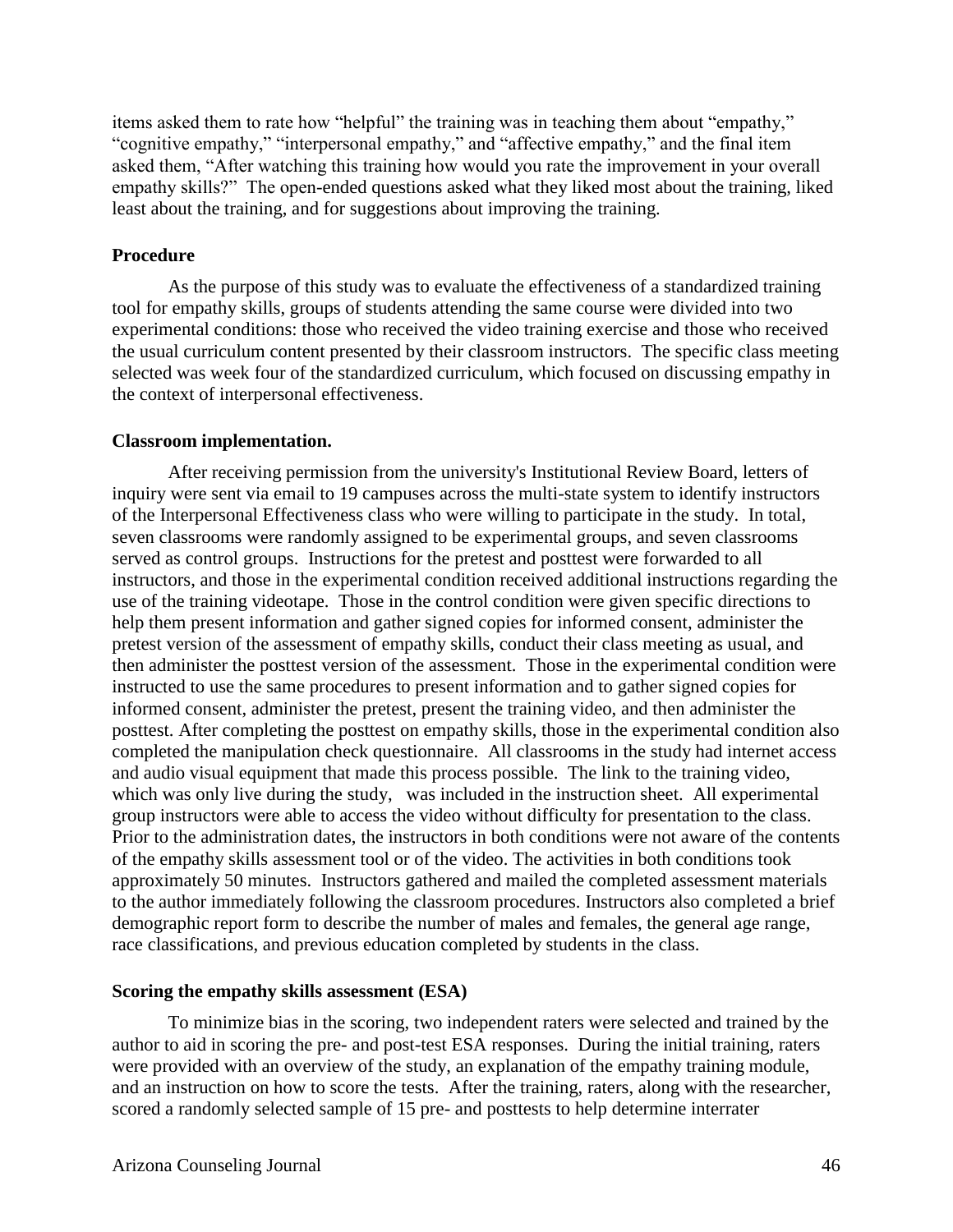reliability. Following the protocol for use of the rubric developed for this study, responses that met the criteria as "unskilled" were given no points; responses in the "becoming proficient" category were given 0.5, 1, or 1.5 points, depending on the number of criteria met for that category; and "advanced" quality responses were given two points. Therefore, the lowest total score possible on an ESA administration was zeroand the highest score was six. The three raters' scores from the 15 sample pre- and posttests ESAs were evaluated for interrater reliability using two methods, Spearman-Brown correction and Krippendorff's alpha. The Spearman-Brown correction (Whiston, 2008) evaluated the average measure intraclass correlation for the split-half reliabilities and resulted in an acceptable interrater coefficient of .935. Similarly, Krippendorff's alpha, a preferred statistic for intercoding reliability for content analysis (Lombard, Snyder-Duch, & Bracken, 2010), was calculated and resulted in an acceptable value of .90. The raters proceeded to score all participants' pre- and posttest responses*.* Differences were resolved through mutual agreement.

#### **RESULTS**

The purpose of this study was to compare the relative impact of a rubric-based training video on the training of empathy skills. It was predicted that watching the rubric-based training video would lead to an increase in empathy skills relative to the group which did not receive the rubric-based training video, but did attend the "training as usual" style of classroom discussion.

In order to evaluate this prediction, scores were calculated for both the group pre- and posttest administrations of the ESA. Scores of interest were the total empathy skills score as well as the scores for each of the sub dimensions: cognitive, affective, and interpersonal empathy skills. Overall, group pretest and posttest scores were used for analysis because information returned to the researcher did not allow for evaluation of change in the scores collected for each participant.

After data were evaluated to ensure that they met assumptions for use of parametric statistical analysis, student t-tests for independent means were performed to compare the experimental and control groups' ESA scores on both pretest and posttest administrations of the empathy assessment tool. Results are shown in Table 2.

First, it was noted that the experimental and control groups did not differ in their empathy skills, as measured by ESA scores, prior to any class activities; however, marked differences were noted after the introduction of the rubric-based training video. The experimental group's total ESA posttest score ( $M = 3.51$ , SD = 1.53) was significantly higher than that of the control group ( $M = .68$ ,  $SD = .68$ ;  $p < .0001$ ). Similar between-group findings were observed for each of the three ESA sub dimension scores where the group receiving the video training had significantly higher posttest scores than those in the control group (see Table 2).

As would be expected from the previous analyses, posttest ESA scores were significantly higher than pretest ESA scores for the total ESA scores and on each of the sub dimension scores  $(p < .000$  on all comparisons). Interestingly, there was one sub dimension of ESA scores where those who received the standard classroom discussion improved significantly. Although much less of a change than that observed among the experimental group, those in the control group showed a significant improvement in their knowledge on interpersonal empathy skills ( $p < .01$ ).

#### **Manipulation check**

Seventy-five of 95 participants in the experimental group returned the survey given after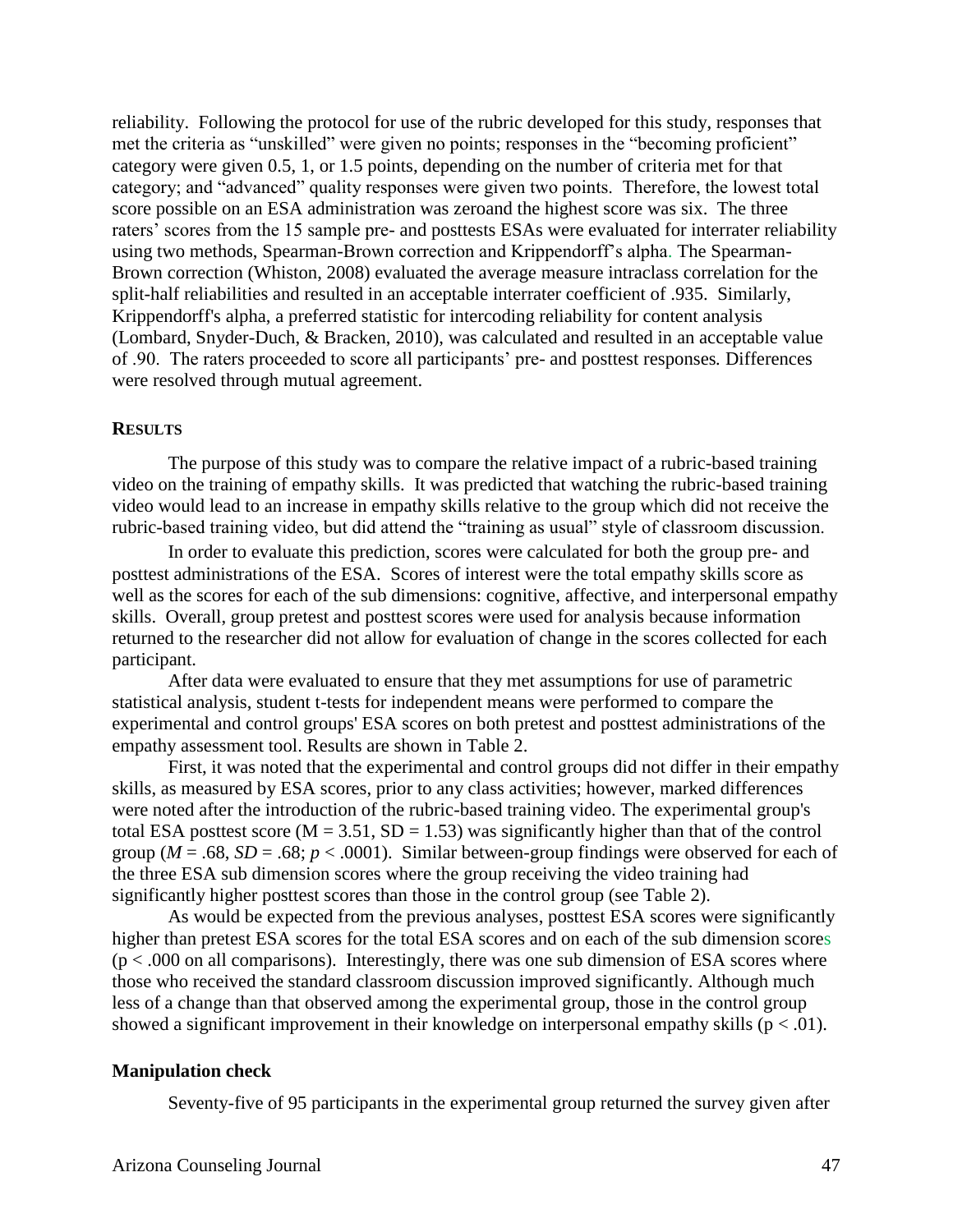the posttest. In general, responses indicated 44% of these students described that their empathy skills improved due to watching the video while the remainder reported no change. Other comments indicated a general appreciation of the video, with some suggestions made regarding production elements. As mentioned, the production quality of the training video was adequate, but it was not professionally made and therefore the participant suggestions were accurate and appreciated for future videos. These suggestions included ways to improve the video through better quality sound and lighting, more graphics, and the use of actors in addition to the speaker.

#### **Conclusions**

This study demonstrated support for the hypothesis that a focused, rubric-directed training procedure for empathy will result in greater gains in empathy skills than more traditional embedded classroom training techniques, as measured by a standardized. An analysis of the posttest responses presented data that showed participants gaining knowledge of cognitive, affective, and interpersonal levels of empathy.

Overall, the results indicated that entry level students were deficient in cognitive, affective, and interpersonal empathy skills, but can gain informational knowledge in all three dimensions when presented appropriate content in a videotaped lecture without actual interactional exercises. Interestingly, those who received the more traditional classroom presentation and discussion showed advancement only in knowledge regarding interpersonal empathy skills. This suggests that a more traditional in-class approach may lack proper attention to the knowledge of cognitive and affective elements of empathy.

Although not studied specifically in this research, it would be suggested that live exercises, including student dyad work, instructor-student dyad work, and empathy skill activities in a live classroom laboratory group could be a highly useful, adjunctive training element to this focused lecture material. With much of undergraduate and graduate training in academia, including counseling, being completed via distance education and online coursework (Allen & Seaman, 2003), a rubric-based training video, such as the one used in this study, could enhance basic foundational knowledge in empathy skills, which could then be expanded in the student's practicum experiences. The rubric can also be very useful to those who develop course objectives and content or supervise trainees whereas the assessment tool used in this study may provide a model for evaluation.

#### **Implications for Further Study**

Since the experimental group took the pretest, watched the video, and took the posttest all within an hour, it is difficult to know if these gains in empathy skills will endure. A follow up study could help determine this by offering a second posttest at a later point in the course or thereafter.

Given that the demographic profile for this study was fairly limited, future studies should include a more diverse population. Future research studies could evaluate the empathy training module in a variety of training settings, such as counseling programs and medical schools, as well as those for chaplains or religious leaders, educators, and other professional groups.

It might be beneficial to conduct an expanded qualitative study of empathic responses to various scenarios by those who are at various levels of training and expertise. The contents of these responses could be analyzed for categories or themes and coded in order to provide even more information for refining and modifying the skill definitions in the rubric.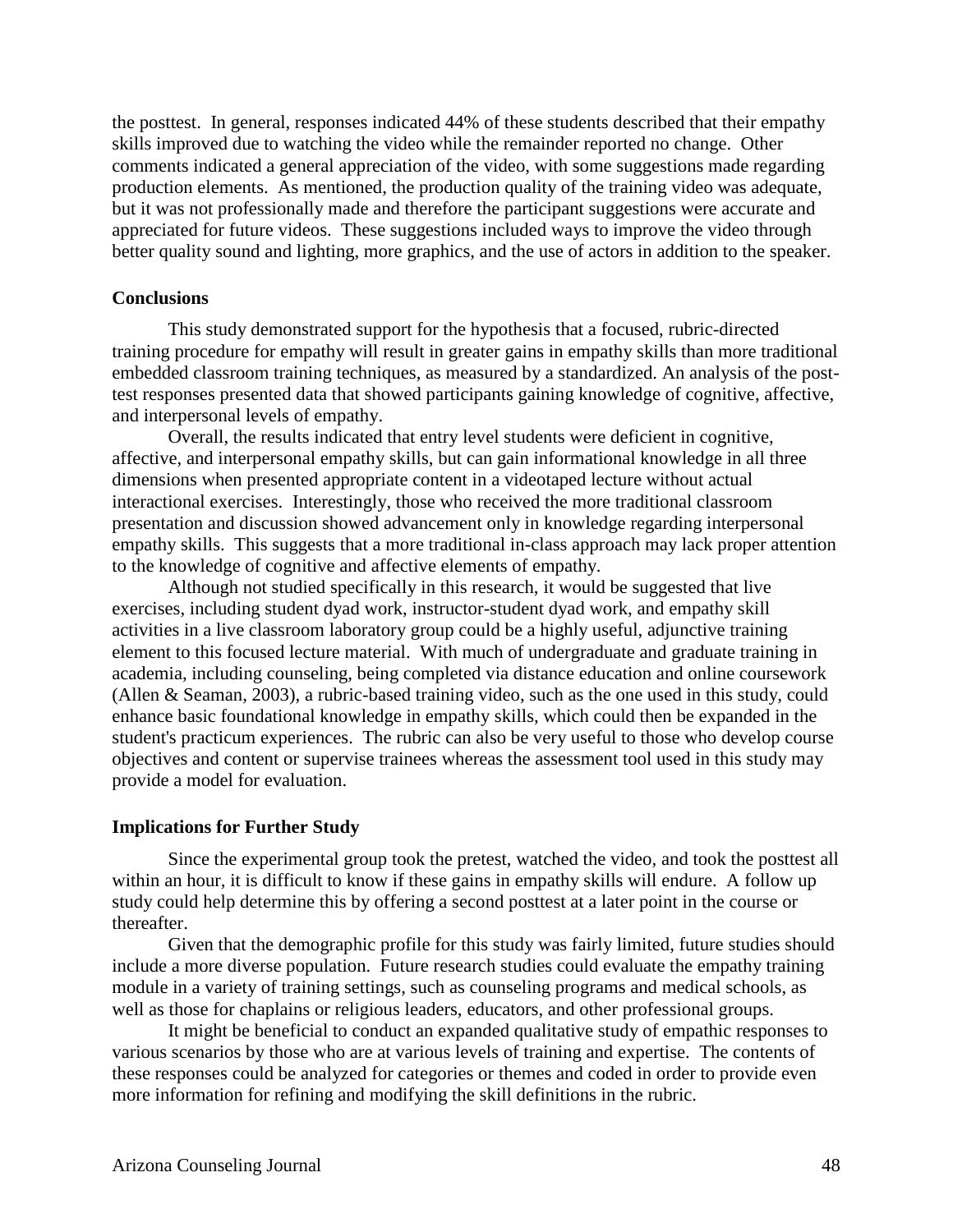Further research should also focus on translating rubric-based training in empathy into training curriculum and activities, including course materials, training activities, and evaluation procedures. As Rogers (1975) suggested, empathy should be measured from the client's perspective. Future studies should measure empathy skills as perceived by an actual client. The logistics of this type of research are obviously more complicated due to legal and ethical implications, but may contain a wealth of information from the client's perspective.

Finally, the results of this study offer insights into the "empathy" styles that new trainees bring with them. For example, many participants in their pretest responses wished the client good luck or affirmed their belief in the client's abilities whereas others offered clichés and platitudes or expressed sympathy towards the client. Even though these were likely meant to comfort the client, they do not necessarily reflect the client's perspective or demonstrate an attempt to imagine what the client is feeling. This information can help counselor educators and curriculum planners identify patterns to address in their training activities.Overall, this study provided support for continuing to develop and to refine a theory-based rubric for defining and assessing empathy skills as well as for improving training activities that follow from this kind of systematic rubric-based approach.

#### **REFERENCES**

- Acme University. (2007). *Comprehensive visit self-study report*. Chicago, Acme: Author.
- Allen, I. E., & Seaman, J. (2003). *Sizing the opportunity: The quality and extent of online education in the United States, 2002 and 2003.* Needham, MA: Sloan-Consortium. Retrieved from www.irrodl.org/index/php/irrodl/article/view/235/320.
- Bodenhorn, N. & Starkey, D. (2005). Beyond role-playing: Increasing counselor empathy through theater exercises. *Journal of Creativity in Mental Health*, *1(2),* 17-27.
- Bohart, A, Elliott, R., Greenberg, L. S., & Watson, J. C. (2002). Empathy redux. In J. Norcross & M. Lambert (Eds.). *Psychotherapy relationships that work.* Oxford: Oxford University Press.
- Author (2009). *Empathy training: From concept to classroom.* (Unpublished doctoral dissertation). Argosy University, Phoenix, AZ.
- Corey, G. (2009). *Theory and practice of counseling and psychotherapy.* New York: Cengage.
- Council for Accreditation of Counseling and Related Educational Programs (CACREP) (2009). *2009 standards*. Retrieved from

http://www.cacrep.org/doc/2009%20Standards%20with%20cover.pdf

- Davis, M. H. (1994). *Empathy: A social psychological approach*. Boulder, CO: Westview Press.
- Encina, G. B. (2006). *Empathic approach: Listening first aid.* Retrieved from http://www.cnr.berkeley.edu/ucce50/ag-labor/7article/listening\_skills.htm.
- Gehart, D. R. (2007). Process-as-content: Teaching postmodern therapy in a university setting. *Journal of Systemic Therapies*, *26(3)*, 15-28.
- Hoffman, M. L. (2000). *Empathy and moral development: Implications for caring and justice.* Cambridge, MA: University Press.
- Ivey, A. E., & Ivey, M. B. (2003). *Intentional interviewing & counseling* (5<sup>th</sup> ed.) Pacific Grove, CA: Brooks/Cole.
- Lombard, M., Snyder-Duch, J., & Bracken, C. C. (2010). *Practical resources for assessing and reporting intercoder reliability in content analysis research projects.* Retrieved from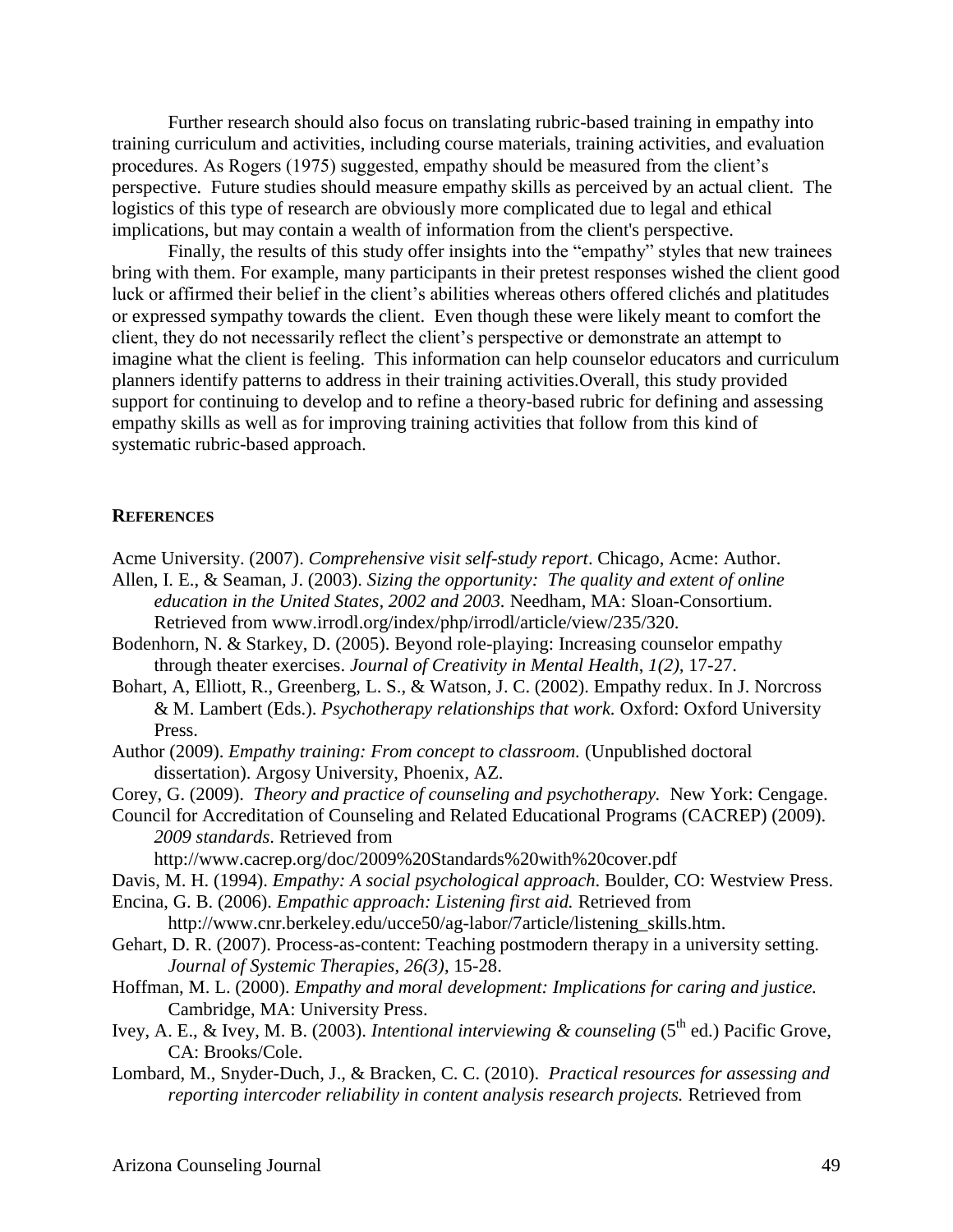http://astro.temple.edu/~lombard/reliability/.

- Markakis K., Frankel R., Beckman H., & Suchman, A. (1999). *Teaching empathy: It can be done.* Working paper presented at the Annual Meeting of the Society of General Internal Medicine, San Francisco.
- McNamee, S. (2007). Relational practices in education: Teaching as conversation. In H. Anderson and D. Gehart (eds.) *Collaborative therapy: Relationships and conversations that make a difference* (pp 313-336). NY: Brunner-Routledge.
- Rogers, C. R. (1957). The necessary and sufficient conditions of psychotherapeutic personality change. *Journal of Consulting Psychology, 21(2),* 95–103.
- Rogers, C. R. (1975). Empathic: An unappreciated way of being. *The Counseling Psychologist, 5(2)*, 2-10.
- Watson, J. C. (2001). Re-visioning empathy: Theory, research and practica, In D. J. Cain & J. Seeman (Eds.). *Handbook of research and practice in humanistic psychotherapies* (pp) 445-473). Washington, DC: APA Books.

#### **ABOUT THE AUTHOR**

This research was conducted by Vallery E. Coats as the basis for her dissertation completed as part of her doctoral degree in eduction completed at Argosy University, Phoenix, December, 2009. Special thanks to Donna M. L. Heretick, Ph.D. for her assistance with the revisions for this manuscript as well as for serving on my dissertation committee. Appreciation is extended to Robert Campbell, Ed.D. who served as the chair of my dissertation committee and Becky Clark, Ed.D. who served on my committee.

Vallery Coats, Ed.D., L.P.C., L.I.S.A.C. has worked in the behavioral health field for over 34 years as a music therapist, counselor, administrator, and university faculty. She is an adjunct faculty member at Argosy University, University of Phoenix, and the Southwest School of Naturopathic Medicine. She is currently in private practice in Carefree, Arizona where she offers group and individual counseling, clinical supervision, and retreats for adults, professionals, and healers. Her website is http://www.vallerycoats.com. Correspondence concerning this article should be addressed to Vallery E. Coats. Email: vecoats@q.com.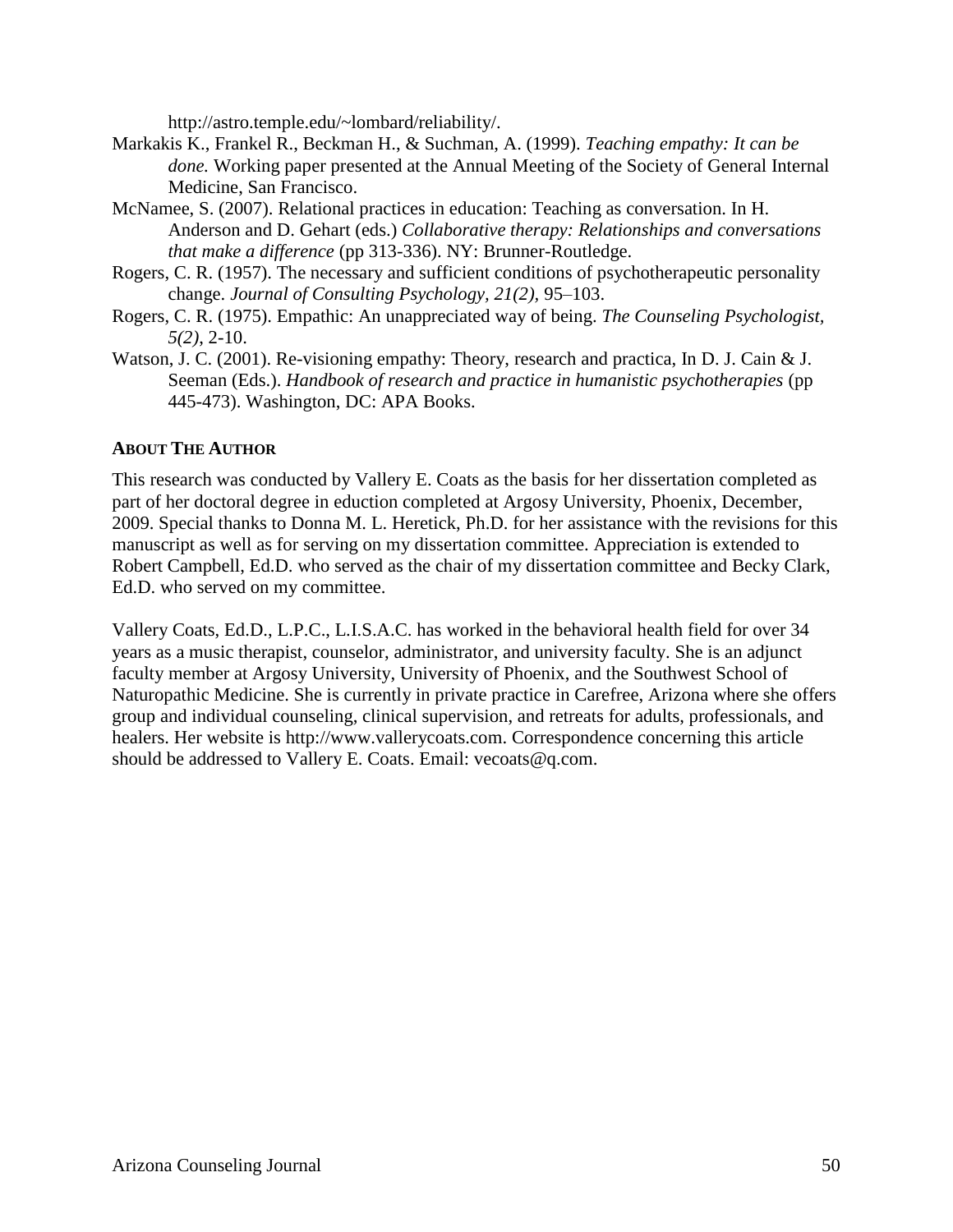| ŝ      |
|--------|
| j<br>ļ |
| Ś      |
| i      |

| Advanced                   | Validates using clients words    | Clarifies words/topics; asks client | Differentiated; tracks client's issue | without reference to self    | Brevity of words to make point       | Inquires what is important to client | and synthesizes comments      |  |
|----------------------------|----------------------------------|-------------------------------------|---------------------------------------|------------------------------|--------------------------------------|--------------------------------------|-------------------------------|--|
| <b>Becoming Proficient</b> | Validates content with own words | Attempts to clarify by guessing     | rather than asking client             | Comments are clearer wordy   | Relates things back to self e.g., "I | knew someone who does that"          | Identifies problem for client |  |
| Unskilled                  | Does not track or acknowledge    | complex content                     | Does not ask client to clarify        | Wordy, disorganized comments | Identifies with client "same thing   | happened to me"                      | Rush to problem solve         |  |
| Criteria                   | Cognitive                        | Empathy                             |                                       |                              |                                      |                                      |                               |  |

Table 1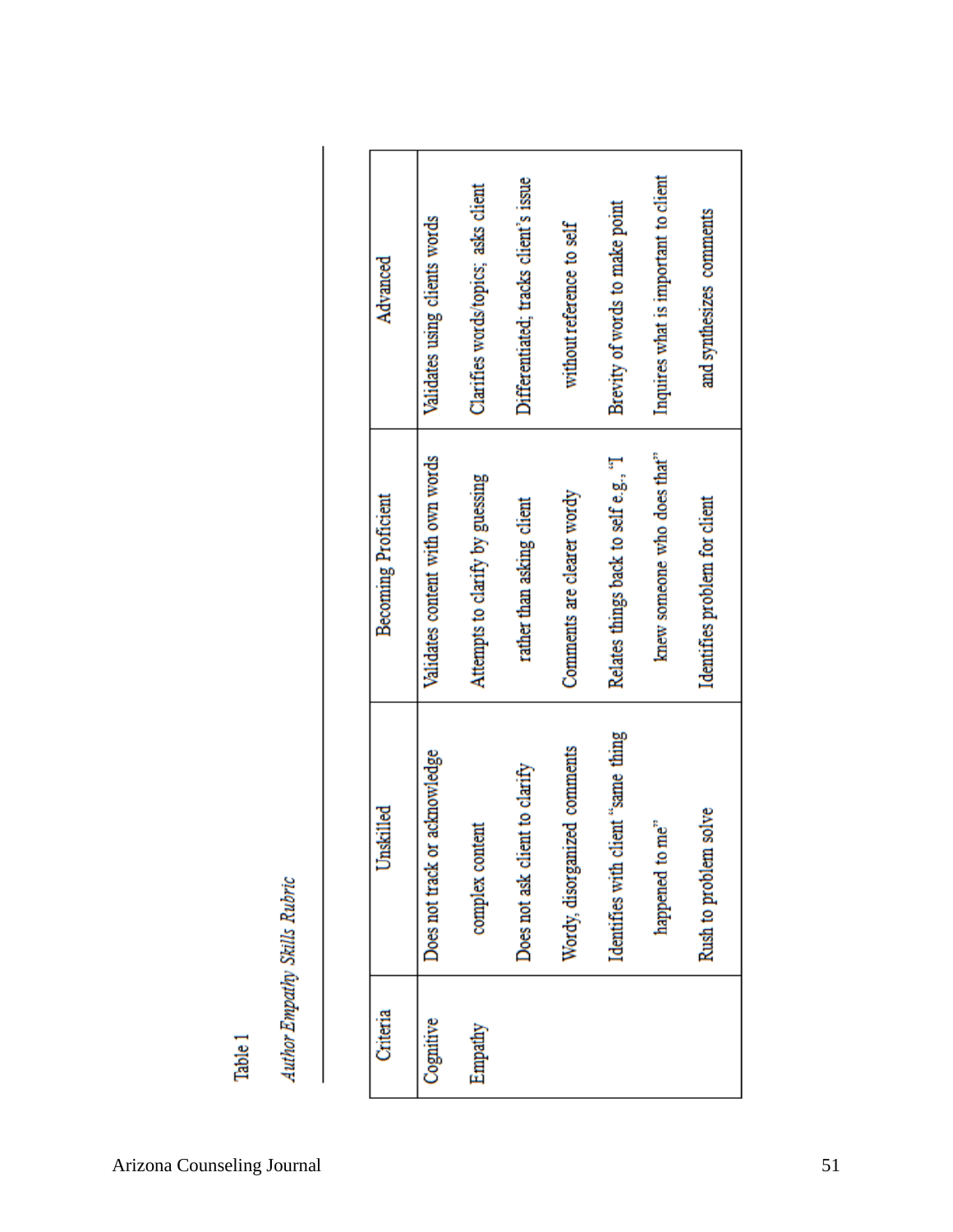| Affective | Does not track client feelings      | Tracks feelings but uses own words | Tracks feelings using the client's  |
|-----------|-------------------------------------|------------------------------------|-------------------------------------|
| Empathy   | "What kind of dog was he?"          | "You must feel lonely"             | words "I'm sorry for your loss. I   |
|           | Rush to fix it "Have you thought    | Tracks feelings but generalizes or | can [see, hear] how sad you         |
|           | about getting a new dog?"           | tries to fix or advise: "You'll    | are."                               |
|           | Over identify: "When my dog         | feel better in time or Take some   | Sits with client's feelings         |
|           | diedI understand how you            | time off work or It would          | Is differentiated "Fido was a       |
|           | feel <sup>"</sup>                   | probably help you to do a grief    | member of your family"              |
|           | Uncomfortable: "Don't cry. It'll be | ceremony"                          | Reflects level of [sadness] back to |
|           | okay" (or changes subject).         | Tracks feelings but minimizes:     | client                              |
|           | Optimism: "Look on the bright       | "You must be less sad than         | Validates "If I were in your        |
|           | side or At least he's not in        | yesterday"                         | R<br>shoes it's understandable      |
|           | pain"                               |                                    |                                     |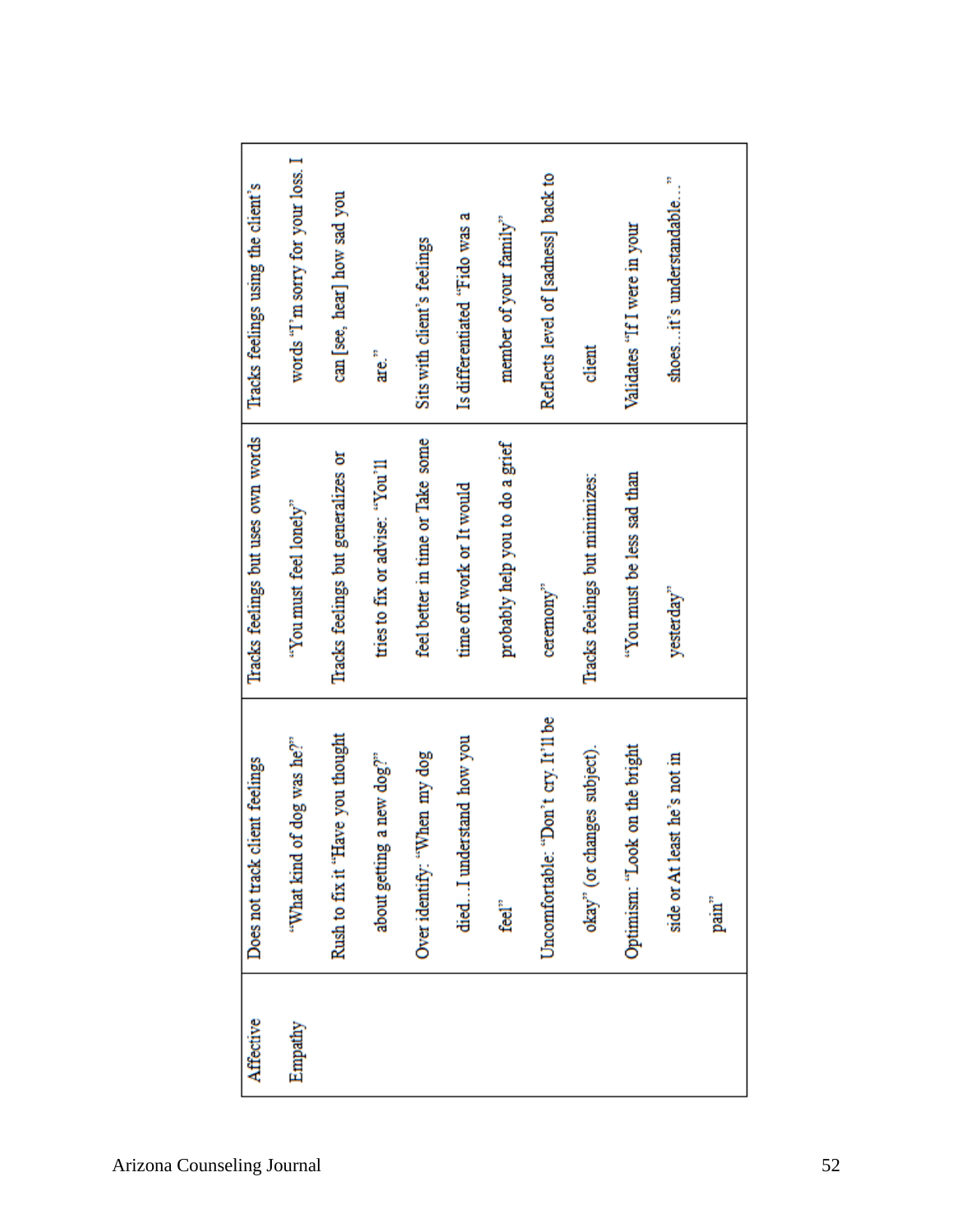| Problem solve, directive, or blame<br>with topic of counselor choice<br>Makes it about self "I always just<br>take Route 51, it's faster" | "That's rush hour for you!"<br>Hears but identifies with client<br>Hears but minimizes or jokes<br>at least you're here" | Aware of client state; reflects what<br>Differentiated; flows with client's<br>Attentive to client's needs, offers<br>client has been through<br>need in client's words |
|-------------------------------------------------------------------------------------------------------------------------------------------|--------------------------------------------------------------------------------------------------------------------------|-------------------------------------------------------------------------------------------------------------------------------------------------------------------------|
| "You need to allow more time"                                                                                                             | "The same thing happened to<br>Attempts to help "Do we need to<br>change your schedule?"<br>me <sup>"</sup>              | kind, supportive gestures as a<br>Reflects state and offers positive,<br>supportive words, gestures.<br>host                                                            |